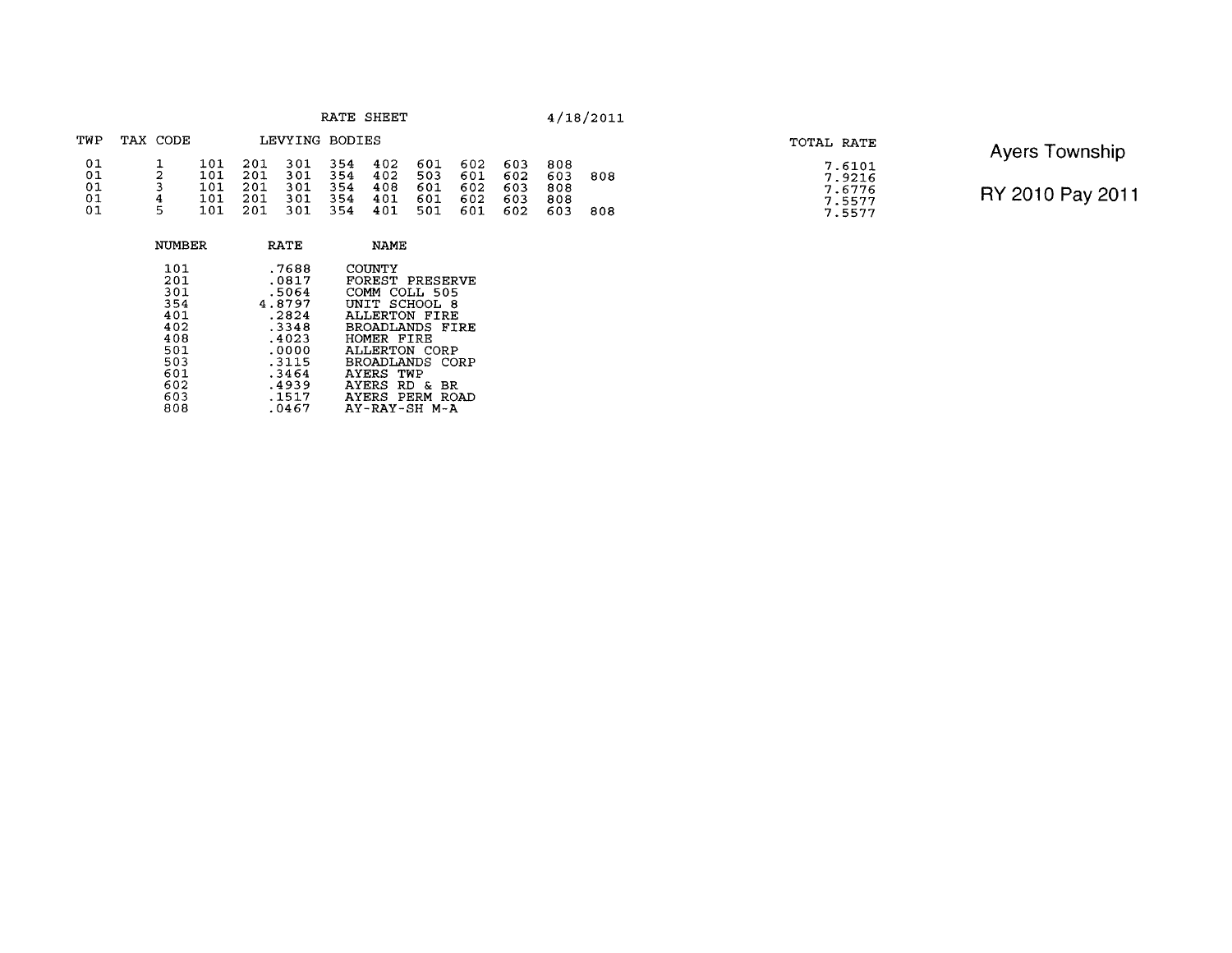| RATE | <b>SHEET</b> |
|------|--------------|
|      |              |

| TWP                  | TAX CODE    |                          |                          | LEVYING BODIES           |                          |                          |                          |                          |                          |                   |     |            |
|----------------------|-------------|--------------------------|--------------------------|--------------------------|--------------------------|--------------------------|--------------------------|--------------------------|--------------------------|-------------------|-----|------------|
| 02<br>02<br>02<br>02 | 2<br>3<br>4 | 101<br>101<br>101<br>101 | 201<br>201<br>201<br>201 | 301<br>301<br>301<br>301 | 356<br>341<br>341<br>356 | 417<br>417<br>417<br>417 | 607<br>607<br>509<br>510 | 608<br>608<br>607<br>607 | 609<br>609<br>608<br>608 | 946<br>609<br>609 | 946 |            |
| 02<br>02             | 53<br>54    | 101<br>101.              | 201<br>201               | 301<br>301               | 341<br>341               | 417<br>417               | 509<br>509               | 607<br>607               | 608<br>608               | 609<br>609        |     | 509<br>509 |

| TOTAL RATE                                               | <b>Brown Township</b> |
|----------------------------------------------------------|-----------------------|
| 7.8622<br>7.4979<br>7.8280<br>8.1418<br>7.8280<br>7.8280 | RY 2010 Pay 2011      |

| <b>NUMBER</b>                                                             | RATE                                                                                              | <b>NAME</b>                                                                                                                                                                                                |
|---------------------------------------------------------------------------|---------------------------------------------------------------------------------------------------|------------------------------------------------------------------------------------------------------------------------------------------------------------------------------------------------------------|
| 101<br>201<br>301<br>341<br>356<br>417<br>509<br>510<br>607<br>608<br>609 | .7688<br>.0817<br>.5064<br>5.1516<br>5.2783<br>.1444<br>.3301<br>.2796<br>.3314<br>.3481<br>.1655 | COUNTY<br>FOREST PRESERVE<br><b>COMM</b><br>COLL 505<br>UNIT SCHOOL 1C<br>UNIT SCHOOL 5F<br>SANG VALLY FIRE<br>FISHER CORP<br>FOOSLAND CORP<br>BROWN<br>TWP<br>BROWN RD<br>- &<br>BR<br>BROWN PERM<br>ROAD |
| 946                                                                       | .2376                                                                                             | MOYER DIST<br>T T B                                                                                                                                                                                        |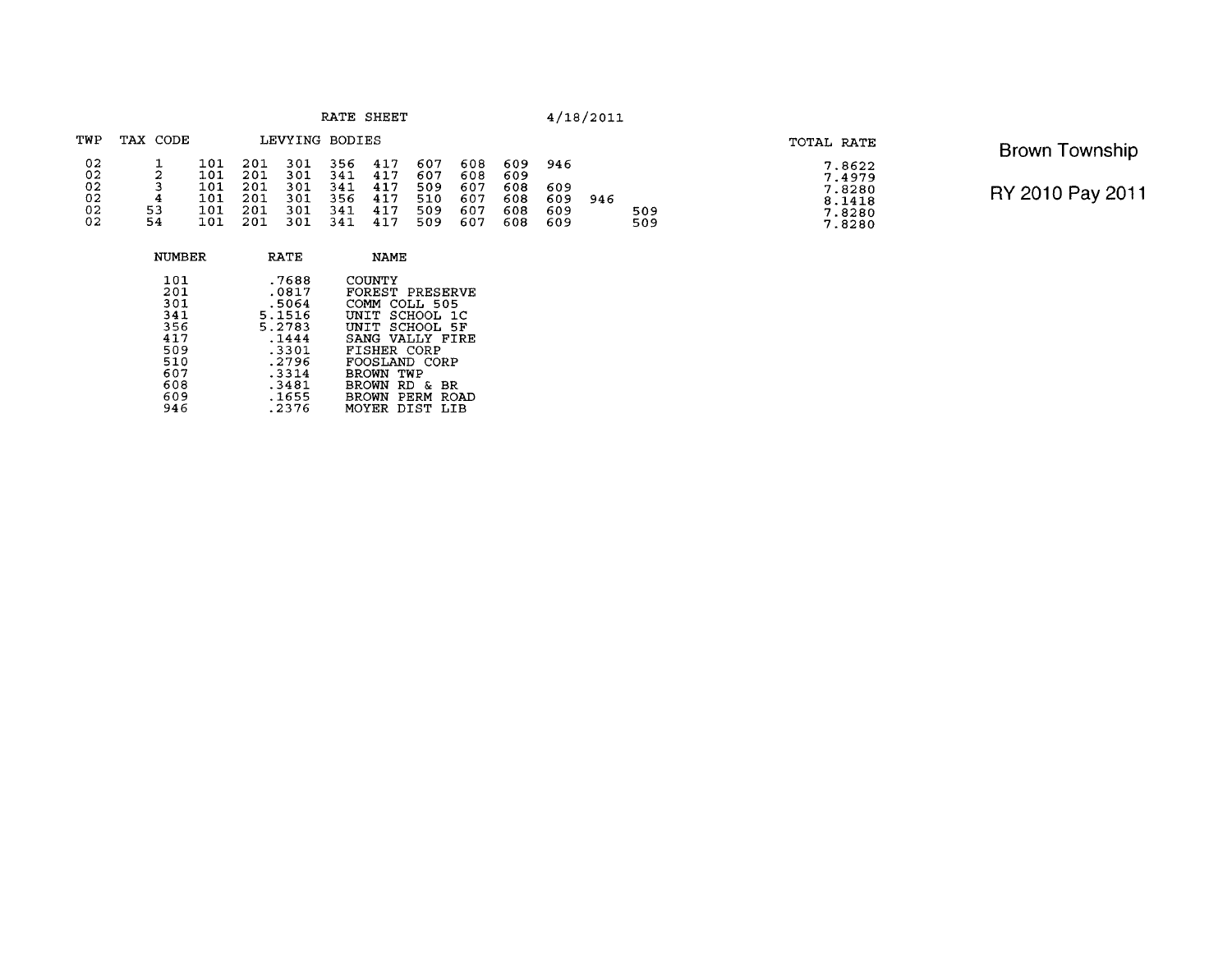RATE SHEET

|                                                                   |                                                                                                    |                                                                                     |                                                                    |                                                                    |                                                                                  |                                                                    |                                                                              |                                                                    |                                                             |                                               | 7/10/2011                       |                   |            |     |
|-------------------------------------------------------------------|----------------------------------------------------------------------------------------------------|-------------------------------------------------------------------------------------|--------------------------------------------------------------------|--------------------------------------------------------------------|----------------------------------------------------------------------------------|--------------------------------------------------------------------|------------------------------------------------------------------------------|--------------------------------------------------------------------|-------------------------------------------------------------|-----------------------------------------------|---------------------------------|-------------------|------------|-----|
| TWP                                                               | TAX CODE                                                                                           |                                                                                     | LEVYING BODIES                                                     |                                                                    |                                                                                  |                                                                    |                                                                              |                                                                    |                                                             |                                               |                                 |                   |            |     |
| 03<br>03<br>03<br>03<br>03<br>03<br>03<br>03<br>03<br>03          | $\overline{a}$<br>2A<br>2B<br>$\frac{3}{4}$<br>4A<br>6<br>$\tilde{7}$<br>7A<br>8                   | 101<br>101<br>101<br>101<br>101<br>101<br>101<br>101<br>101<br>101                  | 201<br>201<br>201<br>201<br>201<br>201<br>201<br>201<br>201<br>201 | 301<br>301<br>301<br>301<br>301<br>301<br>301<br>301<br>301<br>301 | 345<br>345<br>345<br>345<br>345<br>345<br>345<br>345<br>345                      | 613<br>613<br>422<br>613<br>613<br>405<br>613<br>421<br>421<br>613 | 614<br>614<br>613<br>614<br>614<br>613<br>614<br>613<br>613<br>614           | 615<br>615<br>614<br>615<br>615<br>614<br>615<br>614<br>614<br>615 | 911<br>615<br>911<br>901<br>615<br>901<br>615<br>615<br>921 | 901<br>921<br>921<br>901<br>911<br>901<br>901 | 921<br>921<br>921<br>911        | 921               |            |     |
| 03<br>$\frac{03}{03}$<br>$\frac{03}{03}$<br>03<br>$\frac{03}{03}$ | 8A<br>$\frac{9}{9A}$<br>11<br>13 <sup>7</sup><br>13A<br>14                                         | 101<br>101<br>101<br>$\overline{101}$<br>101<br>$\overline{101}$<br>101             | 201<br>201<br>201<br>201<br>201<br>201<br>201                      | 301<br>301<br>301<br>301<br>301<br>301<br>301                      | $345$<br>$345$<br>$345$<br>$345$<br>$345$<br>$\frac{345}{345}$<br>$345$<br>$345$ | $\frac{422}{525}$<br>525<br>613<br>416<br>416<br>410               | $613$<br>$613$<br>613<br>614<br>613<br>$613$<br>$613$                        | 614<br>614<br>614<br>615<br>614<br>614<br>614                      | 615<br>615<br>615<br>901<br>615<br>615<br>615               | 901<br>901<br>941<br>921                      | 921<br>941                      |                   |            |     |
| $\frac{03}{03}$<br>$\frac{03}{03}$<br>0303                        | 15<br>15A<br>16<br>18<br>19<br>$20$<br>21                                                          | $\overline{101}$<br>101<br>101<br>$\frac{1}{101}$<br>101<br>101                     | 201<br>$201\,$<br>201<br>$\frac{201}{201}$<br>201<br>201           | 301<br>301<br>301<br>301<br>301<br>301<br>301                      | 345<br>$\frac{345}{345}$<br>345<br>344<br>345                                    | 410<br>410<br>410<br>525<br>424<br>424<br>424                      | 613<br>613<br>613<br>$\begin{array}{c} 613 \\ 613 \end{array}$<br>613<br>613 | 614<br>614<br>614<br>614<br>614<br>614<br>614                      | 615<br>615<br>$615$<br>$615$<br>615<br>615<br>615           | 901<br>901<br>901<br>901<br>901               | 911<br>921<br>921<br>921        | 941               |            |     |
| 030303<br>$\frac{03}{03}$                                         | $\begin{smallmatrix} 22 \\ 23 \end{smallmatrix}$<br>$\frac{24}{25}$<br>$\overline{26}$<br>27<br>28 | 101<br>$\overline{101}$<br>101<br>$\overline{101}$<br>101<br>101<br>$\frac{1}{101}$ | 201<br>201<br>201<br>201<br>201<br>201<br>201                      | 301<br>301<br>301<br>301<br>301<br>301<br>301                      | 345<br>345<br>345<br>345<br>345<br>345<br>345                                    | 424<br>613<br>613<br>613<br>613<br>410<br>424                      | 613<br>614<br>614<br>614<br>614<br>613<br>$613$<br>$613$                     | 614<br>615<br>615<br>615<br>615<br>614<br>614                      | 615<br>921<br>922<br>901<br>901<br>615<br>615               | 901<br>922<br>921<br>922<br>901<br>921        | 922<br>921<br>922               | 922               |            |     |
| $\frac{03}{03}$<br>03<br>03<br>03<br>03<br>03                     | $\frac{25}{30}$<br>31<br>32<br>33<br>34<br>40                                                      | 101<br>101<br>101<br>$\overline{101}$<br>101<br>$\overline{101}$                    | 201<br>$\frac{201}{201}$<br>201<br>201<br>201<br>201               | 301<br>301<br>301<br>301<br>301<br>301<br>301                      | 345<br>344<br>345<br>345<br>345<br>345<br>345                                    | 424<br>424<br>424<br>424<br>410<br>410<br>504                      | 613<br>613<br>613<br>613<br>613<br>613                                       | 614<br>614<br>614<br>614<br>614<br>614<br>614                      | 615<br>615<br>615<br>615<br>615<br>615                      | 922<br>922<br>901<br>901<br>921<br>921<br>901 | 921<br>922<br>922<br>911        | 922               |            |     |
| 03<br>03<br>03<br>03<br>03                                        | 41<br>42<br>43<br>44<br>57                                                                         | $\overline{101}$<br>101<br>$\overline{101}$<br>101<br>$\overline{101}$              | $\overline{201}$<br>201<br>201<br>201<br>201                       | 301<br>301<br>301<br>301<br>301                                    | 345<br>345<br>$345$<br>$345$<br>$345$<br>$345$                                   | 504<br>504<br>504<br>504<br>525                                    | 613<br>613<br>613<br>613<br>613                                              | 614<br>614<br>614<br>614<br>614                                    | $615$<br>$615$<br>$615$<br>615<br>615<br>615                | 901<br>911<br>901<br>901<br>921               | 911<br>921<br>911<br>911<br>941 | 921<br>921<br>922 | 922<br>525 |     |
| 03<br>03<br>03<br>03<br>03<br>03                                  | 58<br>59<br>59A<br><sup>63</sup><br>64<br>66<br>67                                                 | 101<br>101<br>101<br>101<br>$\frac{101}{101}$                                       | 201<br>201<br>201<br>$\frac{201}{201}$                             | 301<br>301<br>301<br>$\frac{301}{301}$<br>301                      | 345<br>$345$<br>$345$<br>$345$<br>345                                            | 525<br>525<br>525<br>613<br>613<br>613                             | 613<br>613<br>613<br>614<br>614<br>614                                       | 614<br>614<br>614<br>615<br>615<br>615                             | 615<br>615<br>615<br>901<br>901<br>901                      | 901<br>901<br>941<br>921<br>921               | 921<br>941<br>922               | 941<br>525        | 525        | 525 |
| 03                                                                |                                                                                                    | 101                                                                                 | 201                                                                | 301                                                                | 345                                                                              | 424                                                                | 613                                                                          | 614                                                                | 615                                                         | 921                                           | 922                             |                   |            |     |

| Champaign Township |  |
|--------------------|--|
|                    |  |

TOTAL RATE

5.3462<br>5.9991 5.4795

 $6.2716$ <br>  $5.6187$ <br>  $5.9753$ <br>  $6.2716$ <br>  $5.7400$ 

6.3929 5.6187<br>5.7520<br>6.1348  $6.1348$ <br>5.3462

5.4764<br>5.4764<br>5.4454<br>5.4454<br>5.0983<br>5.717

6.4073

5.5543<br>5.8268<br>5.65543<br>5.6371

5.3646  $5.6371$ <br> $5.3646$ <br> $5.7363$ 

 $5.8452$ <br> $5.5727$ <br> $6.2561$ 

5.84527<br>5.773639<br>5.771737385<br>5.71935<br>7.865

7.5658  $7.5842$ <br> $7.3117$ 6.4073

6.4073 6.1348 6.1348  $5.3462$ <br> $5.6187$ <br> $5.6371$ <br> $5.8452$  RY 2010 Pay 201 1

| <b>NUMBER</b> | <b>RATE</b> | <b>NAME</b>     |
|---------------|-------------|-----------------|
| 101           | .7688       | COUNTY          |
| 201           | .0817       | FOREST PRESERVE |
| 301           | .5064       | COMM COLL 505   |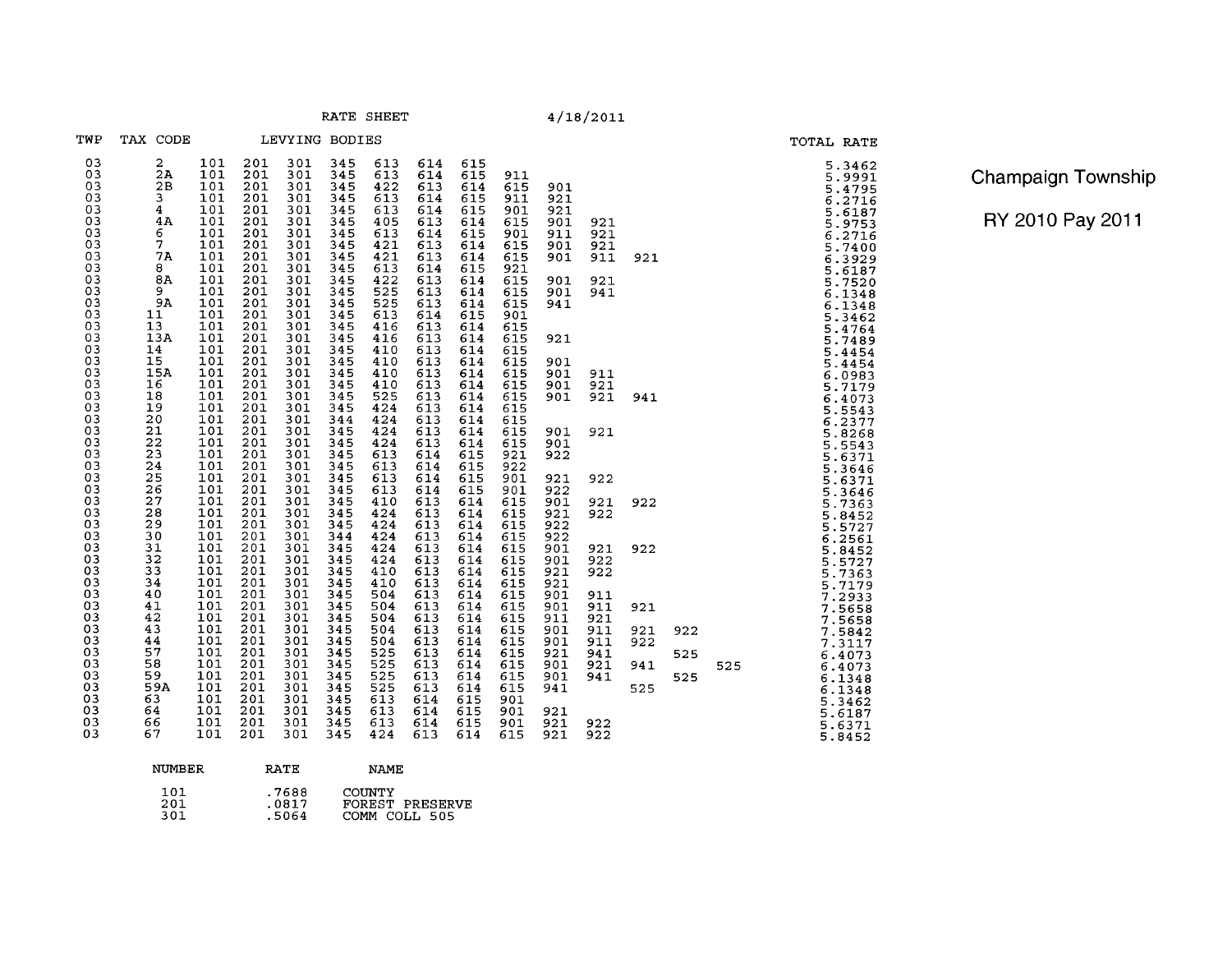| 344 | 4.4072 | UNTT<br>SCHOOL 3 |
|-----|--------|------------------|
| 345 | 3.7238 | SCHOOL 4<br>UNIT |
| 405 | .3566  | E PRAIRIE FIRE   |
| 410 | .0992  | LINCLNSHR FIRE   |
| 416 | .1302  | ROLL ACRE FIRE   |
| 421 | .1213  | WINDSOR PK FIRE  |
| 422 | . 1333 | CHERRY HIL FIRE  |
| 424 | .2081  | SCOTT FIRE       |
| 504 | 1.2942 | CHAMPAIGN CORP   |
| 525 | .6657  | SAVOY CORP       |
| 613 | .0417  | CHAMPAIGN TWP    |
| 614 | .0679  | CHAMP RD & BR    |
| 615 | .1559  | CHAMP PERM ROAD  |
| 901 | .0000  | U - C SANITARY   |
| 911 | .6529  | CHAMPAIGN PARK   |
| 921 | .2725  | CU MASS TRANSIT  |
| 922 | .0184  | SW MASS TRANSIT  |
| 941 | .1229  | TOLONO PUBL LIB  |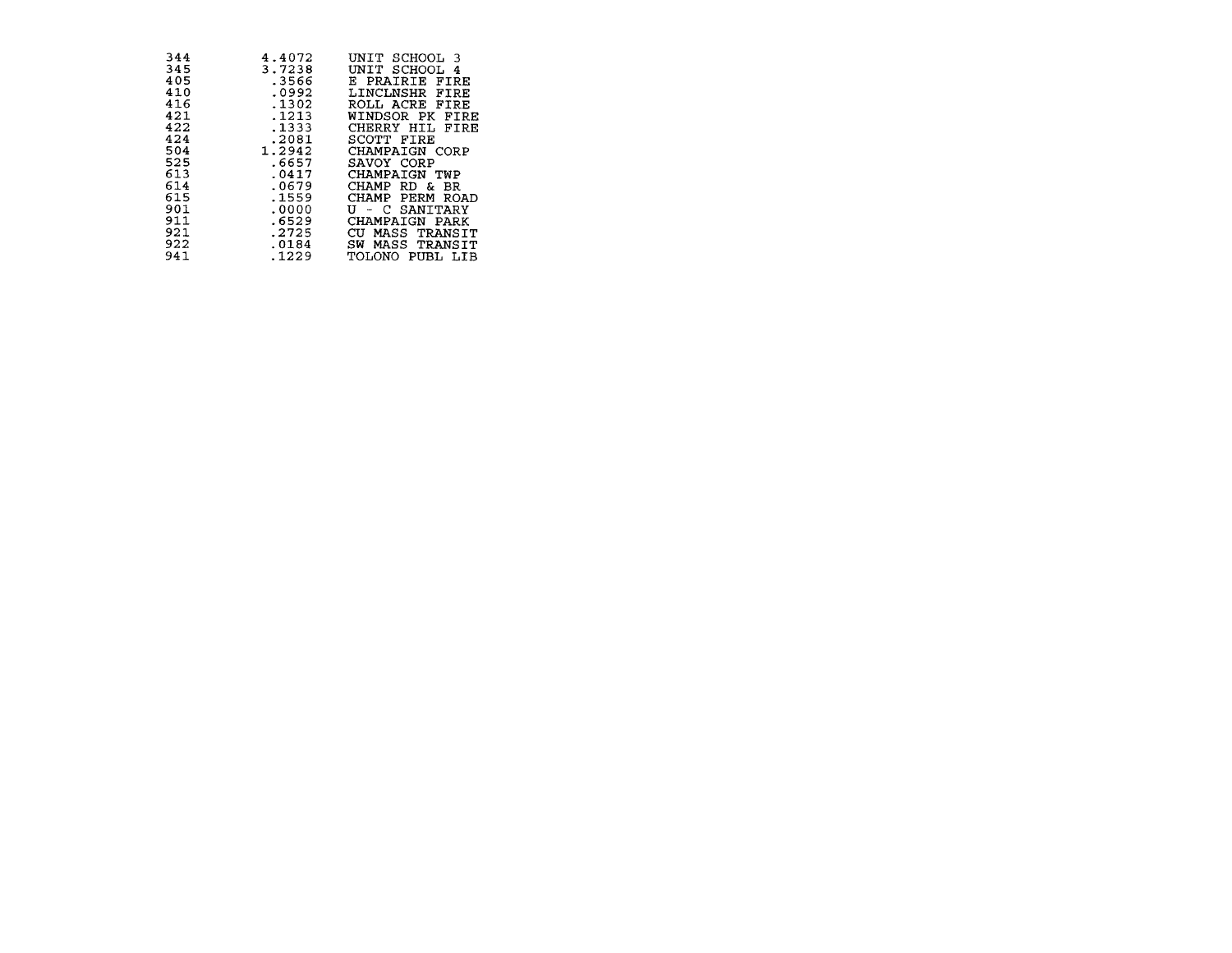|  | RATE<br>SHEET |  |
|--|---------------|--|
|--|---------------|--|

### TWP TAX CODE LEVYING BODIES  $\begin{array}{cccc} 101 & 201 & 301 \\ 101 & 201 & 301 \\ 101 & 201 & 301 \\ 101 & 201 & 301 \\ 101 & 201 & 301 \\ 101 & 201 & 301 \end{array}$  $\begin{array}{@{}ll@{}}\n 425 & 624 \\
 409 & 624 \\
 424 & 624 \\
 409 & 624 \\
 424 & 624\n \end{array}$ 05<br>05<br>05<br>05<br>05  $348$ <br> $348$ <br> $349$ <br> $349$ <br> $348$ 625<br>625<br>625<br>625<br>625 626<br>626<br>626<br>626<br>626  $\begin{array}{c} 806 \\ 806 \\ 806 \\ 806 \\ 806 \\ 806 \end{array}$  $\frac{1}{2}$  $\frac{2}{4}$  $\frac{4}{5}$

| <b>NUMBER</b>                                                                    | RATE                                                                                                        | NAME                                                                                                                                                                                                                                       |
|----------------------------------------------------------------------------------|-------------------------------------------------------------------------------------------------------------|--------------------------------------------------------------------------------------------------------------------------------------------------------------------------------------------------------------------------------------------|
| 101<br>201<br>301<br>348<br>349<br>409<br>424<br>425<br>624<br>625<br>626<br>806 | .7688<br>.0817<br>.5064<br>4.2508<br>3.3459<br>. 5846<br>.2081<br>.3211<br>.3883<br>.4756<br>.1561<br>.0559 | COUNTY<br>FOREST PRESERVE<br><b>COMM</b><br>COLL 505<br>TNT T<br>SCHOOL<br>-7<br>UNIT SCHOOL 25P<br><b>IVESDALE FIRE</b><br>SCOTT FIRE<br>SADORUS FIRE<br>COLFAX TWP<br>COLFAX<br>-RD<br>δr.<br>BR.<br>COLFAX PERM<br>RD<br>CLFX-SADRS M-A |
|                                                                                  |                                                                                                             |                                                                                                                                                                                                                                            |

| TOTAL RATE |                                                |
|------------|------------------------------------------------|
|            | 7.0047<br>7.2682<br>5.9868<br>6.3633<br>6.8917 |

# TOTAL RATE Colfax Township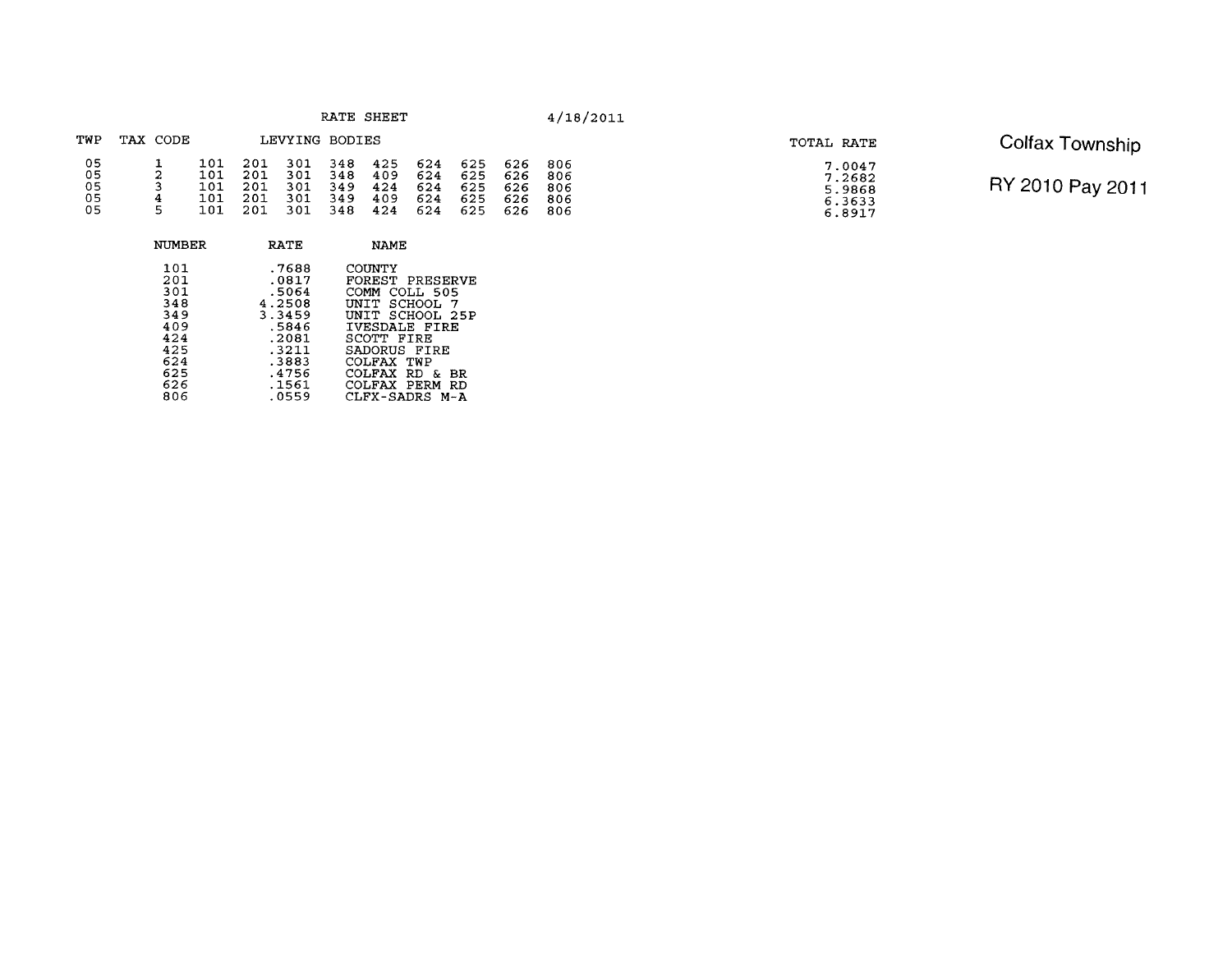| RATE | SHEET |  |
|------|-------|--|
|------|-------|--|

| TOTAL RATE                                               | Compromise Township |
|----------------------------------------------------------|---------------------|
| 7.9881<br>8.5218<br>8.3976<br>8.6177<br>8.4226<br>8.0131 | RY 2010 Pay 2011    |

| RY 2010 Pay 2011 |  |  |  |  |
|------------------|--|--|--|--|
|------------------|--|--|--|--|

| TWP      | TAX CODE |            |            | LEVYING BODIES |             |            |            |            |            |            |            |     |
|----------|----------|------------|------------|----------------|-------------|------------|------------|------------|------------|------------|------------|-----|
| 06<br>06 |          | 101        | 201        | 301            | 315         | -331       | 407        | 630        | 631        | 632        | 804        |     |
| 06       | 4<br>5   | 101<br>101 | 201<br>201 | 301<br>302     | 315<br>315  | 331<br>332 | 407<br>413 | 511<br>630 | 630<br>631 | 631<br>632 | 632<br>804 | 804 |
| 06       | 6        | 101        | 201        | 302            | 315         | 332        | 407        | 630        | 631        | 632        | 804        |     |
| 06<br>06 | 11<br>12 | 101<br>101 | 201        | 302            | 332.<br>331 | 358<br>358 | 413<br>407 | 630<br>630 | 631<br>631 | 632<br>632 | 804<br>804 |     |

| <b>NUMBER</b>                                                                                  | RATE                                                                                                                           | <b>NAME</b>                                                                                                                                                                                                                                                                    |
|------------------------------------------------------------------------------------------------|--------------------------------------------------------------------------------------------------------------------------------|--------------------------------------------------------------------------------------------------------------------------------------------------------------------------------------------------------------------------------------------------------------------------------|
| 101<br>201<br>301<br>302<br>315<br>331<br>332<br>358<br>407<br>413<br>511<br>630<br>631<br>632 | .7688<br>.0817<br>.5064<br>.6192<br>2.7243<br>2.4084<br>2.9252<br>2.7493<br>.4407<br>.2206<br>.5337<br>.4592<br>.3902<br>.1739 | COUNTY<br>FOREST PRESERVE<br>COLL 505<br>COMM<br>COMM COLL 507<br>SCHOOL DIST<br>188<br>HIGH SCHOOL 193<br>HIGH SCHOOL 225<br>SCHOOL DIST 197<br>GIFFORD FIRE<br>OGDN/ROYAL FIRE<br>GIFFORD CORP<br>COMPROMISE<br>TWP<br><b>COMPR</b><br>RD<br>&.<br>BR<br>RD<br>COMPR<br>PERM |
| 804                                                                                            | .0345                                                                                                                          | HWD KER M-A<br>COM.                                                                                                                                                                                                                                                            |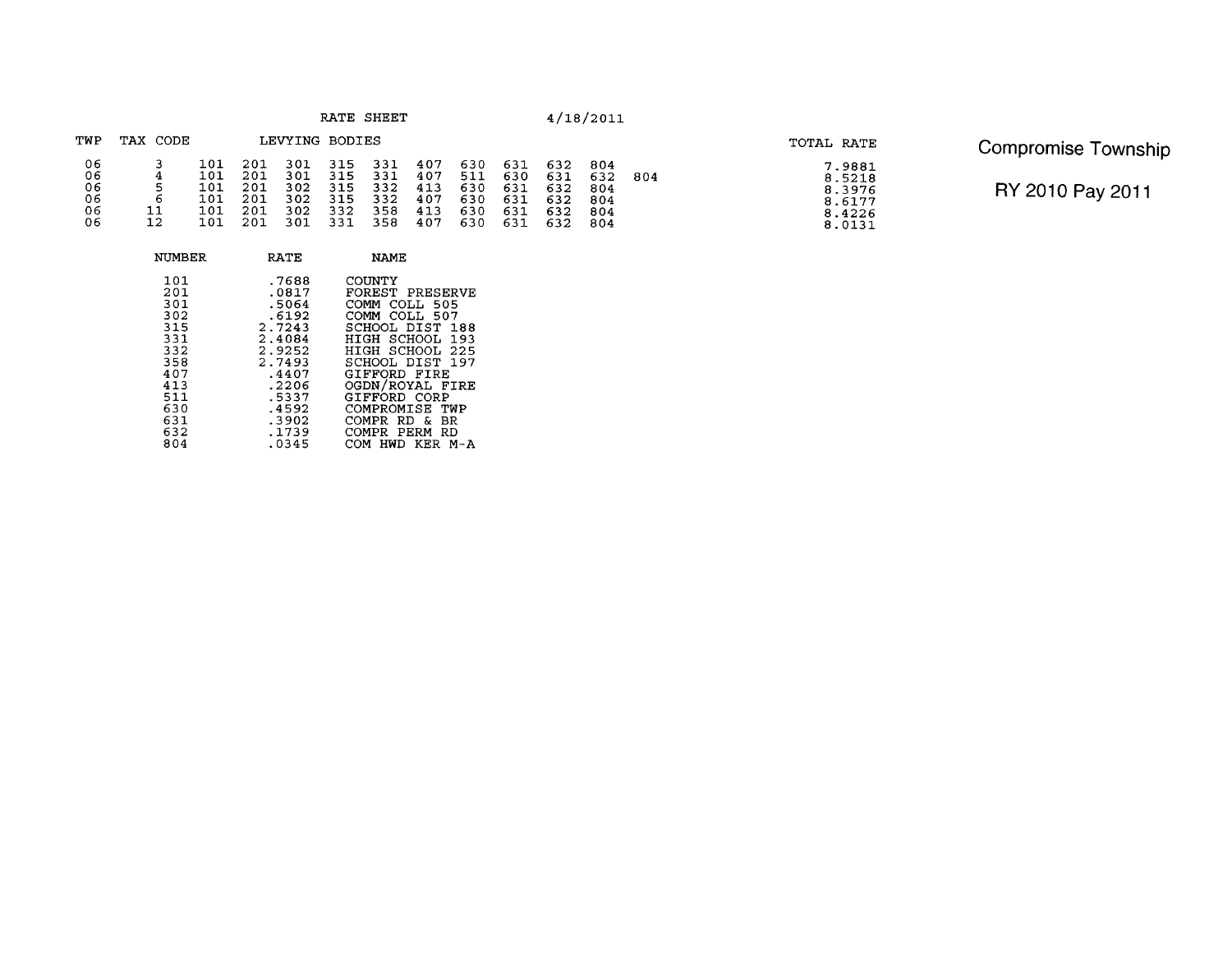|                                              |                                  |                                                      |                                                      |                                                      |                                                      | RATE SHEET                                           |                                                      |                                                      |                                                      |                                                      | 4/18/2011                              |
|----------------------------------------------|----------------------------------|------------------------------------------------------|------------------------------------------------------|------------------------------------------------------|------------------------------------------------------|------------------------------------------------------|------------------------------------------------------|------------------------------------------------------|------------------------------------------------------|------------------------------------------------------|----------------------------------------|
| TWP                                          | TAX CODE                         |                                                      |                                                      | LEVYING BODIES                                       |                                                      |                                                      |                                                      |                                                      |                                                      |                                                      |                                        |
| 07<br>07<br>07<br>07<br>07<br>07<br>07<br>07 | 2<br>3<br>4<br>5<br>6<br>7<br>52 | 101<br>101<br>101<br>101<br>101<br>101<br>101<br>101 | 201<br>201<br>201<br>201<br>201<br>201<br>201<br>201 | 301<br>301<br>301<br>301<br>301<br>301<br>301<br>301 | 341<br>341<br>341<br>311<br>311<br>312<br>312<br>341 | 417<br>417<br>420<br>331<br>331<br>331<br>331<br>417 | 636<br>509<br>636<br>420<br>417<br>420<br>417<br>509 | 637<br>636<br>637<br>636<br>636<br>636<br>636<br>636 | 638<br>637<br>638<br>637<br>637<br>637<br>637<br>637 | 802<br>638<br>802<br>638<br>638<br>638<br>638<br>638 | 802<br>802<br>802<br>802<br>802<br>802 |

| NUMBER                                                                                  | RATE                                                                                                                  | <b>NAME</b>                                                                                                                                                                                                                                      |
|-----------------------------------------------------------------------------------------|-----------------------------------------------------------------------------------------------------------------------|--------------------------------------------------------------------------------------------------------------------------------------------------------------------------------------------------------------------------------------------------|
| 101<br>201<br>301<br>311<br>312<br>331<br>341<br>417<br>420<br>509<br>636<br>637<br>638 | .7688<br>.0817<br>.5064<br>2.4875<br>3.5746<br>2.4084<br>5.1516<br>.1444<br>.3224<br>.3301<br>.2633<br>.4196<br>.1762 | COUNTY<br>FOREST PRESERVE<br>COMM COLL 505<br>SCHOOL DIST 130<br>SCHOOL DIST 137<br>HIGH SCHOOL 193<br>INIT SCHOOL 1C<br>SANG VALLY FIRE<br>THOMASBORO FIRE<br>FISHER CORP<br>CONDIT<br>TWP<br>CONDIT<br>RD<br>ĥ.<br>BR<br>CONDIT.<br>PERM<br>RD |
| 802                                                                                     | .0265                                                                                                                 | FR<br>HE.<br>NE.<br>М-А                                                                                                                                                                                                                          |

509

# **TOTAL RATE**  7.5385<br>7.8686<br>7.7165<br>7.4608<br>7.2828<br>8.3699<br>8.3699<br>7.8686

Condit Township RY 2010 Pay 2011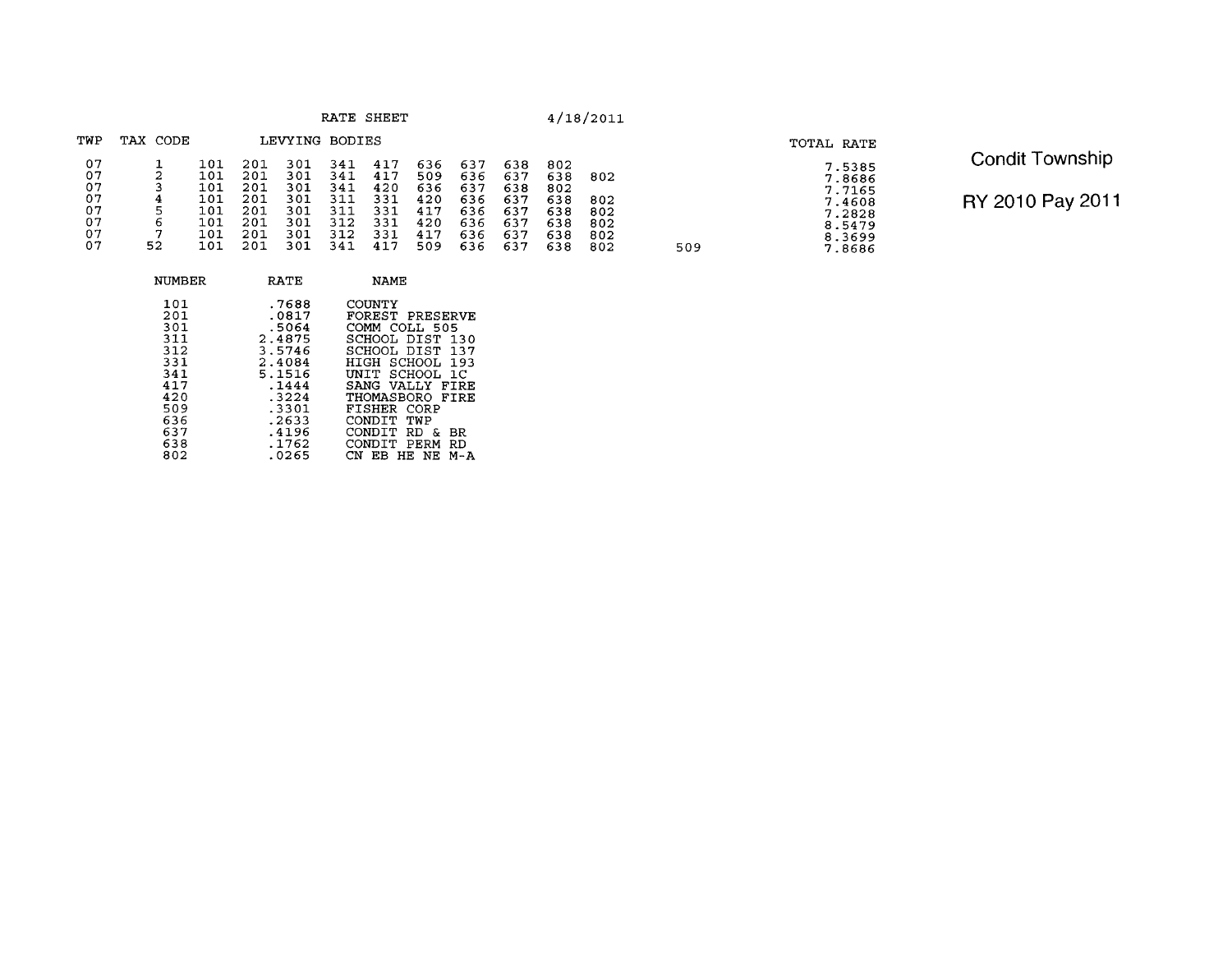|  |  | RATE |  |  | SHEET |
|--|--|------|--|--|-------|
|--|--|------|--|--|-------|

| TWP            | TAX | CODE   |                   |                   | LEVYING           | BODIES            |                   |                   |                   |                   |                   |            |
|----------------|-----|--------|-------------------|-------------------|-------------------|-------------------|-------------------|-------------------|-------------------|-------------------|-------------------|------------|
| 08<br>08<br>08 |     | 2<br>3 | 101<br>101<br>101 | 201<br>201<br>201 | 301<br>301<br>301 | 348<br>348<br>348 | 426<br>414<br>415 | 642<br>642<br>642 | 643<br>643<br>643 | 644<br>644<br>644 | 807<br>807<br>807 |            |
| 08<br>08       |     | 4<br>5 | 101<br>101        | 201<br>201        | 301<br>301        | 353<br>353        | 415<br>402        | 642<br>642        | 643<br>643        | 644<br>644        | 807<br>807        | 943<br>943 |
| 08<br>08       |     | 6<br>7 | 101<br>101        | 201<br>201        | 301<br>301        | 353<br>353        | 414<br>642        | 642<br>643        | 643<br>644        | 644<br>807        | 807<br>943        | 943        |

| NUMBER                                                                                  | RATE                                                                                                                | NAME                                                                                                                                                                                                                                                           |
|-----------------------------------------------------------------------------------------|---------------------------------------------------------------------------------------------------------------------|----------------------------------------------------------------------------------------------------------------------------------------------------------------------------------------------------------------------------------------------------------------|
| 101<br>201<br>301<br>348<br>353<br>402<br>414<br>415<br>426<br>642<br>643<br>644<br>807 | .7688<br>.0817<br>.5064<br>4.2508<br>4.3503<br>.3348<br>.2848<br>.2237<br>.2447<br>.5328<br>.3674<br>.1514<br>.0195 | COUNTY<br>FOREST PRESERVE<br>COMM<br>COLL 505<br>UNIT SCHOOL<br>- 7<br>SCHL 302D<br>UNTT.<br>BROADLANDS FIRE<br>PESOTUM FIRE<br>PHILO FIRE<br>TOLONO FIRE<br>CRITTENDEN<br>TWP<br>CRTTT<br>RD.<br>r.<br>BR<br>CR T T T<br>PERM<br>ROAD<br>CRITT-PESOT<br>M – A |
| 943                                                                                     | .2567                                                                                                               | CAMARGO LIB<br>DTS                                                                                                                                                                                                                                             |

## **TOTAL RATE**

Crittenden Township RY 2010 Pay 2011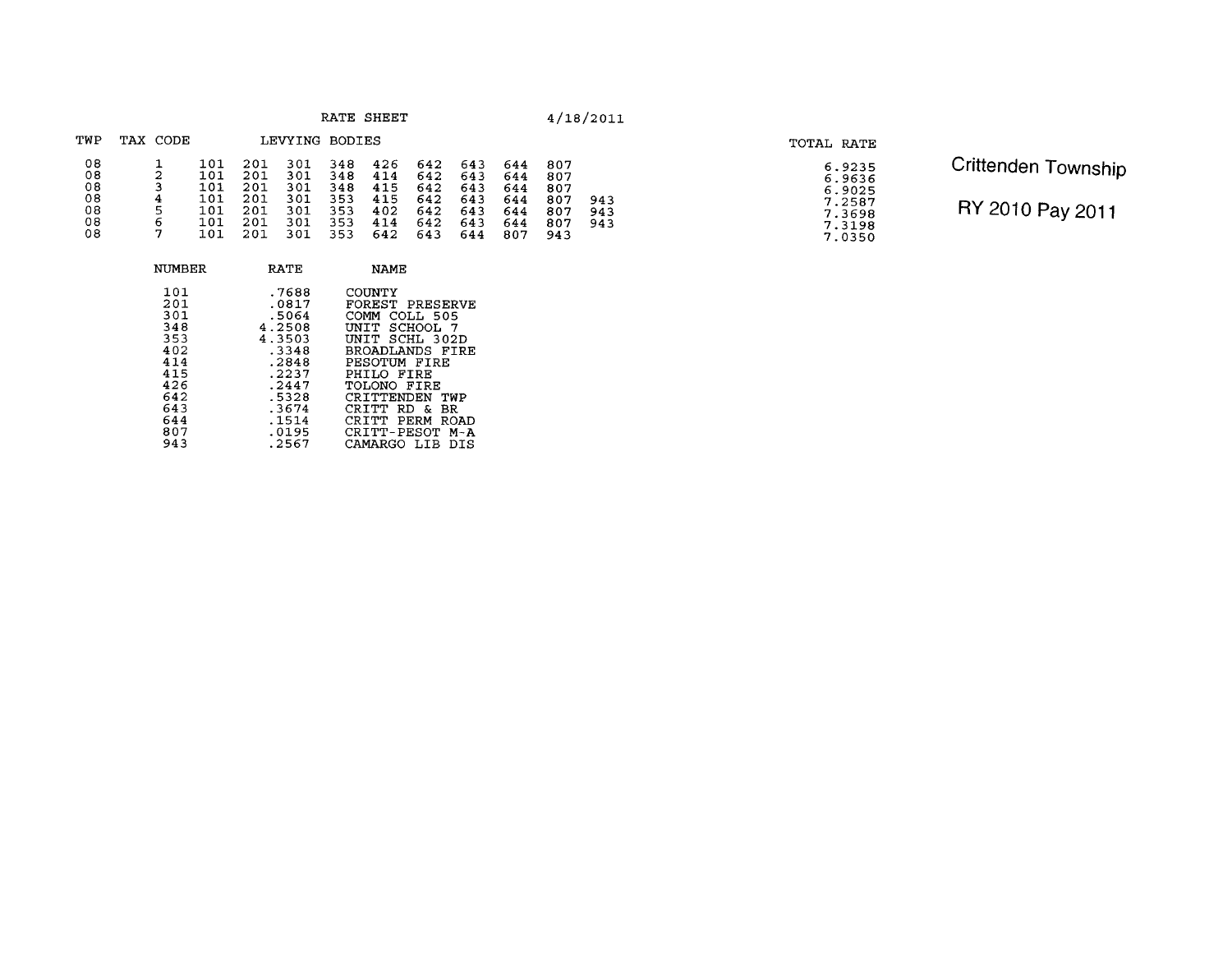|  |  | RATE |  | SHEET |  |  |
|--|--|------|--|-------|--|--|
|--|--|------|--|-------|--|--|

509<br>509

| TWP                  | TAX<br>CODE        |                          |                          | LEVYING                  | <b>BODIES</b>            |                          |                          |                          |                          |                          |                          |
|----------------------|--------------------|--------------------------|--------------------------|--------------------------|--------------------------|--------------------------|--------------------------|--------------------------|--------------------------|--------------------------|--------------------------|
| 10<br>10<br>10       | 2<br>3             | 101<br>101<br>101        | 201<br>201<br>301        | 301<br>301<br>341        | 341<br>341<br>417        | 417<br>417<br>653        | 653<br>509<br>654        | 654<br>653<br>655        | 655<br>654<br>802        | 802<br>655               | 802                      |
| 10<br>10<br>10<br>10 | 4<br>5<br>52<br>54 | 101<br>101<br>101<br>101 | 201<br>201<br>201<br>201 | 301<br>301<br>301<br>301 | 312<br>356<br>341<br>341 | 331<br>417<br>417<br>417 | 417<br>653<br>509<br>509 | 653<br>654<br>653<br>653 | 654<br>655<br>654<br>654 | 655<br>802<br>655<br>655 | 802<br>946<br>802<br>802 |

| NUMBER                                                                           | <b>RATE</b>                                                                                                    | NAME                                                                                                                                                                                                                                                                                 |
|----------------------------------------------------------------------------------|----------------------------------------------------------------------------------------------------------------|--------------------------------------------------------------------------------------------------------------------------------------------------------------------------------------------------------------------------------------------------------------------------------------|
| 101<br>201<br>301<br>312<br>331<br>341<br>356<br>417<br>509<br>653<br>654<br>655 | .7688<br>.0817<br>.5064<br>3.5746<br>2.4084<br>5.1516<br>5.2783<br>.1444<br>$-3301$<br>.3150<br>.3539<br>.1630 | COUNTY<br>FOREST PRESERVE<br>COMM COLL 505<br>SCHOOL DIST<br>137<br>HIGH<br>SCHOOL<br>193<br>SCHOOL 1C<br><b>INTT</b><br>SCHOOL 5F<br>INTT<br>SANG VALLY FIRE<br>FISHER CORP<br>EAST<br>TWP<br><b>BEND</b><br>E<br><b>BEND</b><br>RD<br>BR.<br>я.<br>F.<br>PERM<br><b>BEND</b><br>RD |
| 802<br>946                                                                       | .0265<br>.2376                                                                                                 | CN<br>HE NE<br>ЕB<br>M – A<br>DIST<br>MOYER<br>TР                                                                                                                                                                                                                                    |
|                                                                                  |                                                                                                                |                                                                                                                                                                                                                                                                                      |

| TOTAL RATE |                                                                    |
|------------|--------------------------------------------------------------------|
|            | 7.5113<br>7.8414<br>7.4296<br>8.3427<br>7.8756<br>7.8414<br>7.8414 |

East Bend Township RY 2010 Pay 2011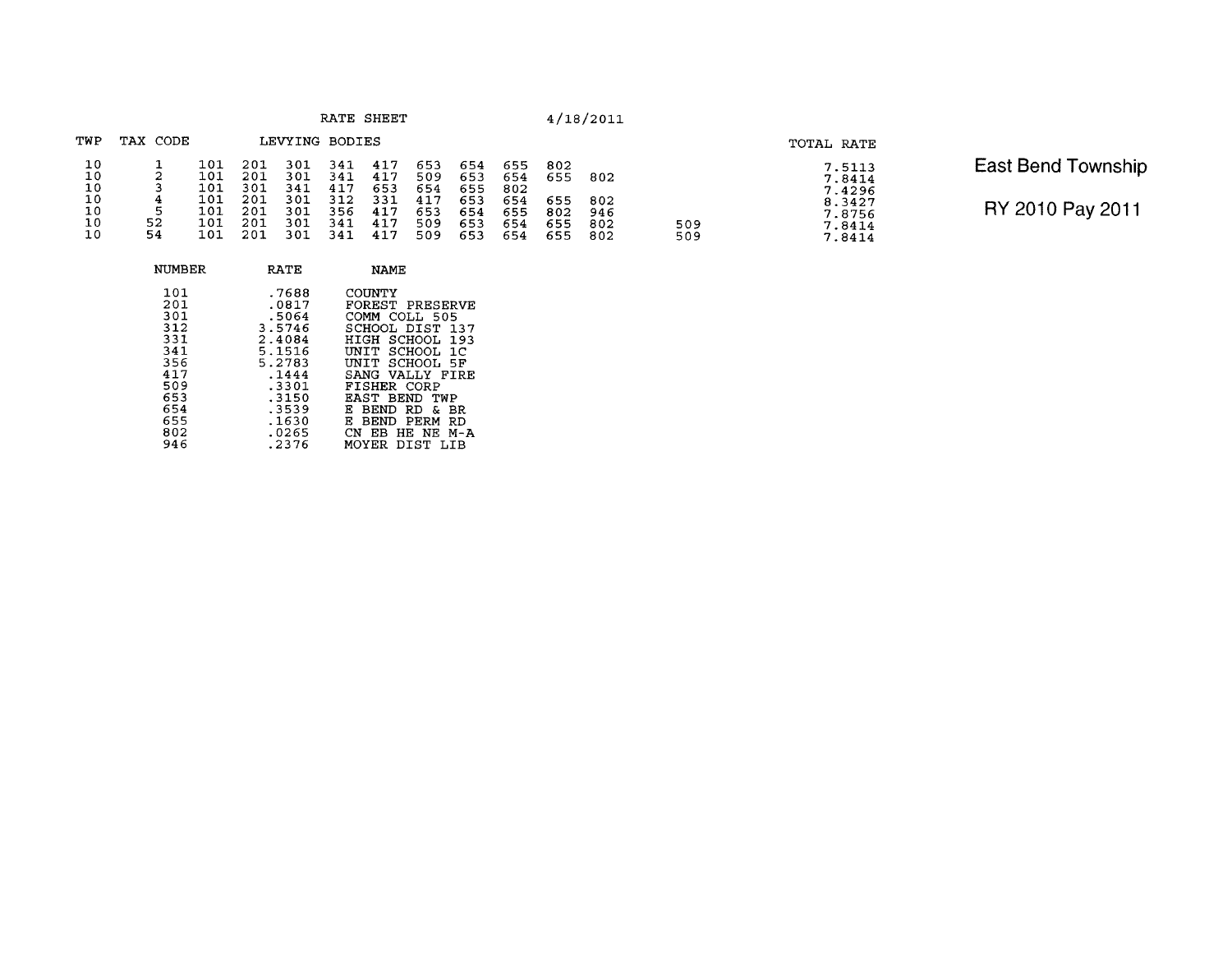| RATE | SHEET |
|------|-------|
|      |       |

| TWP                                          | TAX CODE                        |                                                             |                                                             | LEVYING BODIES                                              |                                                             |                                                             |                                                             |                                                             |                                                             |                                                             |                                 |     |  |
|----------------------------------------------|---------------------------------|-------------------------------------------------------------|-------------------------------------------------------------|-------------------------------------------------------------|-------------------------------------------------------------|-------------------------------------------------------------|-------------------------------------------------------------|-------------------------------------------------------------|-------------------------------------------------------------|-------------------------------------------------------------|---------------------------------|-----|--|
| 11<br>11<br>11<br>11<br>11<br>11<br>11<br>11 | 2<br>4<br>5<br>6<br>7<br>8<br>9 | 101<br>101<br>101<br>101<br>101<br>101<br>101<br>101<br>101 | 201<br>201<br>201<br>201<br>201<br>201<br>201<br>201<br>201 | 301<br>301<br>301<br>301<br>301<br>302<br>302<br>301<br>301 | 355<br>355<br>313<br>313<br>315<br>315<br>315<br>313<br>315 | 411<br>407<br>331<br>331<br>331<br>332<br>332<br>331<br>331 | 659<br>659<br>659<br>411<br>407<br>407<br>411<br>407<br>407 | 660<br>660<br>660<br>659<br>659<br>659<br>659<br>659<br>511 | 661<br>661<br>661<br>660<br>660<br>660<br>660<br>660<br>659 | 804<br>804<br>804<br>661<br>661<br>661<br>661<br>661<br>660 | 804<br>804<br>804<br>804<br>804 |     |  |
|                                              |                                 |                                                             |                                                             |                                                             |                                                             |                                                             |                                                             |                                                             |                                                             |                                                             | 661                             | 804 |  |

| NUMBER                                                                           | RATE                                                                                                          | NAME                                                                                                                                                                                                      |
|----------------------------------------------------------------------------------|---------------------------------------------------------------------------------------------------------------|-----------------------------------------------------------------------------------------------------------------------------------------------------------------------------------------------------------|
| 101<br>201<br>301<br>302<br>313<br>315<br>331<br>332<br>355<br>407<br>411<br>511 | .7688<br>.0817<br>.5064<br>.6192<br>3,1908<br>2.7243<br>2.4084<br>2.9252<br>5.2667<br>.4407<br>.5442<br>.5337 | COUNTY<br>FOREST PRESERVE<br>COMM COLL 505<br>COMM COLL 507<br>SCHOOL DIST 142<br>SCHOOL DIST 188<br>HIGH SCHOOL 193<br>HIGH SCHOOL 225<br>UNIT SCHOOL 10F<br>GIFFORD FIRE<br>LUDLOW FIRE<br>GIFFORD CORP |
| 659                                                                              | .3213                                                                                                         | <b>HARWOOD</b><br>TWP                                                                                                                                                                                     |
| 660<br>661                                                                       | .7063<br>.1878                                                                                                | HARWOOD<br>RD.<br>вR<br>&.<br>HARWOOD<br>PERM<br>RD                                                                                                                                                       |
| 804                                                                              | .0345                                                                                                         | KER<br>COM<br>HWD<br>M-A                                                                                                                                                                                  |

 $8.4177$ <br>  $8.3142$ <br>  $8.2060$ <br>  $8.7502$ <br>  $8.1802$ <br>  $8.8098$ <br>  $8.9133$ <br>  $8.6467$ <br>  $8.7139$ 

| <b>Harwood Township</b> |
|-------------------------|
| RY 2010 Pay 2011        |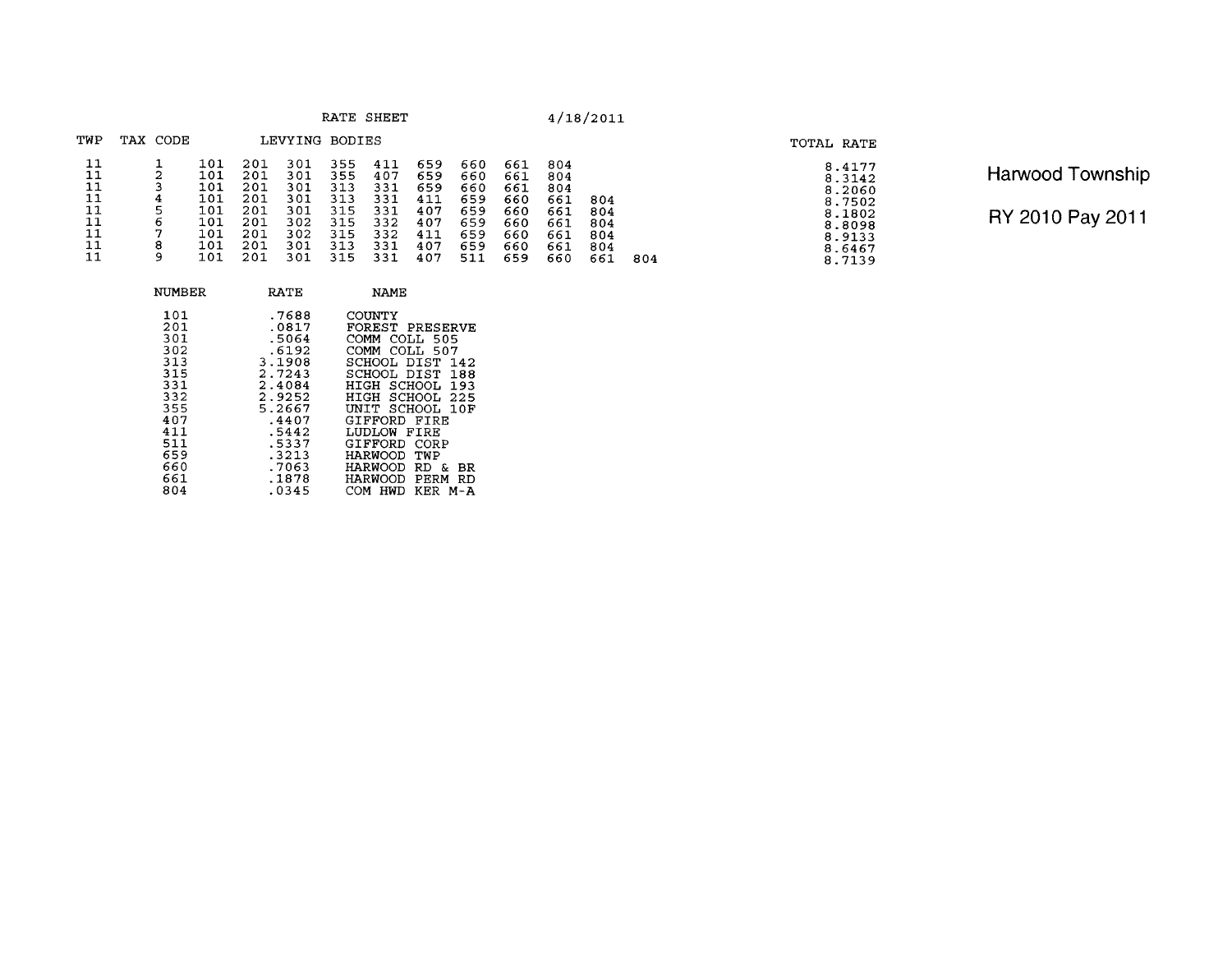|          |          |            |            |                |            | RATE SHEET |            |            |            |     | 4/18/2011 |     |     |
|----------|----------|------------|------------|----------------|------------|------------|------------|------------|------------|-----|-----------|-----|-----|
| TWP      | TAX CODE |            |            | LEVYING BODIES |            |            |            |            |            |     |           |     |     |
| 12<br>12 | 2        | 101<br>101 | 201<br>201 | 301            | 345<br>345 | 665<br>665 | 666        | 667        | 802        | 901 |           |     |     |
| 12       | 2A       | 101        | 201        | 301<br>301     | 345        | 405        | 666<br>665 | 667<br>666 | 802<br>667 | 802 |           |     |     |
| 12       | 3        | 101        | 201        | 301            | 345        | 420        | 665        | 666        | 667        | 802 |           |     |     |
| 12       | 4        | 101        | 201        | 301            | 345        | 405        | 665        | 666        | 667        | 802 | 901       | 921 |     |
| 12       | 6А       | 101        | 201        | 301            | 345        | 405        | 665        | 666        | 667        | 802 | 921       |     |     |
| 12       |          | 101        | 201        | 301            | 344        | 404        | 665        | 666        | 667        | 802 |           |     |     |
| 12       | 8        | 101        | 201        | 301            | 345        | 405        | 665        | 666        | 667        | 802 | 901       | 911 | 921 |
| 12       | 9        | 101        | 201        | 301            | 345        | 404        | 665        | 666        | 667        | 802 |           |     |     |
| 12       | 10       | 101        | 201        | 301            | 345        | 665        | 666        | 667        | 802        | 901 | 921       |     |     |
| 12       | 11       | 101        | 201        | 301            | 345        | 424        | 665        | 666        | 667        | 802 |           |     |     |
| 12       | 12       | 101        | 201        | 301            | 344        | 417        | 665        | 666        | 667        | 802 |           |     |     |
| 12       | 13       | 101        | 201        | 301            | 344        | 404        | 516        | 665        | 666        | 667 | 802       |     |     |
| 12       | 14       | 101        | 201        | 301            | 345        | 665        | 666        | 667        | 802        | 921 |           |     |     |
| 12       | 15       | 101        | 201        | 301            | 345        | 420        | 665        | 666        | 667        | 802 | 901       |     |     |
| 12       | 16       | 101        | 201        | 301            | 345        | 405        | 665        | 666        | 667        | 802 | 901       |     |     |
| 12       | 50       | 101        | 201        | 301            | 344        | 404        | 516        | 665        | 666        | 667 | 802       |     | 516 |

Hensley Township RY 2010 Pay 2011

TOTAL RATE

 $5.8645$ <br>  $5.8645$ <br>  $6.1869$ <br>  $6.1869$ <br>  $6.4936$ <br>  $6.4936$ <br>  $6.4936$ <br>  $6.4936$ <br>  $6.4936$ <br>  $6.41465$ <br>  $6.21270$ <br>  $6.13709$ <br>  $6.13709$ <br>  $6.13709$ <br>  $6.2211$ <br>  $7.7095$ 

| NUMBER                                                                                                              | RATE                                                                                                                                                    | NAME                                                                                                                                                                                                                                                                                                                                        |
|---------------------------------------------------------------------------------------------------------------------|---------------------------------------------------------------------------------------------------------------------------------------------------------|---------------------------------------------------------------------------------------------------------------------------------------------------------------------------------------------------------------------------------------------------------------------------------------------------------------------------------------------|
| 101<br>201<br>301<br>344<br>345<br>404<br>405<br>417<br>420<br>424<br>516<br>665<br>666<br>667<br>802<br>901<br>911 | .7688<br>.0817<br>.5064<br>4.4072<br>3.7238<br>.3484<br>.3566<br>.1444<br>.3224<br>.2081<br>.8132<br>.1831<br>.4027<br>.1715<br>.0265<br>.0000<br>.6529 | COUNTY<br>FOREST PRESERVE<br>COMM<br>COLL 505<br>SCHOOL<br>UNIT<br>-3<br>SCHOOL<br>UNIT<br>-4<br>CORNBELT FIRE<br>E PRAIRIE FIRE<br>SANG VALLY<br>FIRE<br>THOMASBORO FIRE<br>SCOTT FIRE<br>MAHOMET<br>CORP<br><b>HENSLEY</b><br>TWP<br>HENSLEY RD &<br>BR<br>HENSLEY PERM<br>-RD<br>CN.<br>EB HE NE M-A<br>U - C SANITARY<br>CHAMPAIGN PARK |
| 921                                                                                                                 | .2725                                                                                                                                                   | MASS TRANSIT<br>CU.                                                                                                                                                                                                                                                                                                                         |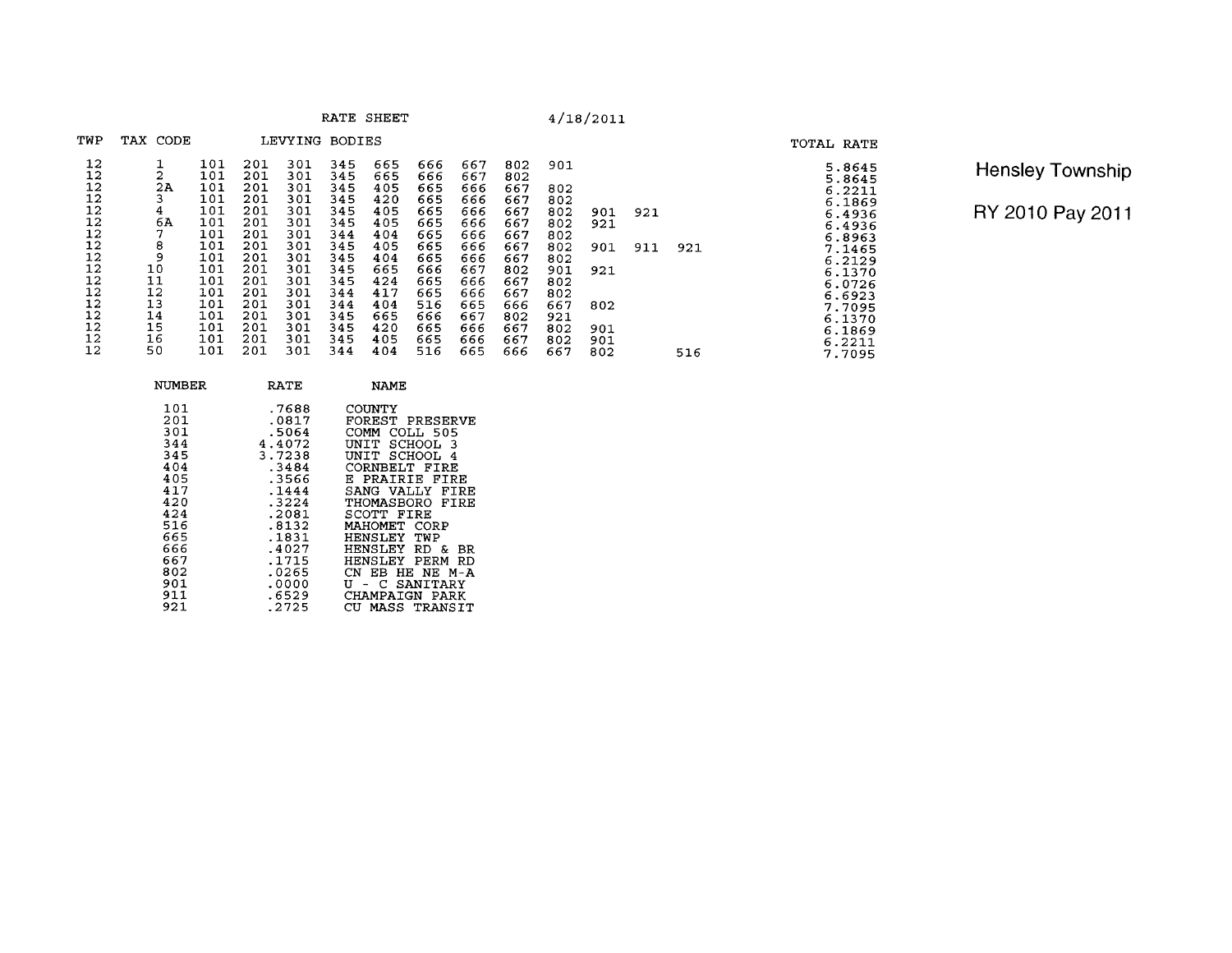|                      |          |                          |                            |                | RATE SHEET                               |                           |     |     |                                                      |                | 4/18/2011 |                                      |                  |
|----------------------|----------|--------------------------|----------------------------|----------------|------------------------------------------|---------------------------|-----|-----|------------------------------------------------------|----------------|-----------|--------------------------------------|------------------|
| TWP                  | TAX CODE |                          |                            | LEVYING BODIES |                                          |                           |     |     |                                                      |                |           | TOTAL RATE                           | Kerr Township    |
| 13<br>13<br>13<br>13 |          | 101<br>101<br>101<br>101 | 201<br>201<br>201<br>- 201 | 302<br>301     | 302 315<br>320<br>355<br>301 315 331 407 | 332 407<br>332 407<br>407 | 671 | 672 | 671 672 673 804<br>671 672<br>673<br>671 672 673 804 | 673 804<br>804 |           | 8.6797<br>8.9283<br>8.1841<br>8.0501 | RY 2010 Pay 2011 |

NUMBER RATE NAME

 $.7688$ <br> $.0817$ <br> $.5064$ 

 $15064$ <br>  $2.7243$ <br>  $2.9729$ <br>  $2.4084$ <br>  $2.9252$ <br>  $2.4407$ <br>  $3891$ <br>  $5003$ <br>  $1959$ <br>  $0345$ 

 $\frac{101}{201}$ <br> $\frac{301}{301}$ 

 $3025$ <br>  $333325$ <br>  $3335$ <br>  $335$ <br>  $4677$ 

672 673 804 COUNTY<br>
FOREST PRESERVE<br>
COMM COLL 507<br>
SCHOOL DIST 188<br>
SCHOOL DIST 61V<br>
HIGH SCHOOL 193<br>
HIGH SCHOOL 193<br>
HIGH SCHOOL 10F<br>
CIFFORD FIRE<br>
KERR TWP<br>
KERR PERM ROAD<br>
KERR PERM ROAD<br>
COM HWD KER M-A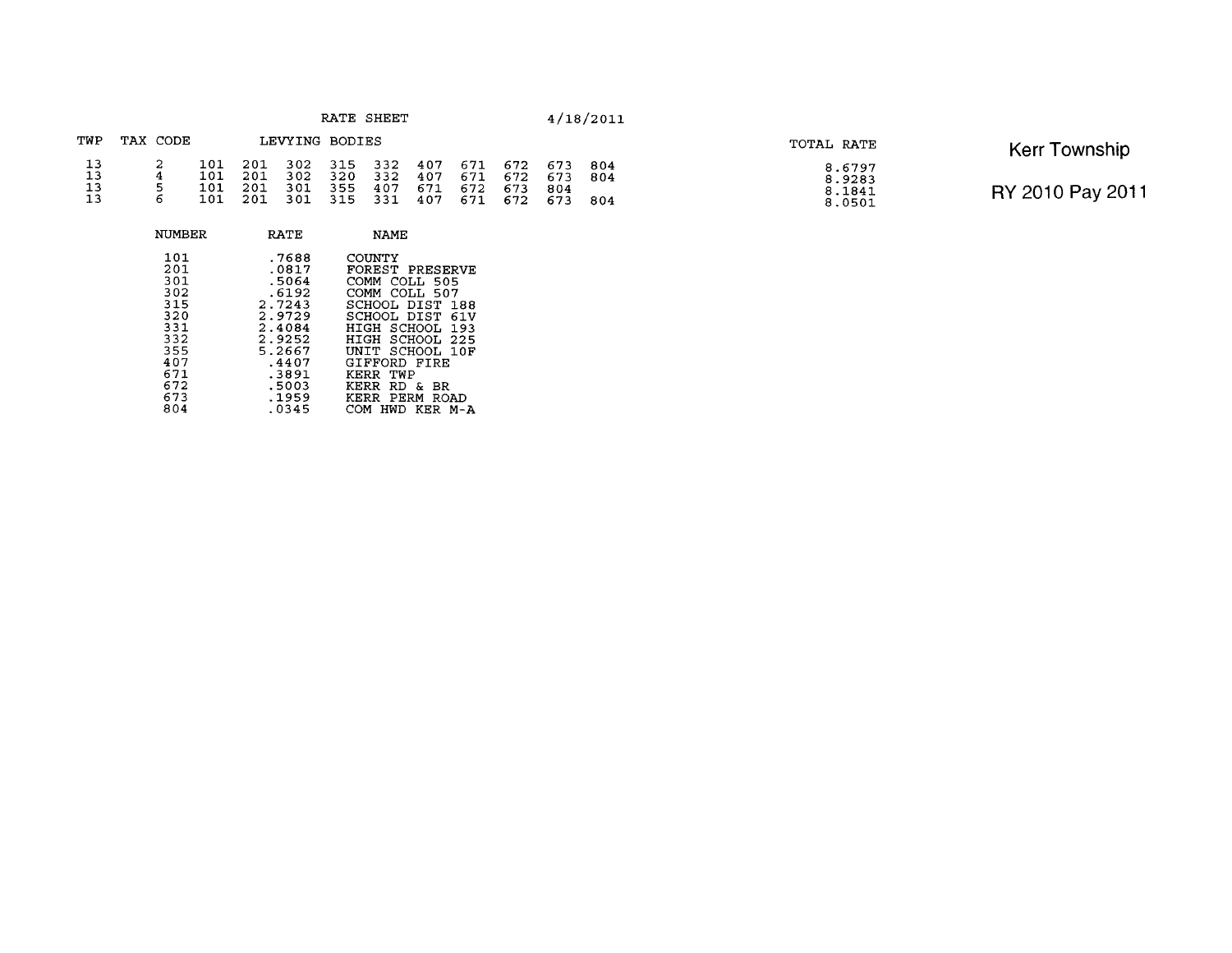|                                                                |                               |                                                                           |                                                                           |                                                                           |                                                                           | RATE SHEET                                                                |                                                                           |                                                                           |                                                                           |                                                                           | 4/18/2011                                                          |                                        |                   |                                                                                                            |
|----------------------------------------------------------------|-------------------------------|---------------------------------------------------------------------------|---------------------------------------------------------------------------|---------------------------------------------------------------------------|---------------------------------------------------------------------------|---------------------------------------------------------------------------|---------------------------------------------------------------------------|---------------------------------------------------------------------------|---------------------------------------------------------------------------|---------------------------------------------------------------------------|--------------------------------------------------------------------|----------------------------------------|-------------------|------------------------------------------------------------------------------------------------------------|
| TWP                                                            | TAX CODE                      |                                                                           |                                                                           | LEVYING BODIES                                                            |                                                                           |                                                                           |                                                                           |                                                                           |                                                                           |                                                                           |                                                                    |                                        |                   | TOTAL RATE                                                                                                 |
| 14<br>14<br>14<br>14<br>14<br>14<br>14<br>14<br>14<br>14<br>14 | 4<br>5<br>8<br>10<br>11<br>60 | 101<br>101<br>101<br>101<br>101<br>101<br>101<br>101<br>101<br>101<br>101 | 301<br>201<br>201<br>201<br>201<br>201<br>301<br>201<br>201<br>201<br>201 | 355<br>301<br>301<br>301<br>301<br>301<br>313<br>301<br>301<br>301<br>301 | 411<br>355<br>312<br>312<br>312<br>312<br>331<br>313<br>313<br>313<br>312 | 677<br>411<br>331<br>331<br>331<br>331<br>411<br>331<br>331<br>331<br>331 | 678<br>677<br>677<br>677<br>520<br>520<br>677<br>411<br>411<br>677<br>520 | 679<br>678<br>678<br>678<br>677<br>677<br>678<br>677<br>515<br>678<br>677 | 803<br>679<br>679<br>679<br>678<br>678<br>679<br>678<br>677<br>679<br>678 | 961<br>803<br>803<br>803<br>679<br>679<br>803<br>679<br>678<br>803<br>679 | 961<br>912<br>961<br>803<br>803<br>961<br>803<br>679<br>961<br>803 | 961<br>912<br>961<br>961<br>803<br>912 | 961<br>961<br>961 | 7.7866<br>7.8683<br>8.2418<br>8.0404<br>9.4638<br>9.2624<br>8.1191<br>8.2008<br>8.4288<br>7.6566<br>9.4638 |

Ludlow Township

| NUMBER                                                                                         | RATE                                                                                                                              | NAME                                                                                                                                                                                                                                                             |
|------------------------------------------------------------------------------------------------|-----------------------------------------------------------------------------------------------------------------------------------|------------------------------------------------------------------------------------------------------------------------------------------------------------------------------------------------------------------------------------------------------------------|
| 101<br>201<br>301<br>312<br>313<br>331<br>355<br>411<br>515<br>520<br>677<br>678<br>679<br>803 | .7688<br>.0817<br>.5064<br>3.5746<br>3.1908<br>2.4084<br>5.2667<br>.5442<br>.2280<br>1.2220<br>.2036<br>$-2210$<br>.1842<br>.0330 | COUNTY<br>FOREST PRESERVE<br>COMM COLL 505<br>SCHOOL DIST<br>137<br>SCHOOL DIST 142<br>SCHOOL 193<br>HIGH<br>SCHOOL 10F<br>INTT.<br>LUDLOW<br>FIRE<br>LUDLOW<br>CORP<br>RANTOUL CORP<br>LUDLOW TWP<br>LUDLOW RD &<br>BR.<br>LUDLOW PERM<br>RD<br>RANTL-LUDI. M-A |
| 912<br>961                                                                                     | .2014<br>.0587                                                                                                                    | RANTOUL PARK<br>RANT/LUD CEM                                                                                                                                                                                                                                     |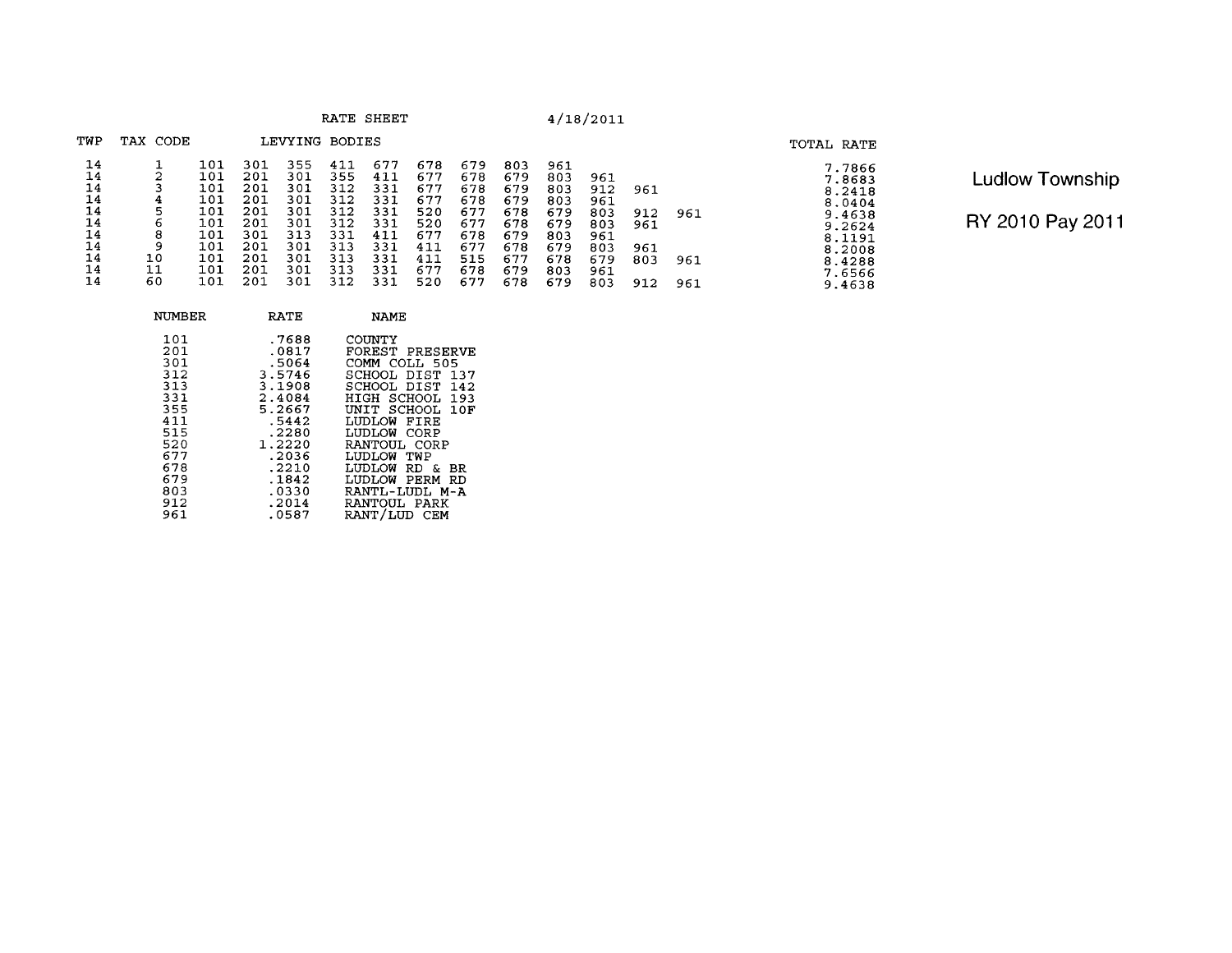| TWP      | TAX CODE |            |            | LEVYING BODIES |            |            |            |            |            |            |     |
|----------|----------|------------|------------|----------------|------------|------------|------------|------------|------------|------------|-----|
| 15       |          | 101        | 201        | 301            | 344        | 404        | 683        | 684        | 685        | 944        |     |
| 15<br>15 | 2        | 101<br>101 | 201<br>201 | 301<br>301     | 344<br>344 | 404<br>412 | 516<br>683 | 683<br>684 | 684<br>685 | 685<br>944 | 944 |
| 15       | 5        | 101        | 201        | 301            | 344        | 424        | 683        | 684        | 685        | 944        |     |
| 15       | 50       | 101        | 201        | 301            | 344        | 404        | 516        | 683        | 684        | 685        | 944 |

516

| NUMBER                                                                           | RATE                                                                                                      | <b>NAME</b>                                                                                                                                                                                                                              |
|----------------------------------------------------------------------------------|-----------------------------------------------------------------------------------------------------------|------------------------------------------------------------------------------------------------------------------------------------------------------------------------------------------------------------------------------------------|
| 101<br>201<br>301<br>344<br>404<br>412<br>424<br>516<br>683<br>684<br>685<br>944 | .7688<br>.0817<br>.5064<br>4.4072<br>.3484<br>.2359<br>.2081<br>.8132<br>.1193<br>.1741<br>.1460<br>.2940 | COUNTY<br>FOREST PRESERVE<br>COMM COLL 505<br>UNIT SCHOOL 3<br>CORNBELT FIRE<br>NO PIATT FIRE<br>SCOTT FIRE<br>MAHOMET CORP<br>MAHOMET<br>TWP<br><b>MAHOMET</b><br>RD<br>&.<br>BR<br>MAHOMET PERM<br>RD<br><b>MAHOMET</b><br>PUB<br>T.TR |
|                                                                                  |                                                                                                           |                                                                                                                                                                                                                                          |

**TOTAL RATE**<br>
6.8459<br>
7.6591<br>
6.7334<br>
6.7056<br>
7.6591<br> **RY 2010 Pay 2011** RY 2010 Pay 2011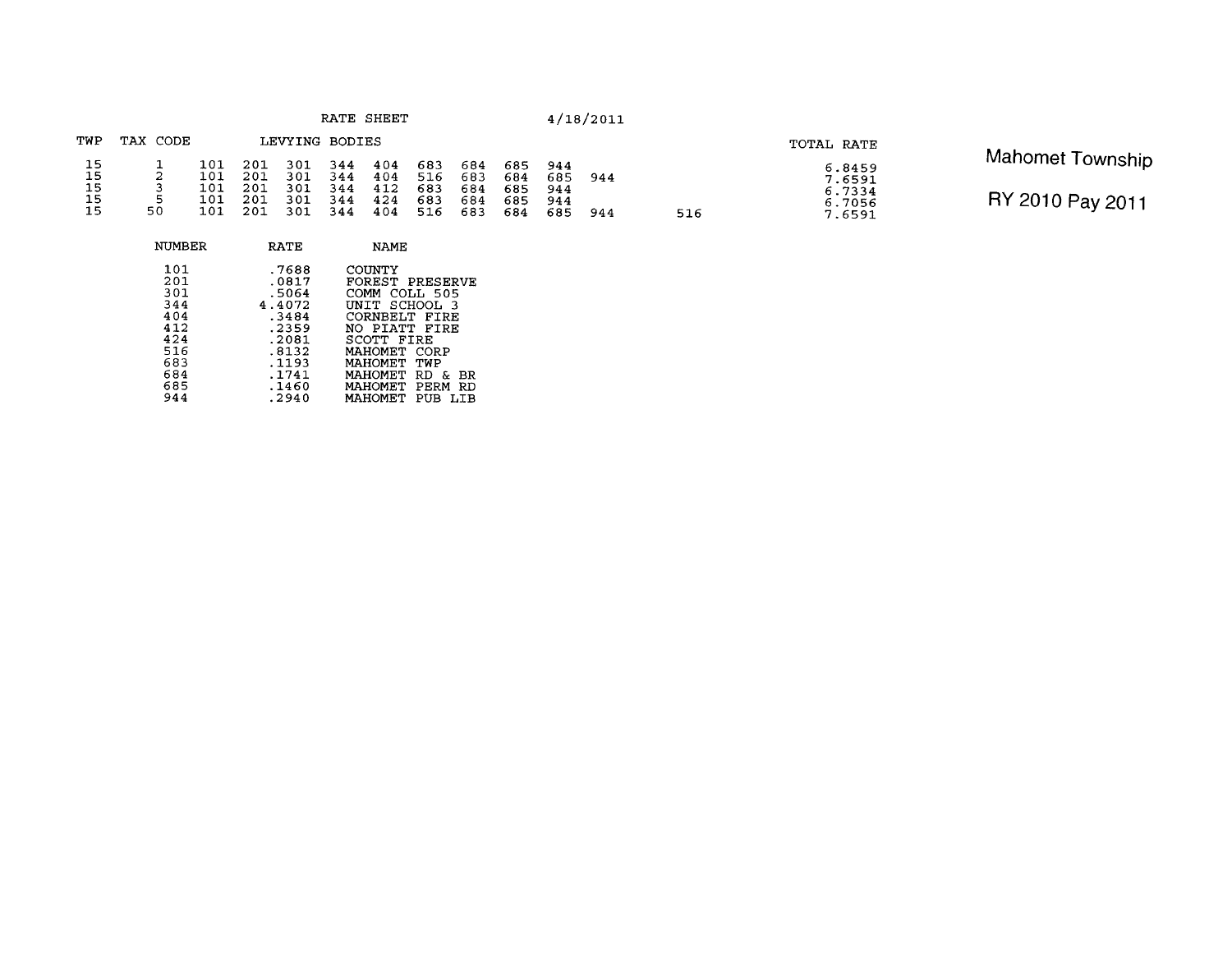|                                                    |                                       |                                                             |                                                             |                                                             |                                                             | RATE SHEET                                                  |                                                             |                                                             |                                                             |                                                             | 4/18/2011         |     |
|----------------------------------------------------|---------------------------------------|-------------------------------------------------------------|-------------------------------------------------------------|-------------------------------------------------------------|-------------------------------------------------------------|-------------------------------------------------------------|-------------------------------------------------------------|-------------------------------------------------------------|-------------------------------------------------------------|-------------------------------------------------------------|-------------------|-----|
| TWP                                                | TAX CODE                              |                                                             |                                                             | LEVYING BODIES                                              |                                                             |                                                             |                                                             |                                                             |                                                             |                                                             |                   |     |
| 16<br>16<br>16<br>16<br>16<br>16<br>16<br>16<br>16 | 2<br>3<br>4<br>5<br>6<br>7<br>8<br>55 | 101<br>101<br>101<br>101<br>101<br>101<br>101<br>101<br>101 | 201<br>201<br>201<br>201<br>201<br>201<br>201<br>201<br>201 | 301<br>301<br>301<br>301<br>301<br>301<br>301<br>301<br>301 | 341<br>341<br>344<br>344<br>341<br>344<br>344<br>341<br>341 | 417<br>412<br>404<br>412<br>417<br>417<br>404<br>404<br>417 | 689<br>689<br>689<br>689<br>509<br>689<br>516<br>689<br>509 | 690<br>690<br>690<br>690<br>689<br>690<br>689<br>690<br>689 | 691<br>691<br>691<br>691<br>690<br>691<br>690<br>691<br>690 | 802<br>802<br>802<br>802<br>691<br>802<br>691<br>802<br>691 | 802<br>802<br>802 | 509 |

| Newcomb Township |
|------------------|
| RY 2010 Pay 2011 |

**TOTAL RATE** 

7.4720<br>5.5635<br>6.8191<br>6.8191<br>7.8021<br>6.7276<br>7.7448<br>7.6760<br>7.8021

| NUMBER                                                                                  | <b>RATE</b>                                                                                                         | NAME                                                                                                                                                                                                                                              |
|-----------------------------------------------------------------------------------------|---------------------------------------------------------------------------------------------------------------------|---------------------------------------------------------------------------------------------------------------------------------------------------------------------------------------------------------------------------------------------------|
| 101<br>201<br>301<br>341<br>344<br>404<br>412<br>417<br>509<br>516<br>689<br>690<br>691 | .7688<br>.0817<br>.5064<br>5.1516<br>4.4072<br>.3484<br>.2359<br>.1444<br>.3301<br>.8132<br>.2954<br>.3351<br>.1621 | COUNTY<br>FOREST PRESERVE<br>COMM<br>COLL 505<br>UNIT SCHOOL 1C<br>UNIT SCHOOL<br>્વ<br>CORNBELT FIRE<br>NO PIATT FIRE<br>SANG VALLY FIRE<br>FISHER CORP<br>МАНОМЕТ<br>CORP<br>NEWCOMB<br>TWP<br>NEWCOMB RD<br>۶e<br>BR.<br>NEWCOMB<br>PERM<br>RD |
| 802                                                                                     | .0265                                                                                                               | HE NE M-A<br>FR.                                                                                                                                                                                                                                  |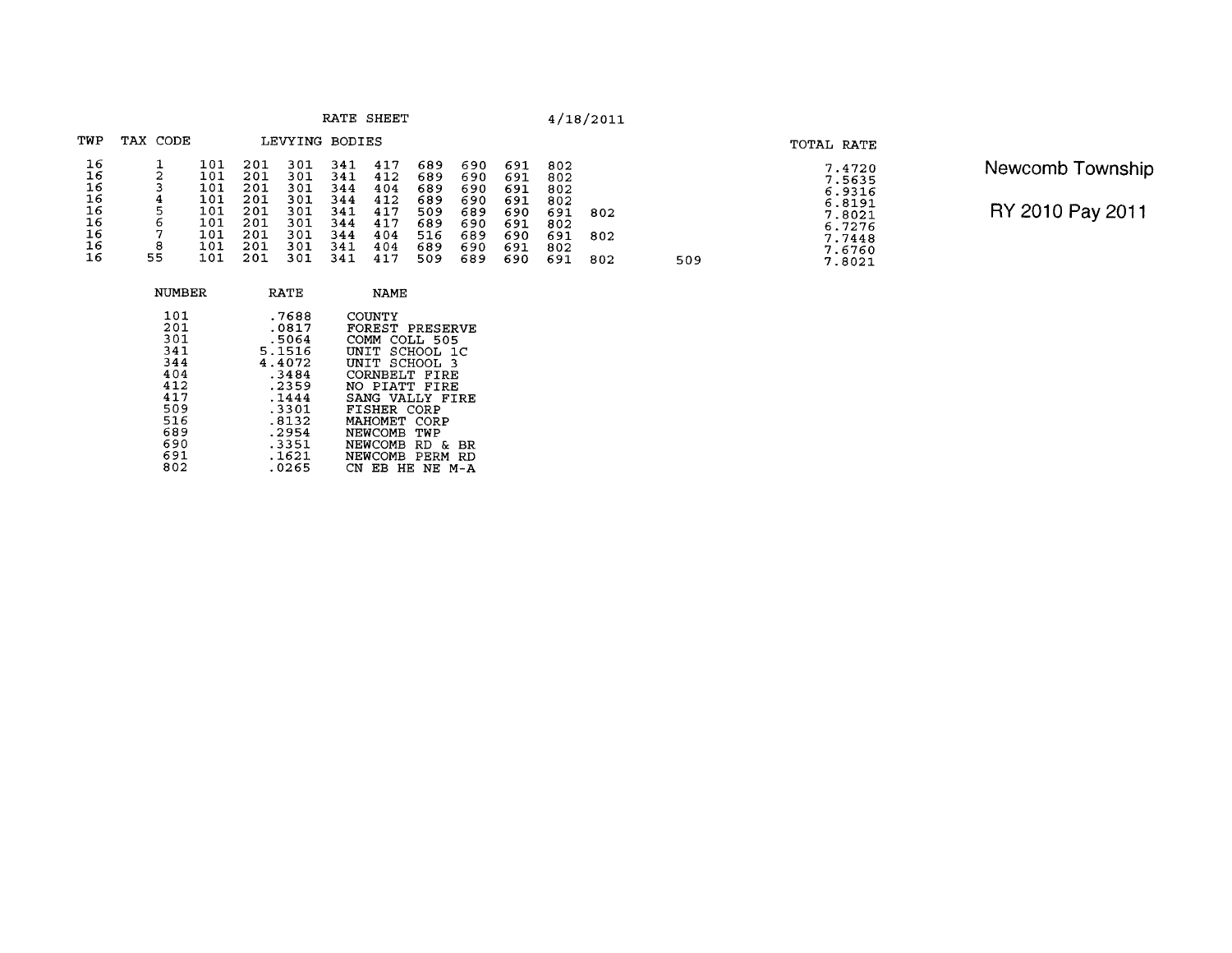| TWP            | TAX CODE |                          |                          |                          | LEVYING BODIES           |                          |                          |                          |                          |                          |                   |            | TOTAL RATE                           |                                         |
|----------------|----------|--------------------------|--------------------------|--------------------------|--------------------------|--------------------------|--------------------------|--------------------------|--------------------------|--------------------------|-------------------|------------|--------------------------------------|-----------------------------------------|
| 17<br>17<br>17 |          | 101<br>101<br>101<br>101 | 201<br>201<br>201<br>201 | 301<br>301<br>301<br>301 | 314<br>357<br>333<br>333 | 333<br>413<br>358<br>358 | 419<br>695<br>413<br>419 | 695<br>696<br>695<br>695 | 696<br>697<br>696<br>696 | 697<br>805<br>697<br>697 | 805<br>805<br>805 |            | 6.8530<br>6.9047<br>7.0701<br>7.0359 | Ogden T<br>Township<br>RY 2010 Pay 2011 |
| 17             | 11       | 101<br>101               | 201<br>201               | 301<br>301               | 333<br>333               | 358<br>358               | 413<br>413               | 517<br>522               | 695<br>695               | 696<br>696               | 697<br>-697       | 805<br>805 | 7.7216<br>7.1330                     |                                         |

| NUMBER                                                                                         | RATE                                                                                                                           | <b>NAME</b>                                                                                                                                                                                                                                                                               |
|------------------------------------------------------------------------------------------------|--------------------------------------------------------------------------------------------------------------------------------|-------------------------------------------------------------------------------------------------------------------------------------------------------------------------------------------------------------------------------------------------------------------------------------------|
| 101<br>201<br>301<br>314<br>333<br>357<br>358<br>413<br>419<br>517<br>522<br>695<br>696<br>697 | .7688<br>.0817<br>.5064<br>2.5664<br>1.9493<br>4.5332<br>2.7493<br>.2206<br>.1864<br>.6515<br>.0629<br>.3575<br>.2351<br>.1609 | COUNTY<br>FOREST PRESERVE<br>COMM COLL 505<br>SCHOOL DIST<br>169<br>HIGH<br>SCHOOL<br>305<br>UNIT SCHOOL<br>76V<br>SCHOOL DIST<br>- 197<br>OGDN/ROYAL FIRE<br>STAN<br>S JOE<br>FTRE<br>CORP<br>OGDEN<br>ROYAL CORP<br>OGDEN<br>TWP<br>OGDEN<br>RD &<br>BR<br>OGDEN<br>PERM<br><b>ROAD</b> |
| 805                                                                                            | .0405                                                                                                                          | OGDN-STNTN<br>M – A                                                                                                                                                                                                                                                                       |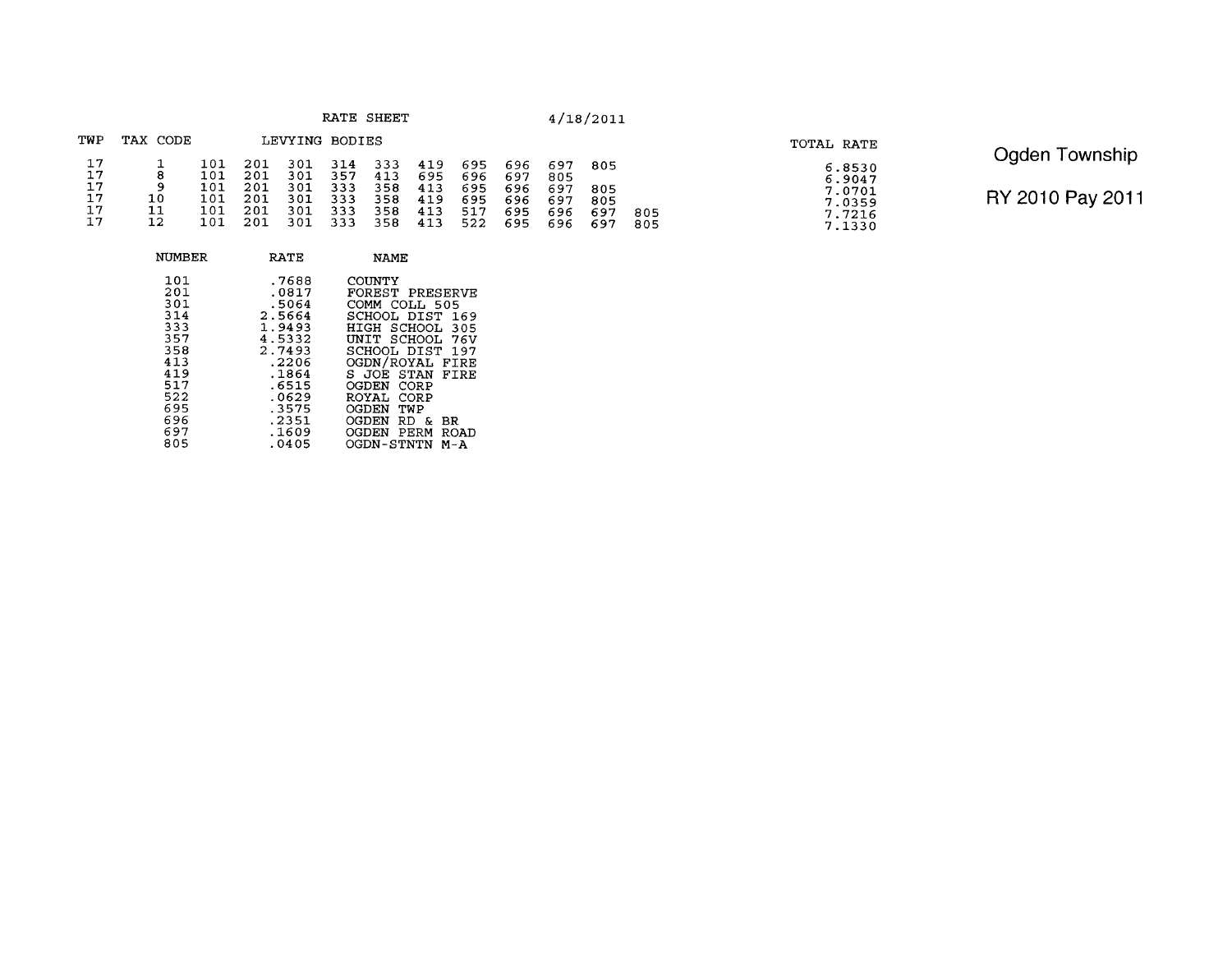| RATE | SHEET |
|------|-------|
|      |       |

| TWP      | TAX CODE |            |            | LEVYING BODIES |            |            |            |            |            |            |     |
|----------|----------|------------|------------|----------------|------------|------------|------------|------------|------------|------------|-----|
| 18<br>18 | 2        | 101<br>101 | 201<br>201 | 301<br>301     | 348<br>348 | 414<br>414 | 701<br>518 | 702<br>701 | 703<br>702 | 807<br>703 | 807 |
| 18       | 3        | 101        | 201        | 301            | 352        | 414        | 701        | 702        | 703        | 807        | 943 |
| 18       | 4        | 101        | 201        | 301            | 353        | 414        | 701        | 702        | 703        | 807        |     |
| 18       | 5        | 101        | 201        | 301            | 348        | 426        | 701        | 702        | 703        | 807        |     |
| 18       | 6        | 101        | 201        | 301            | 348        | 425        | 701        | 702        | 703        | 807        |     |

| NUMBER                                               | <b>RATE</b>                                                             | NAME                                                                                                                                       |
|------------------------------------------------------|-------------------------------------------------------------------------|--------------------------------------------------------------------------------------------------------------------------------------------|
| 101<br>201<br>301<br>348<br>352<br>353<br>414<br>425 | .7688<br>.0817<br>.5064<br>4.2508<br>4.7536<br>4.3503<br>.2848<br>.3211 | COUNTY<br>FOREST PRESERVE<br>COMM<br>COLL 505<br>SCHOOL 7<br>UNIT<br>UNIT SCHL 301D<br>- SCHL 302D<br>UNIT<br>PESOTUM FIRE<br>SADORUS FIRE |
| 426<br>518<br>701<br>702<br>703<br>807<br>943        | .2447<br>.2497<br>.2922<br>.3606<br>.1499<br>.0195<br>.2567             | TOLONO FIRE<br>PESOTUM<br>CORP<br>PESOTUM TWP<br>PESOTUM RD<br>вR<br>δc.<br>PESOTUM PERM<br>RD<br>CRITT-PESOT M-A<br>CAMARGO LIB<br>DIS    |

| 'OTAL RATE |                                                          |  |
|------------|----------------------------------------------------------|--|
|            | 6.7147<br>6.9644<br>7.2175<br>7.0709<br>6.6746<br>6.7510 |  |

Pesotum Township RY 2010 Pay 2011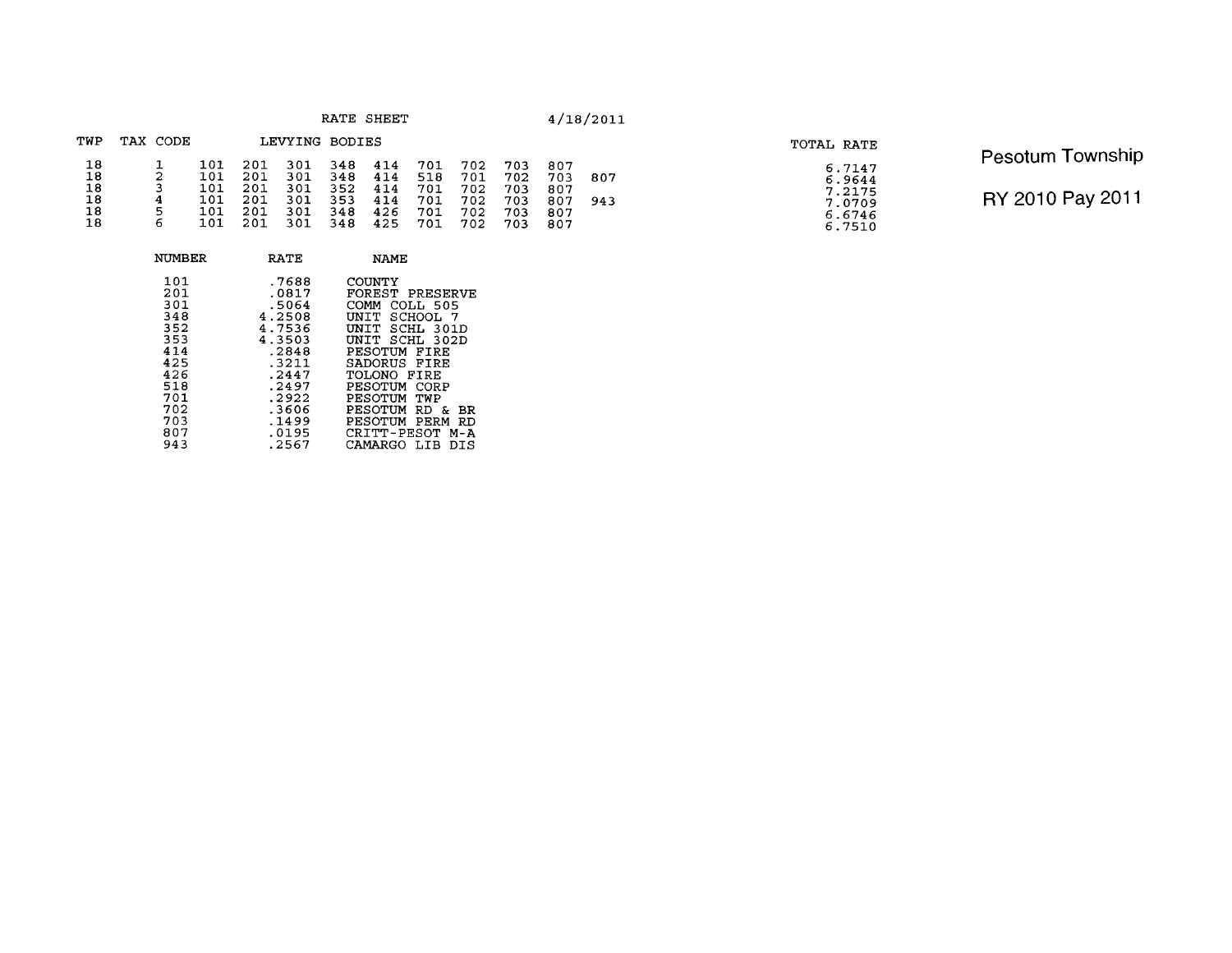|                | RATE SHEET |        |                   |                   |                   |                   |                   |                   |                   |                   | 4/18/2011         |     |                            |                       |
|----------------|------------|--------|-------------------|-------------------|-------------------|-------------------|-------------------|-------------------|-------------------|-------------------|-------------------|-----|----------------------------|-----------------------|
| TWP            | TAX CODE   |        |                   |                   |                   | LEVYING BODIES    |                   |                   |                   |                   |                   |     | TOTAL RATE                 | <b>Philo Township</b> |
| 19<br>19<br>19 |            |        | 101<br>101<br>101 | 201<br>201<br>201 | 301<br>301<br>301 | 348<br>348<br>348 | 415<br>415<br>426 | 707<br>519<br>707 | 708<br>707<br>708 | 709<br>708<br>709 | 942<br>709<br>942 | 942 | 7.0813<br>7.4423<br>7.1023 | RY 2010 Pay 2011      |
|                |            | NUMBER |                   |                   | RATE              |                   | <b>NAME</b>       |                   |                   |                   |                   |     |                            |                       |

| 101<br>201 | .7688<br>.0817 | COUNTY<br>FOREST PRESERVE |
|------------|----------------|---------------------------|
| 301        | .5064          | COMM COLL 505             |
| 348        | 4.2508         | UNIT SCHOOL 7             |
| 415        | .2237          | PHILO FIRE                |
| 426        | .2447          | TOLONO FIRE               |
| 519        | .3610          | PHILO CORP                |
| 707        | .2405          | PHILO TWP                 |
| 708        | .6126          | PHILO RD & BR             |
| 709        | .1527          | PHILO PERM ROAD           |
| 942        | . 2441         | PHILO LIBRARY             |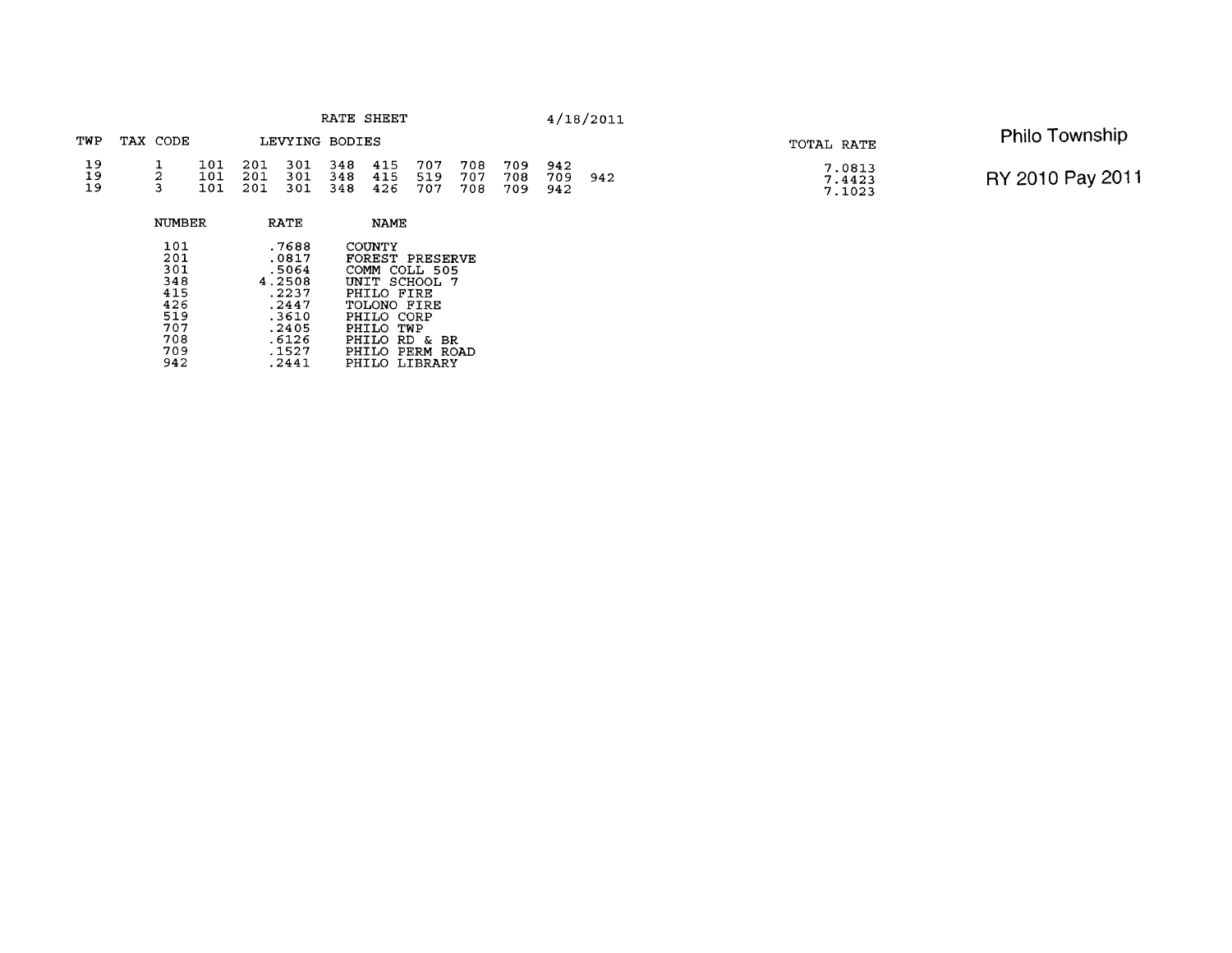**RATE SHEET** 

## $4/18/2011$

| TWP | TAX CODE |     |     | LEVYING | <b>BODIES</b> |     |     |     |     |     |     |     |     |     |     | TOTAL RATE |
|-----|----------|-----|-----|---------|---------------|-----|-----|-----|-----|-----|-----|-----|-----|-----|-----|------------|
| 20  |          | 101 | 201 | 301     | 311           | 331 | 420 | 713 | 714 | 715 | 803 | 961 |     |     |     | 7.2009     |
| 20  | 2        | 101 | 201 | 301     | 311           | 331 | 420 | 527 | 713 | 714 | 715 | 803 | 961 |     |     | 7.9006     |
| 20  |          | 101 | 201 | 301     | 312           | 331 | 713 | 714 | 715 | 803 | 961 |     |     |     |     | 7.9656     |
| 20  | 4        | 101 | 201 | 301     | 312           | 331 | 520 | 713 | 714 | 715 | 803 | 961 |     |     |     | 9.1876     |
| 20  | 5        | 101 | 201 | 301     | 312           | 331 | 520 | 713 | 714 | 715 | 803 | 912 | 961 |     |     | 9.3890     |
| 20  |          | 101 | 201 | 301     | 315           | 331 | 713 | 714 | 715 | 803 | 961 |     |     |     |     | 7.1153     |
| 20  | 8        | 101 | 201 | 301     | 311           | 331 | 520 | 713 | 714 | 715 | 803 | 912 | 961 |     |     | 8.3019     |
| 20  | 9        | 101 | 201 | 301     | 311           | 331 | 713 | 714 | 715 | 803 | 961 |     |     |     |     | 6.8785     |
| 20  | 10       | 101 | 201 | 301     | 312           | 331 | 420 | 713 | 714 | 715 | 803 | 961 |     |     |     | 8.2880     |
| 20  | 11       | 101 | 201 | 301     | 315           | 331 | 407 | 713 | 714 | 715 | 803 | 961 |     |     |     | 7.5560     |
| 20  | 12       | 101 | 201 | 301     | 311           | 331 | 520 | 713 | 714 | 715 | 803 | 961 |     |     |     | 8.1005     |
| 20  | 13       | 101 | 201 | 301     | 331           | 358 | 420 | 713 | 714 | 715 | 803 | 961 |     |     |     | 7.4627     |
| 20  | 51       | 101 | 201 | 301     | 312           | 331 | 520 | 713 | 714 | 715 | 803 | 912 | 961 |     | 520 | 9.3890     |
| 20  | 52       | 101 | 201 | 301     | 312           | 331 | 520 | 713 | 714 | 715 | 803 | 961 |     | 520 |     | 9.1876     |
| 20  | 55       | 101 | 201 | 301     | 312           | 331 | 520 | 713 | 714 | 715 | 803 | 912 | 961 |     | 520 | 9.3890     |
| 20  | 58       | 101 | 201 | 301     | 311           | 331 | 520 | 713 | 714 | 715 | 803 | 912 | 961 |     | 520 | 8.3019     |
| 20  | 60       | 101 | 201 | 301     | 312           | 331 | 520 | 713 | 714 | 715 | 803 | 912 | 961 |     |     | 9.3890     |

Rantoul Township

| NUMBER                                                                                                                     | RATE                                                                                                                                                                  | NAME                                                                                                                                                                                                                                                                                                                                  |
|----------------------------------------------------------------------------------------------------------------------------|-----------------------------------------------------------------------------------------------------------------------------------------------------------------------|---------------------------------------------------------------------------------------------------------------------------------------------------------------------------------------------------------------------------------------------------------------------------------------------------------------------------------------|
| 101<br>201<br>301<br>311<br>312<br>315<br>331<br>358<br>407<br>420<br>520<br>527<br>713<br>714<br>715<br>803<br>912<br>961 | .7688<br>.0817<br>.5064<br>2.4875<br>3.5746<br>2.7243<br>2.4084<br>2.7493<br>.4407<br>.3224<br>1.2220<br>.6997<br>. 1431<br>.2125<br>.1784<br>.0330<br>.2014<br>.0587 | COUNTY<br>FOREST PRESERVE<br>COMM COLL 505<br>SCHOOL DIST 130<br>SCHOOL DIST 137<br>SCHOOL DIST 188<br>HIGH SCHOOL 193<br>SCHOOL DIST 197<br>GIFFORD FIRE<br>THOMASBORO FIRE<br>RANTOUL CORP<br>THOMASBORO CORP<br>RANTOUL TWP<br>RANTOUL.<br>RD &<br>- BR<br>RANTOUL PERM<br>RD<br>RANTI - LIDI. M-A<br>RANTOUL PARK<br>RANT/LUD CEM |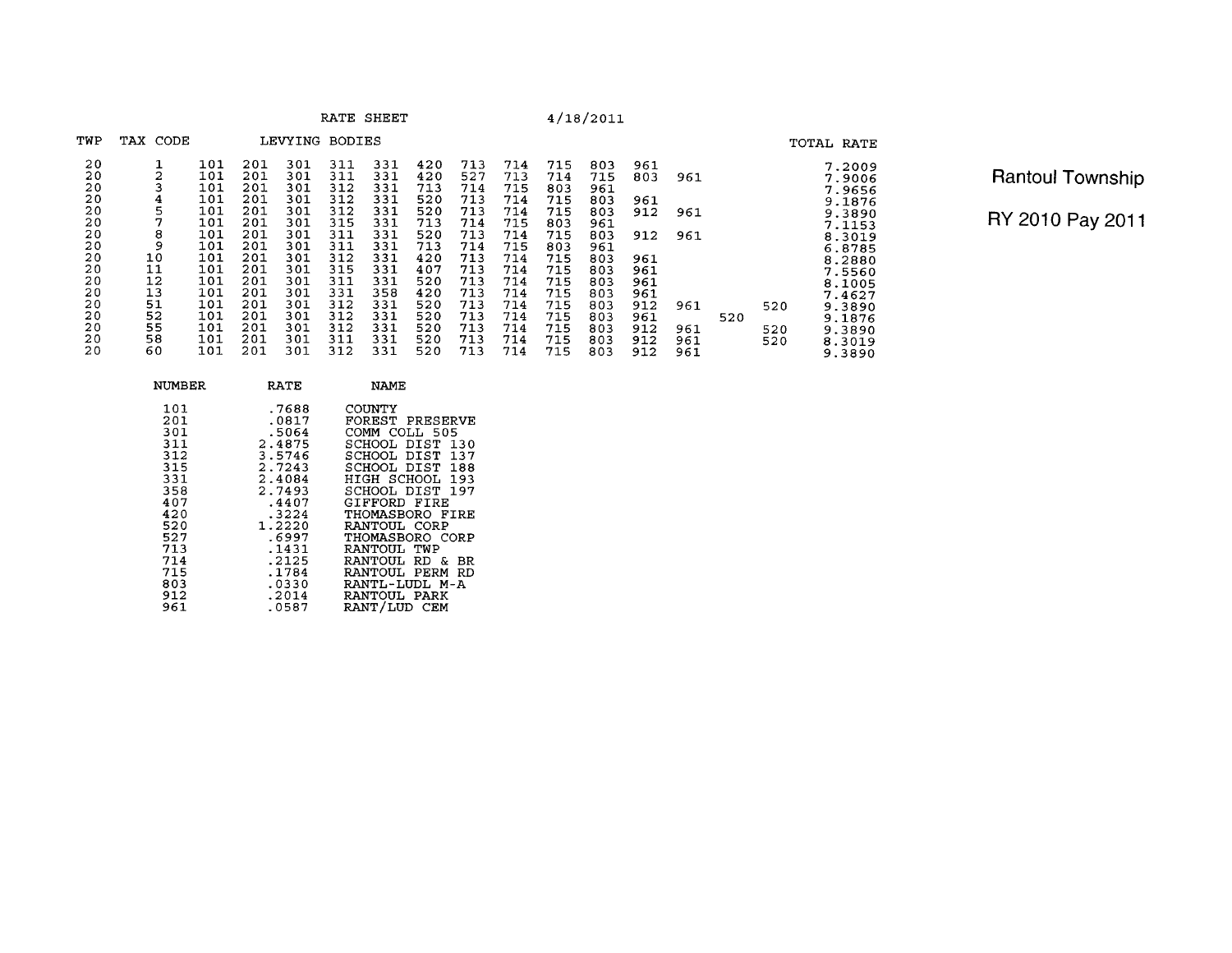| RATE |  |  |  |  | SHEET |
|------|--|--|--|--|-------|
|------|--|--|--|--|-------|

| TWP                        | TAX CODE     |                                 |                                  | LEVYING BODIES                  |                                 |                                 |                                 |                                 |                                  |                                 |                   |
|----------------------------|--------------|---------------------------------|----------------------------------|---------------------------------|---------------------------------|---------------------------------|---------------------------------|---------------------------------|----------------------------------|---------------------------------|-------------------|
| 21<br>21<br>21<br>21<br>21 | 2<br>4<br>Б. | 101<br>101<br>101<br>101<br>101 | -201<br>201<br>201<br>201<br>201 | 301<br>301<br>301<br>301<br>301 | 354<br>354<br>353<br>354<br>353 | 402<br>402<br>402<br>402<br>402 | 719<br>514<br>719<br>719<br>719 | 720<br>719<br>720<br>720<br>720 | 721<br>720<br>721<br>721<br>721. | 808<br>721<br>808<br>808<br>808 | 808<br>943<br>943 |

| TOTAL RATE |                                                |
|------------|------------------------------------------------|
|            | 7.5910<br>8.6853<br>7.3183<br>7.8477<br>7.0616 |

| <b>Raymond Township</b> |  |
|-------------------------|--|
| RY 2010 Pay 2011        |  |

| NUMBER                                                             | RATE                                                                                      | NAME                                                                                                                                                                                                |
|--------------------------------------------------------------------|-------------------------------------------------------------------------------------------|-----------------------------------------------------------------------------------------------------------------------------------------------------------------------------------------------------|
| 101<br>201<br>301<br>353<br>354<br>402<br>514<br>719<br>720<br>721 | .7688<br>.0817<br>.5064<br>4.3503<br>4.8797<br>.3348<br>1.0943<br>.4245<br>.3957<br>.1527 | COUNTY<br>FOREST PRESERVE<br>COMM<br>COLL 505<br>SCHL 302D<br><b>INTT</b><br>SCHOOL<br>UNTT<br>-8<br>BROADLANDS FIRE<br>LONGVIEW CORP<br>RAYMOND TWP<br>RAYMOND RD<br>δr.<br>BR.<br>RAYMOND PERM RD |
| 808<br>943                                                         | .0467<br>.2567                                                                            | AY-RAY-SH M-A<br>CAMARGO LIB<br>DT S                                                                                                                                                                |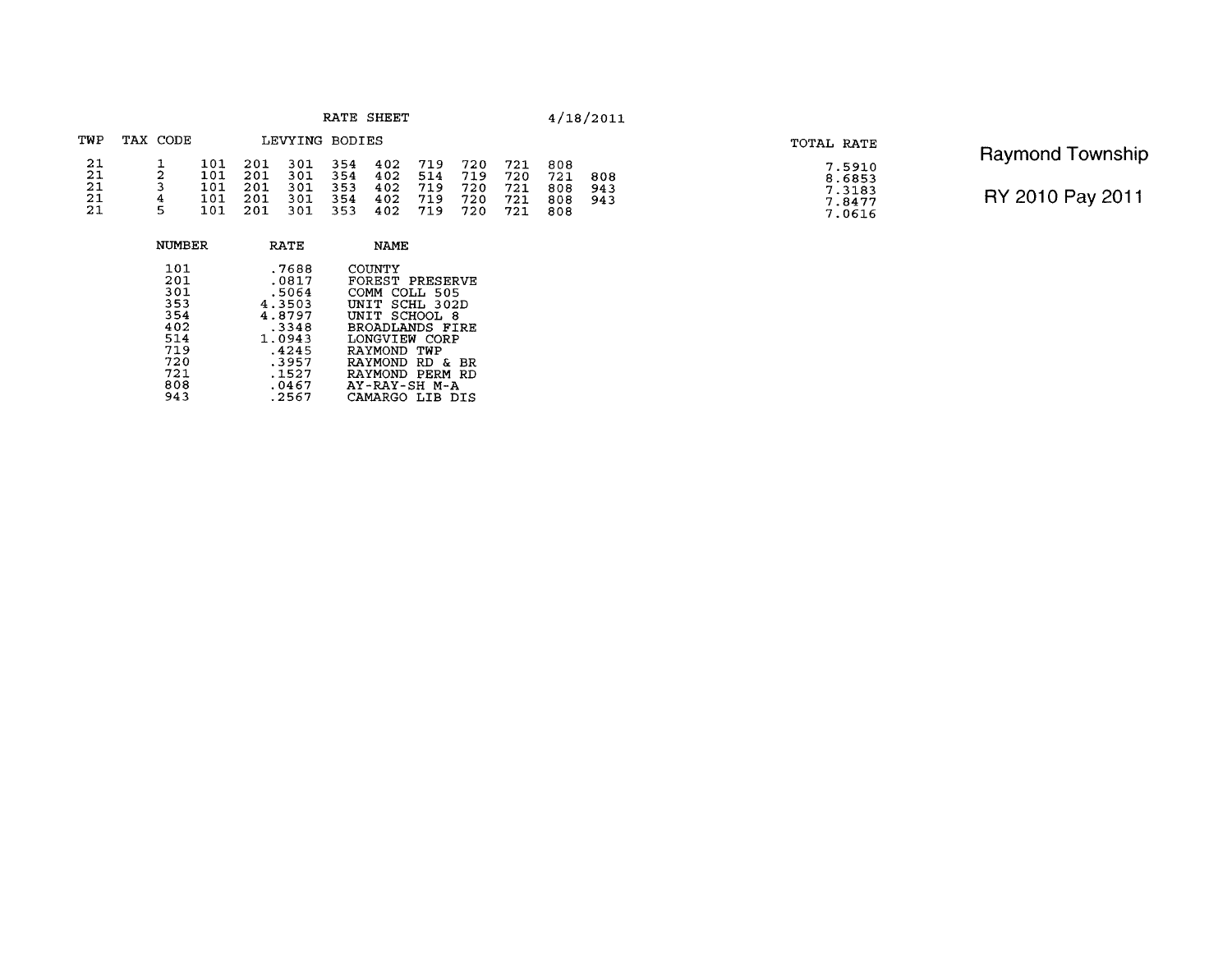| RATE | <b>SHEET</b> |
|------|--------------|
|------|--------------|

| TWP                  | TAX CODE     |                          |                          | LEVYING                  | <b>BODIES</b>            |                          |                          |                          |                          |                          |            |      |
|----------------------|--------------|--------------------------|--------------------------|--------------------------|--------------------------|--------------------------|--------------------------|--------------------------|--------------------------|--------------------------|------------|------|
| 22<br>22<br>22<br>22 | 2<br>3<br>3В | 101<br>101<br>101<br>101 | 201<br>201<br>201<br>201 | 301<br>301<br>301<br>301 | 348<br>348<br>348<br>348 | 425<br>409<br>425<br>425 | 725<br>725<br>523<br>523 | 726<br>726<br>725<br>725 | 727<br>727<br>726<br>726 | 806<br>806<br>727<br>727 | 806<br>806 | 941  |
| 22<br>22             | 4<br>5       | 101<br>101               | 201<br>201               | 301<br>301               | 346<br>346               | 409<br>409               | 725<br>513               | 726<br>725               | 727<br>726               | 806<br>727               | 945<br>806 |      |
| 22<br>22             | 6<br>7       | 101<br>101               | 201<br>201               | 301<br>301               | 350<br>352               | 409<br>425               | 725<br>725               | 726<br>726               | 727<br>727               | 806<br>806               |            | 945. |
| 22<br>22             | 8<br>9       | 101<br>101               | 201<br>201               | 301<br>301               | 352<br>348               | 409<br>414               | 725<br>725               | 726<br>726               | 727<br>727               | 806<br>806               |            |      |

| 7.2456           |  |
|------------------|--|
| 7.5091           |  |
| 7.6997<br>7.5768 |  |
| 8.3500           |  |
| 8.8199           |  |
| 7.5728           |  |
| 7.7484           |  |
| 8.0119           |  |
| 7.2093           |  |

TOTAL RATE

Sadorus Township RY 2010 Pay 2011

| NUMBER                                                                                                       | RATE                                                                                                                                             | <b>NAME</b>                                                                                                                                                                                                                                                                                                                |
|--------------------------------------------------------------------------------------------------------------|--------------------------------------------------------------------------------------------------------------------------------------------------|----------------------------------------------------------------------------------------------------------------------------------------------------------------------------------------------------------------------------------------------------------------------------------------------------------------------------|
| 101<br>201<br>301<br>346<br>348<br>350<br>352<br>409<br>414<br>425<br>513<br>523<br>725<br>726<br>727<br>806 | .7688<br>.0817<br>.5064<br>4.8824<br>4.2508<br>4.3145<br>4.7536<br>.5846<br>.2848<br>.3211<br>.4699<br>.3312<br>.4090<br>.6894<br>.1625<br>.0559 | COUNTY<br>FOREST<br>PRESERVE<br>COMM.<br>COLL 505<br>UNTT<br>SCHOOL 5P<br>SCHOOL<br>UNTT<br>7<br>UNIT SCHOOL 39P<br>SCHL 301D<br>IINTT<br>IVESDALE FIRE<br>PESOTUM FIRE<br>FIRE<br>SADORUS<br>IVESDALE CORP<br>SADORIJS<br>CORP<br>SADORUS<br>TWP<br><b>SADORUS RD &amp;</b><br>BR<br>SADORUS PERM<br>RD<br>CLFX-SADRS M-A |
| 941<br>945                                                                                                   | .1229<br>.2093                                                                                                                                   | TOLONO PUBL LIB<br>PUB<br><b>BEMENT</b><br>LIBR                                                                                                                                                                                                                                                                            |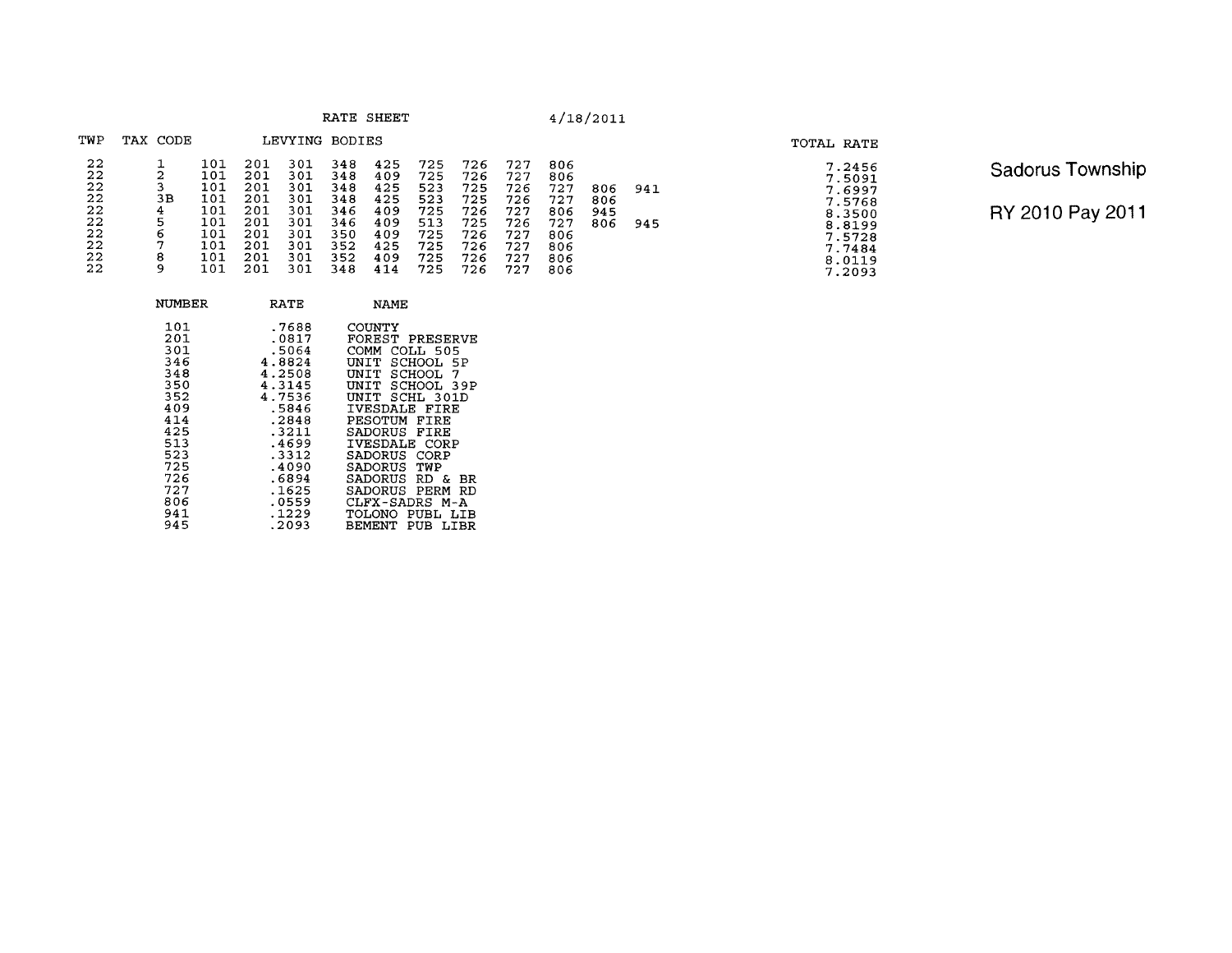| RATE. | SHEET |
|-------|-------|
|-------|-------|

### TWP TAX CODE LEVYING BODIES  $\begin{array}{cccc} 101 & 201 & 301 \\ 101 & 201 & 301 \\ 101 & 201 & 301 \\ 101 & 201 & 301 \\ 101 & 201 & 301 \\ 101 & 201 & 301 \end{array}$  $\begin{array}{cccc} 344 & 424 & 731 \\ 345 & 424 & 731 \\ 349 & 424 & 731 \\ 344 & 404 & 731 \\ 345 & 424 & 502 \end{array}$ 732 733<br>732 733<br>732 733<br>732 733<br>731 732  $\begin{array}{c} 23 \\ 23 \\ 23 \\ 23 \\ 23 \end{array}$  $\frac{1}{2}$ <br> $\frac{3}{4}$ <br>5 733

| NUMBER | RATE   | NAME                    |
|--------|--------|-------------------------|
| 101    | .7688  | COUNTY                  |
| 201    | .0817  | FOREST PRESERVE         |
| 301    | .5064  | <b>COMM</b><br>COLL 505 |
| 344    | 4.4072 | UNIT SCHOOL 3           |
| 345    | 3.7238 | UNIT SCHOOL 4           |
| 349    | 3.3459 | UNIT SCHOOL 25P         |
| 404    | .3484  | CORNBELT FIRE           |
| 424    | .2081  | SCOTT FIRE              |
| 502    | .2248  | BONDVILLE CORP          |
| 731    | .2576  | SCOTT<br>TWP            |
| 732    | .2478  | SCOTT RD<br>ΒR<br>- &   |
| 733    | .1566  | SCOTT<br>PERM<br>ROAD   |
|        |        |                         |

| TOTAL RATE |                                                | <b>Scott Township</b> |
|------------|------------------------------------------------|-----------------------|
|            | 6.6342<br>5.9508<br>5.5729<br>6.7745<br>6.1756 | RY 2010 Pay 2011      |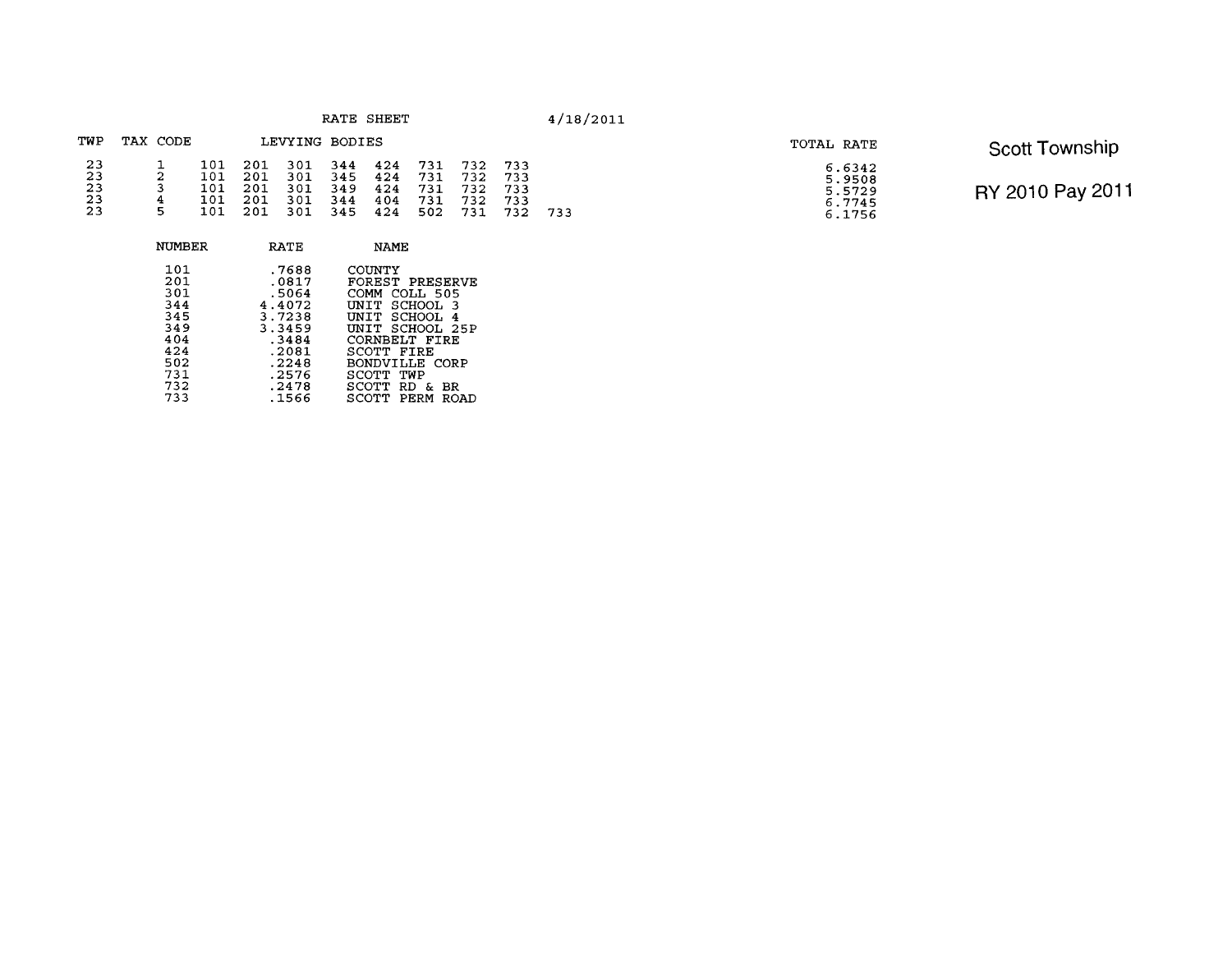|                                               |          | RATE SHEET |                                                    |                    |  |            |                    |                   | 4/18/2011             |            | Sidney Township |                            |                  |
|-----------------------------------------------|----------|------------|----------------------------------------------------|--------------------|--|------------|--------------------|-------------------|-----------------------|------------|-----------------|----------------------------|------------------|
| TWP                                           | TAX CODE |            |                                                    | LEVYING BODIES     |  |            |                    |                   |                       |            |                 | TOTAL RATE                 |                  |
| $\begin{array}{c} 24 \\ 24 \\ 24 \end{array}$ | -44      | 101        | 101 201 301 348 418<br>$-201$ $\degree$<br>101 201 | 301 348<br>301 354 |  | 418<br>418 | -737<br>526<br>737 | 738<br>737<br>738 | 739<br>738<br>739 740 | 740<br>739 | - 740           | 6.5480<br>6.8818<br>7.1769 | RY 2010 Pay 2011 |

| NUMBER                                                             | RATE                                                                                     | NAME                                                                                                                                                                                                     |
|--------------------------------------------------------------------|------------------------------------------------------------------------------------------|----------------------------------------------------------------------------------------------------------------------------------------------------------------------------------------------------------|
| 101<br>201<br>301<br>348<br>354<br>418<br>526<br>737<br>738<br>739 | .7688<br>.0817<br>.5064<br>4.2508<br>4.8797<br>.2202<br>.3338<br>.2690<br>.2970<br>.1541 | <b>COUNTY</b><br>FOREST PRESERVE<br>COMM<br>COLL 505<br>UNIT SCHOOL<br>-7<br>UNIT SCHOOL<br>- 8<br>SIDNEY<br>FIRE<br>SIDNEY<br>CORP<br>SIDNEY<br>TWP<br>SIDNEY<br>RD<br>ВR<br>&.<br>SIDNEY<br>PERM<br>RD |
| 740                                                                | .0000                                                                                    | CEMETERY<br>SIDNEY                                                                                                                                                                                       |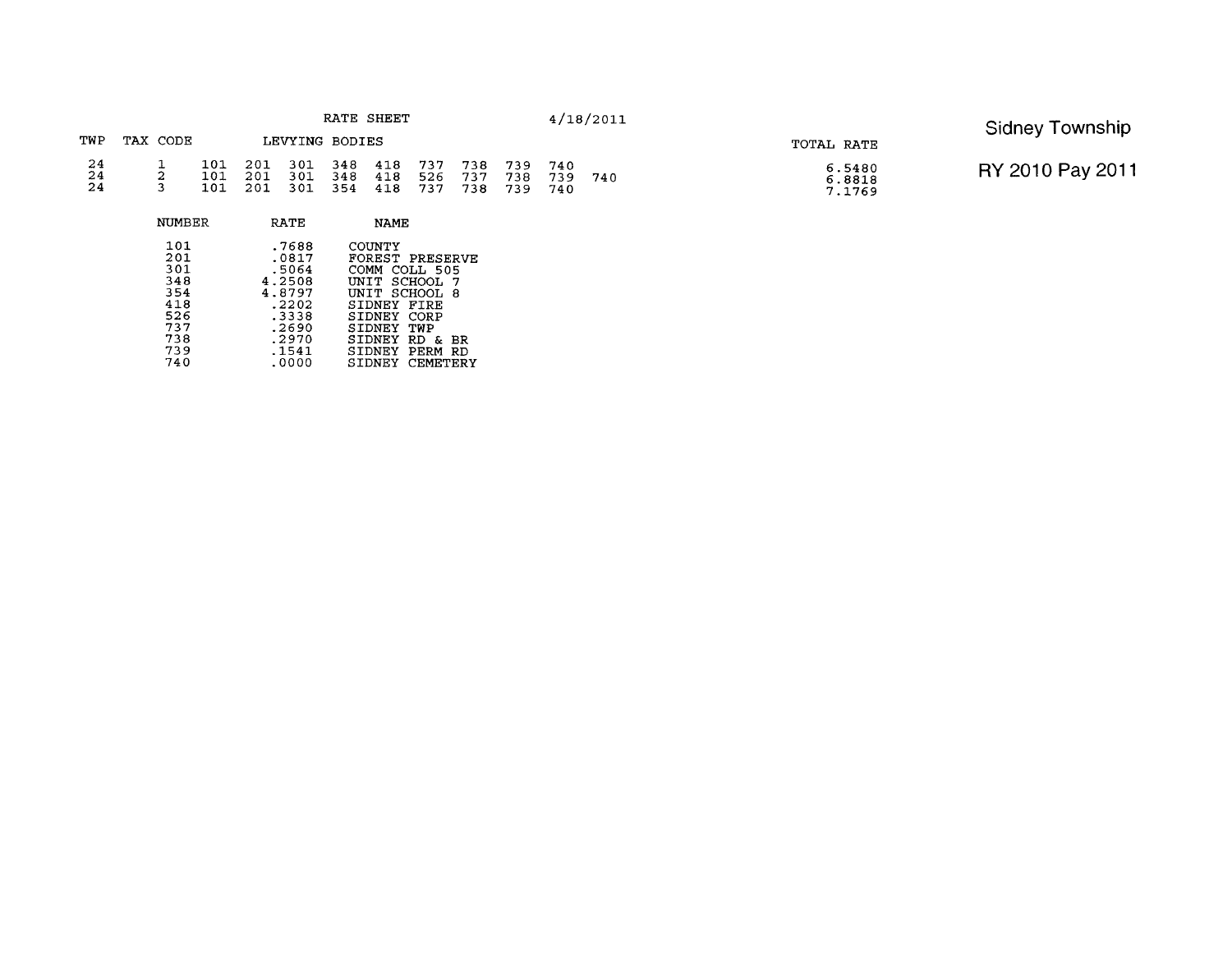|  | RATE SHEET |
|--|------------|
|--|------------|

**R**  $4/18/2011$ 

| TWP                  | TAX CODE           |                   |                          | LEVYING BODIES    |                   |                   |                   |                   |                   |                   |     |
|----------------------|--------------------|-------------------|--------------------------|-------------------|-------------------|-------------------|-------------------|-------------------|-------------------|-------------------|-----|
| 25<br>25<br>25<br>25 | 1<br>1A<br>2<br>2Α | 101<br>101<br>101 | 201<br>201<br>201<br>201 | 301<br>301<br>301 | 351<br>345<br>351 | 403<br>405<br>403 | 743<br>743<br>743 | 744<br>744<br>744 | 745<br>745<br>745 | 901               |     |
| 25<br>25             | 3<br>4             | 101<br>101<br>101 | 201<br>201               | 301<br>301<br>301 | 351<br>311<br>314 | 405<br>333<br>333 | 743<br>420<br>403 | 744<br>743<br>743 | 745<br>744<br>744 | 745<br>745        |     |
| 25<br>25<br>25       | 5<br>7<br>8        | 101<br>101<br>101 | 201<br>201<br>201        | 301<br>301<br>301 | 311<br>345<br>351 | 331<br>420<br>420 | 420<br>743<br>743 | 743<br>744<br>744 | 744<br>745<br>745 | 745               |     |
| 25<br>25<br>25       | 9<br>10<br>11      | 101<br>101<br>101 | 201<br>201<br>201        | 301<br>301<br>301 | 345<br>314<br>351 | 405<br>333<br>405 | 743<br>419<br>743 | 744<br>743<br>744 | 745<br>744<br>745 | 901<br>745<br>901 |     |
| 25<br>25             | 12<br>13           | 101<br>101        | 201<br>201               | 301<br>301        | 345<br>333        | 405<br>358        | 743<br>420        | 744<br>743        | 745<br>744        | 901<br>745        | 921 |
| 25<br>25             | 62<br>69           | 101<br>101        | 201<br>201               | 301<br>301        | 345<br>345        | 405<br>405        | 743<br>743        | 744<br>744        | 745<br>745        | 901<br>901        | 921 |

| 1<br>$\mathbf{1}$<br>$\mathbf 1$<br>$\mathbf{1}$<br>$\mathbf{1}$ | 351<br>345<br>333<br>345<br>345 | 405<br>405<br>358<br>405<br>405                                                                                                                      | 743<br>743<br>420<br>743<br>743 | 744<br>744<br>743<br>744<br>744 | 745<br>745<br>744<br>745<br>745 | 901<br>901<br>745<br>901<br>901 |
|------------------------------------------------------------------|---------------------------------|------------------------------------------------------------------------------------------------------------------------------------------------------|---------------------------------|---------------------------------|---------------------------------|---------------------------------|
|                                                                  |                                 | NAME                                                                                                                                                 |                                 |                                 |                                 |                                 |
| 8<br>7<br>$\frac{4}{5}$<br>4<br>3<br>8<br>3                      |                                 | COUNTY<br>FOREST PRESERVE<br>COMM COLL 505<br>SCHOOL DIST 130<br>SCHOOL DIST 169<br>HIGH SCHOOL 193<br>HIGH SCHOOL 305<br>UNIT SCHOOL<br>UNIT SCHOOL |                                 | 4<br>116                        |                                 |                                 |
| -                                                                |                                 |                                                                                                                                                      |                                 |                                 |                                 |                                 |

Somer Township RY 2010 Pay 2011

**TOTAL RATE** 

 $\begin{array}{r} 6.5121 \\ 5.9285 \\ 6.6130 \\ 6.6130 \\ 6.6130 \\ 6.6195 \\ 6.70664 \\ 7.96643 \\ 8.9288 \\ 6.5788 \\ 6.5130 \\ 6.2010 \\ 6.2010 \\ 6.2010 \\ 6.2010 \\ 6.2010 \\ 5.9285 \end{array}$ 

**NUMBER RATE** 4.4083 UNIT SCHOOL 116<br>2.7493 SCHOOL DIST 197<br>2557 CARROLL FIRE<br>.3566 E PRAIRIE FIRE<br>.1864 S JOE STAN FIRE<br>.1240 SOMER TWP<br>.1240 SOMER RD & BR<br>.1562 SOMER RD & BR<br>.1562 SOMER RD & BR<br>.1562 U MASS TRANT<br>.0000 U - C SANITARY  $\frac{403}{405}$ 404424451444517744511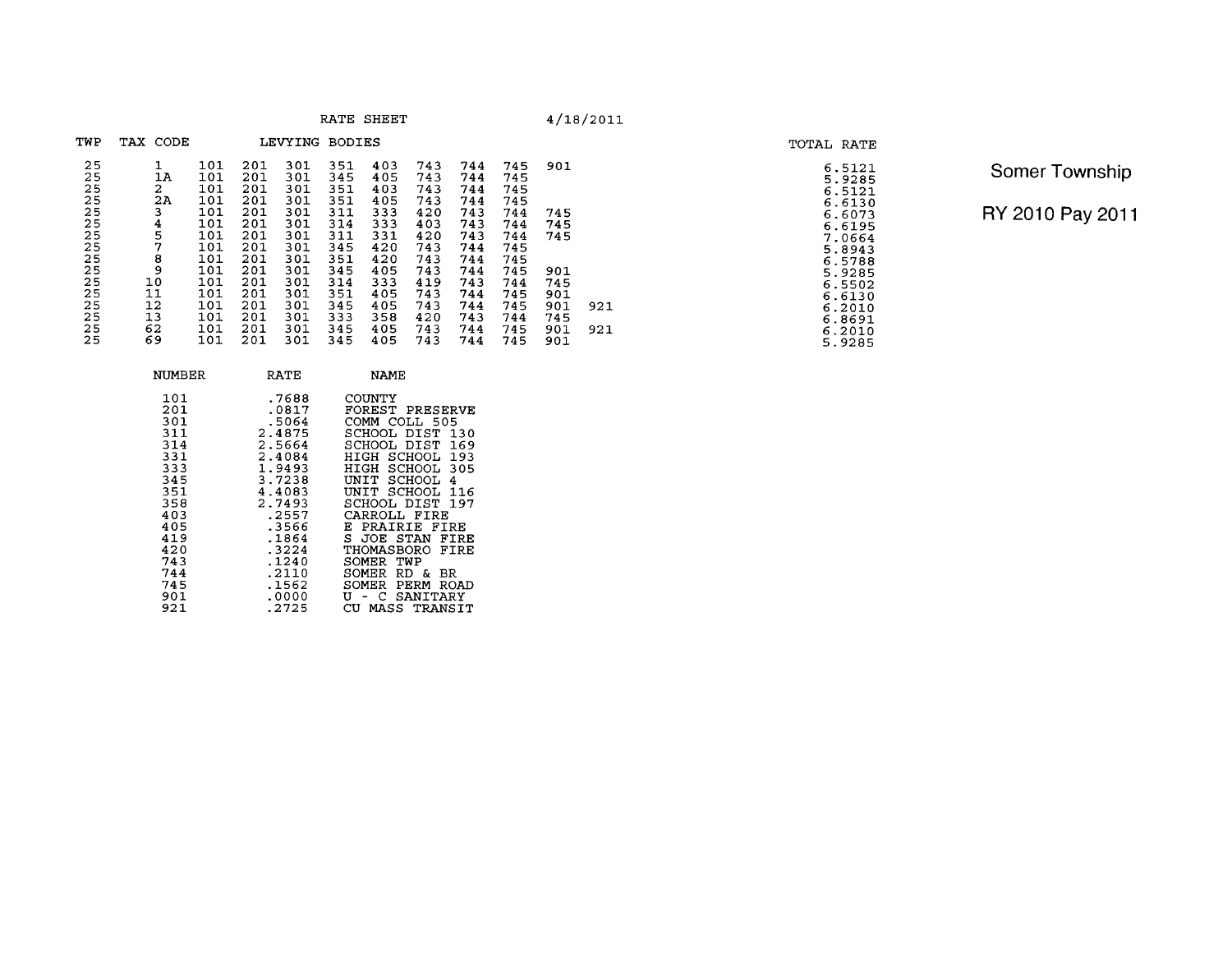| RATE | SHEET |  |
|------|-------|--|
|------|-------|--|

### **TWP TAX CODE LEVYING BODIES**   $2626$ <br> $266$ <br> $26$ <br> $26$  $\begin{array}{cc} 101 & 201 \\ 101 & 201 \\ 101 & 201 \\ 101 & 201 \\ 101 & 201 \\ 101 & 201 \end{array}$ 301<br>301<br>301<br>301<br>301  $314$ <br>  $354$ <br>  $354$ <br>  $333$ <br>  $354$  $\begin{array}{c}\n1 \\
2 \\
3 \\
50\n\end{array}$  $333408408458358408$  $408$ <br>512<br>749<br>7408<br>512 749<br>749<br>750<br>749<br>749 751<br>751<br>808<br>751<br>751 750<br>750<br>751<br>750<br>750  $\begin{smallmatrix}808\08\end{smallmatrix}$  $\begin{smallmatrix}808\808\end{smallmatrix}$

512

| NUMBER                                                                                  | <b>RATE</b>                                                                                                            | <b>NAME</b>                                                                                                                                                                                                                                      |
|-----------------------------------------------------------------------------------------|------------------------------------------------------------------------------------------------------------------------|--------------------------------------------------------------------------------------------------------------------------------------------------------------------------------------------------------------------------------------------------|
| 101<br>201<br>301<br>314<br>333<br>354<br>358<br>408<br>512<br>749<br>750<br>751<br>808 | .7688<br>.0817<br>.5064<br>2.5664<br>1.9493<br>4.8797<br>2.7493<br>.4023<br>1.1555<br>.2624<br>.2001<br>.1562<br>.0467 | COUNTY<br>FOREST PRESERVE<br>COMM COLL 505<br>SCHOOL DIST<br>169<br>HIGH SCHOOL<br>305<br>UNIT SCHOOL<br>8<br>SCHOOL DIST 197<br>HOMER FIRE<br>HOMER CORP<br>SOUTH HOMER<br>TWP<br>S HOMER RD<br>вR<br>δ.<br>S HOMER PERM<br>RD<br>AY-RAY-SH M-A |
|                                                                                         |                                                                                                                        |                                                                                                                                                                                                                                                  |

 $6.9403$ <br> $8.4598$ <br> $7.3043$ <br> $7.1232$ <br> $8.4598$ 

# **TOTAL RATE** South Homer Township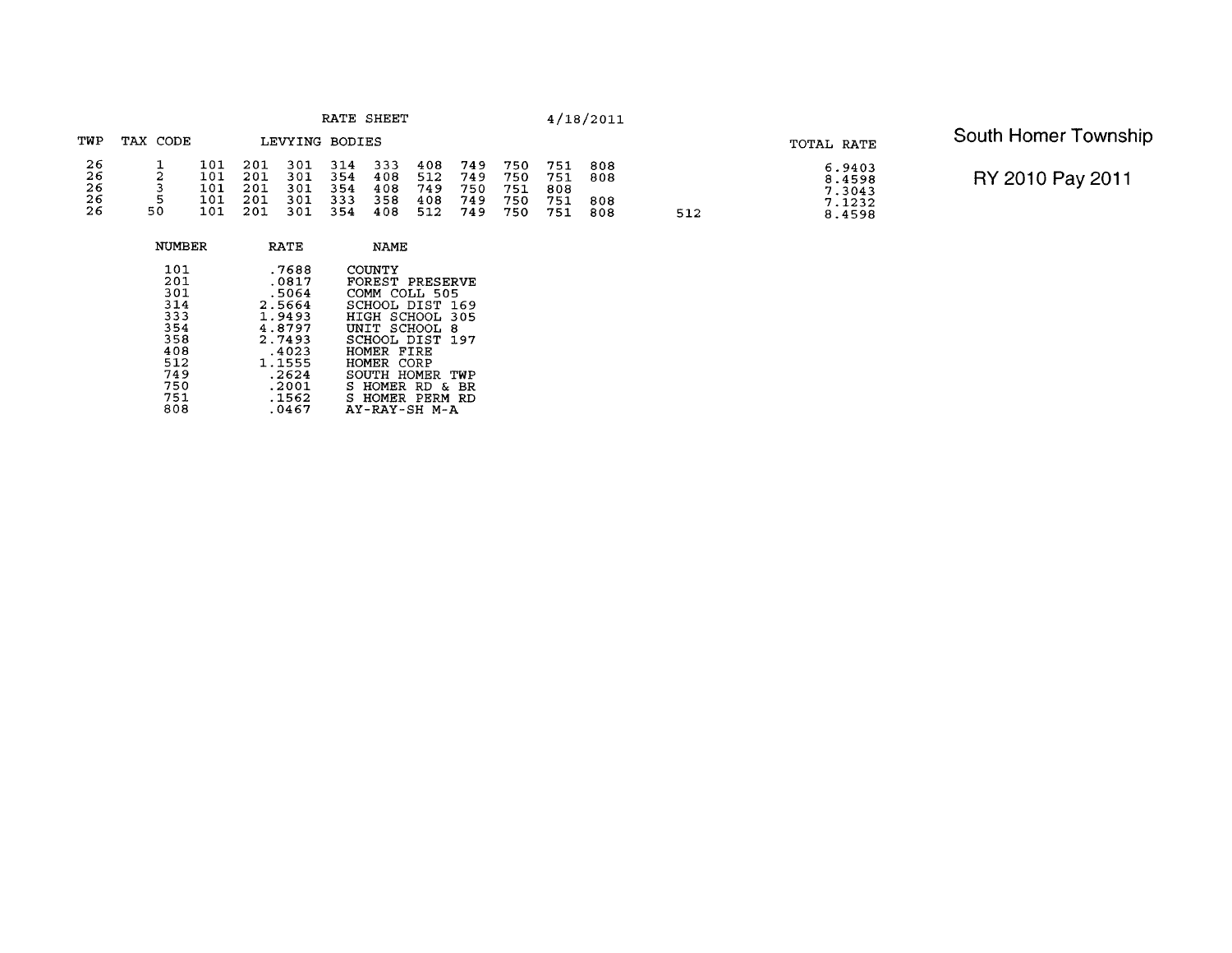| RATE SHEET           |  |                          |                           |                          |                          |                          | 4/18/2011                |                          | <b>Stanton Township</b>  |                          |                          |                                      |                  |
|----------------------|--|--------------------------|---------------------------|--------------------------|--------------------------|--------------------------|--------------------------|--------------------------|--------------------------|--------------------------|--------------------------|--------------------------------------|------------------|
| TWP<br>TAX CODE      |  | LEVYING BODIES           |                           |                          |                          |                          |                          |                          | TOTAL RATE               |                          |                          |                                      |                  |
| 27<br>27<br>27<br>27 |  | 101<br>101<br>101<br>101 | 201<br>201<br>-201<br>201 | 301<br>301<br>301<br>301 | 314<br>333<br>333<br>333 | 333<br>358<br>358<br>358 | 419<br>413<br>419<br>420 | 755<br>755<br>755<br>755 | 756<br>756<br>756<br>756 | 757<br>757<br>757<br>757 | 805<br>805<br>805<br>805 | 6.9663<br>7.1834<br>7.1492<br>7.2852 | RY 2010 Pay 2011 |

| NUMBER                                                                           | RATE                                                                                                        | <b>NAME</b>                                                                                                                                                                                                                         |
|----------------------------------------------------------------------------------|-------------------------------------------------------------------------------------------------------------|-------------------------------------------------------------------------------------------------------------------------------------------------------------------------------------------------------------------------------------|
| 101<br>201<br>301<br>314<br>333<br>358<br>413<br>419<br>420<br>755<br>756<br>757 | .7688<br>.0817<br>.5064<br>2.5664<br>1.9493<br>2.7493<br>.2206<br>.1864<br>.3224<br>.3807<br>.3268<br>.1593 | COUNTY<br>FOREST PRESERVE<br>COMM COLL 505<br>SCHOOL DIST<br>- 169<br>HIGH SCHOOL 305<br>SCHOOL DIST 197<br>OGDN/ROYAL FIRE<br>S JOE STAN FIRE<br>THOMASBORO FIRE<br>STANTON<br>TWP<br>STANTON RD<br>&.<br>ВR<br>STANTON PERM<br>RD |
| 805                                                                              | .0405                                                                                                       | OGDN-STNTN M-A                                                                                                                                                                                                                      |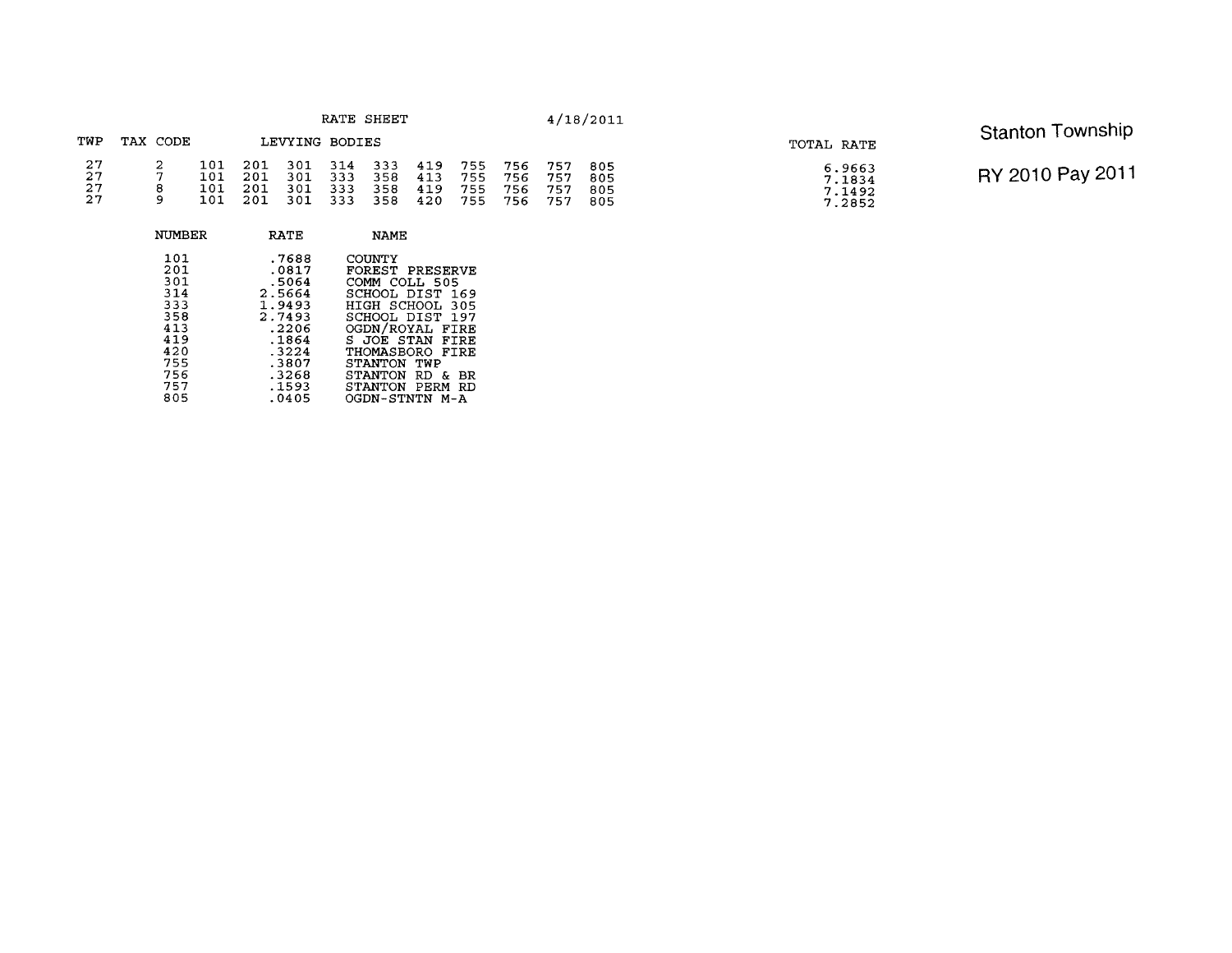| RATE | SHEET |  |
|------|-------|--|
|------|-------|--|

|                | TWP TAX CODE       |  | LEVYING BODIES                                                                                                        |  |  |  |     |
|----------------|--------------------|--|-----------------------------------------------------------------------------------------------------------------------|--|--|--|-----|
| 28<br>28<br>28 | $\mathbf{R}$<br>б. |  | 101 201 301 314 333 419 761 762 763<br>101 201 301 314 333 419 524 761 762<br>101 201 301 314 333 419 524 761 762 763 |  |  |  | 763 |

TOTAL RATE St. Joseph Township<br>  $\begin{array}{r} 6.6345 \\ 7.0530 \\ 7.0530 \end{array}$  RY 2010 Pay 2011 RY 2010 Pay 2011

| <b>NUMBER</b>     | RATE                    | <b>NAME</b>                                |
|-------------------|-------------------------|--------------------------------------------|
| 101<br>201<br>301 | .7688<br>.0817<br>.5064 | COUNTY<br>FOREST PRESERVE<br>COMM COLL 505 |
| 314               | 2.5664                  | SCHOOL DIST 169                            |
| 333<br>419        | 1.9493                  | HIGH SCHOOL 305                            |
| 524               | .1864<br>.4185          | S JOE STAN FIRE<br>ST JOE CORP             |
| 761               | .2741                   | ST.<br>JOSEPH TWP                          |
| 762               | .1520                   | JOE RD<br>ST.<br>& BR                      |
| 763               | . 1494                  | S JOE PERM ROAD                            |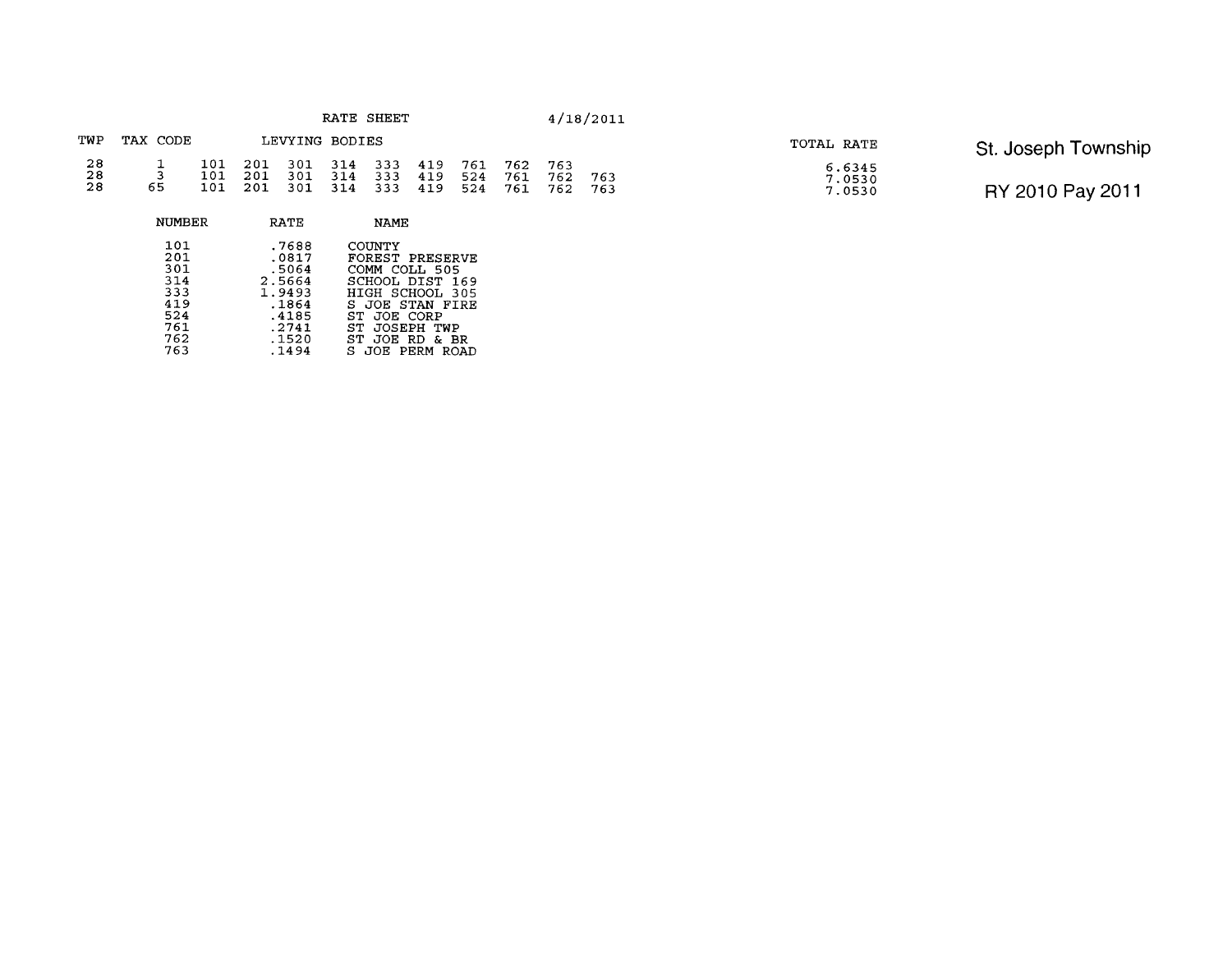| TWP                                                                                                | TAX CODE                                                                             |                                                                                                                     |                                                                                                                     | LEVYING BODIES                                                                                                      |                                                                                                                     |                                                                                                                     |                                                                                                                     |                                                                                                                     |                                                                                                                     |                                                                                                       |                                                      |                   |            |     | TOTAL RATE                                                                                                                                                   |
|----------------------------------------------------------------------------------------------------|--------------------------------------------------------------------------------------|---------------------------------------------------------------------------------------------------------------------|---------------------------------------------------------------------------------------------------------------------|---------------------------------------------------------------------------------------------------------------------|---------------------------------------------------------------------------------------------------------------------|---------------------------------------------------------------------------------------------------------------------|---------------------------------------------------------------------------------------------------------------------|---------------------------------------------------------------------------------------------------------------------|---------------------------------------------------------------------------------------------------------------------|-------------------------------------------------------------------------------------------------------|------------------------------------------------------|-------------------|------------|-----|--------------------------------------------------------------------------------------------------------------------------------------------------------------|
| 29<br>29<br>29<br>29<br>29<br>29<br>29<br>29<br>29<br>29<br>29<br>29<br>29<br>29<br>29<br>29<br>29 | 2<br>3<br>3A<br>4<br>5<br>6<br>7<br>8<br>9<br>10<br>11<br>12<br>13<br>14<br>50<br>51 | 101<br>101<br>101<br>101<br>101<br>101<br>101<br>101<br>101<br>101<br>101<br>101<br>101<br>101<br>101<br>101<br>101 | 201<br>201<br>201<br>201<br>201<br>201<br>201<br>201<br>201<br>201<br>201<br>201<br>201<br>201<br>201<br>201<br>201 | 301<br>301<br>301<br>301<br>301<br>301<br>301<br>301<br>301<br>301<br>301<br>301<br>301<br>301<br>301<br>301<br>301 | 345<br>348<br>348<br>348<br>348<br>345<br>345<br>348<br>345<br>348<br>348<br>345<br>345<br>345<br>345<br>348<br>348 | 767<br>426<br>426<br>426<br>425<br>525<br>767<br>424<br>424<br>425<br>767<br>525<br>525<br>767<br>767<br>426<br>426 | 768<br>767<br>528<br>528<br>523<br>767<br>768<br>767<br>767<br>767<br>768<br>767<br>767<br>768<br>768<br>528<br>528 | 769<br>768<br>767<br>767<br>767<br>768<br>769<br>768<br>768<br>768<br>769<br>768<br>768<br>769<br>769<br>767<br>767 | 941<br>769<br>768<br>768<br>768<br>769<br>901<br>769<br>769<br>769<br>941<br>769<br>769<br>901<br>921<br>768<br>768 | 941<br>769<br>769<br>769<br>901<br>941<br>941<br>941<br>941<br>941<br>901<br>921<br>941<br>769<br>769 | 913<br>941<br>941<br>941<br>921<br>941<br>913<br>941 | 941<br>941<br>941 |            | 528 | 5.7299<br>6.5016<br>7.1209<br>6.8995<br>6.9092<br>6.3956<br>5.7299<br>6.4650<br>5.9380<br>6.5780<br>6.2569<br>6.3956<br>6.6681<br>6.0024<br>6.0024<br>7.1209 |
| 29<br>29                                                                                           | 55<br>56                                                                             | 101<br>101                                                                                                          | 201<br>201                                                                                                          | 301<br>301                                                                                                          | 345<br>345                                                                                                          | 525<br>525                                                                                                          | 767<br>767                                                                                                          | 768<br>768                                                                                                          | 769<br>769                                                                                                          | 901<br>901                                                                                            | 941<br>921                                           | 941               | 528<br>525 | 525 | 6.8995<br>6.3956<br>6.6681                                                                                                                                   |

RATE SHEET

Tolono Township

| NUMBER                                                                                                                     | RATE                                                                                                                                                               | NAME                                                                                                                                                                                                                                                                                      |
|----------------------------------------------------------------------------------------------------------------------------|--------------------------------------------------------------------------------------------------------------------------------------------------------------------|-------------------------------------------------------------------------------------------------------------------------------------------------------------------------------------------------------------------------------------------------------------------------------------------|
| 101<br>201<br>301<br>345<br>348<br>424<br>425<br>426<br>523<br>525<br>528<br>767<br>768<br>769<br>901<br>913<br>921<br>941 | .7688<br>.0817<br>.5064<br>3.7238<br>4.2508<br>.2081<br>$-3211$<br>.2447<br>.3312<br>.6657<br>.3979<br>.2085<br>.1719<br>.1459<br>.0000<br>.2214<br>.2725<br>.1229 | COUNTY<br>FOREST PRESERVE<br>COMM<br>COLL 505<br>UNIT<br>SCHOOL.<br>4<br>UNIT SCHOOL 7<br>SCOTT FIRE<br>SADORUS FIRE<br>TOLONO FIRE<br>SADORUS CORP<br>SAVOY CORP<br>TOLONO CORP<br>TOLONO TWP<br>TOLONO RD &<br>BR<br>TOLONO PERM RD<br>U - C SANITARY<br>TOLONO PARK<br>CU MASS TRANSIT |
|                                                                                                                            |                                                                                                                                                                    | PUBL<br><b>OMO.IOT</b><br>T.TR                                                                                                                                                                                                                                                            |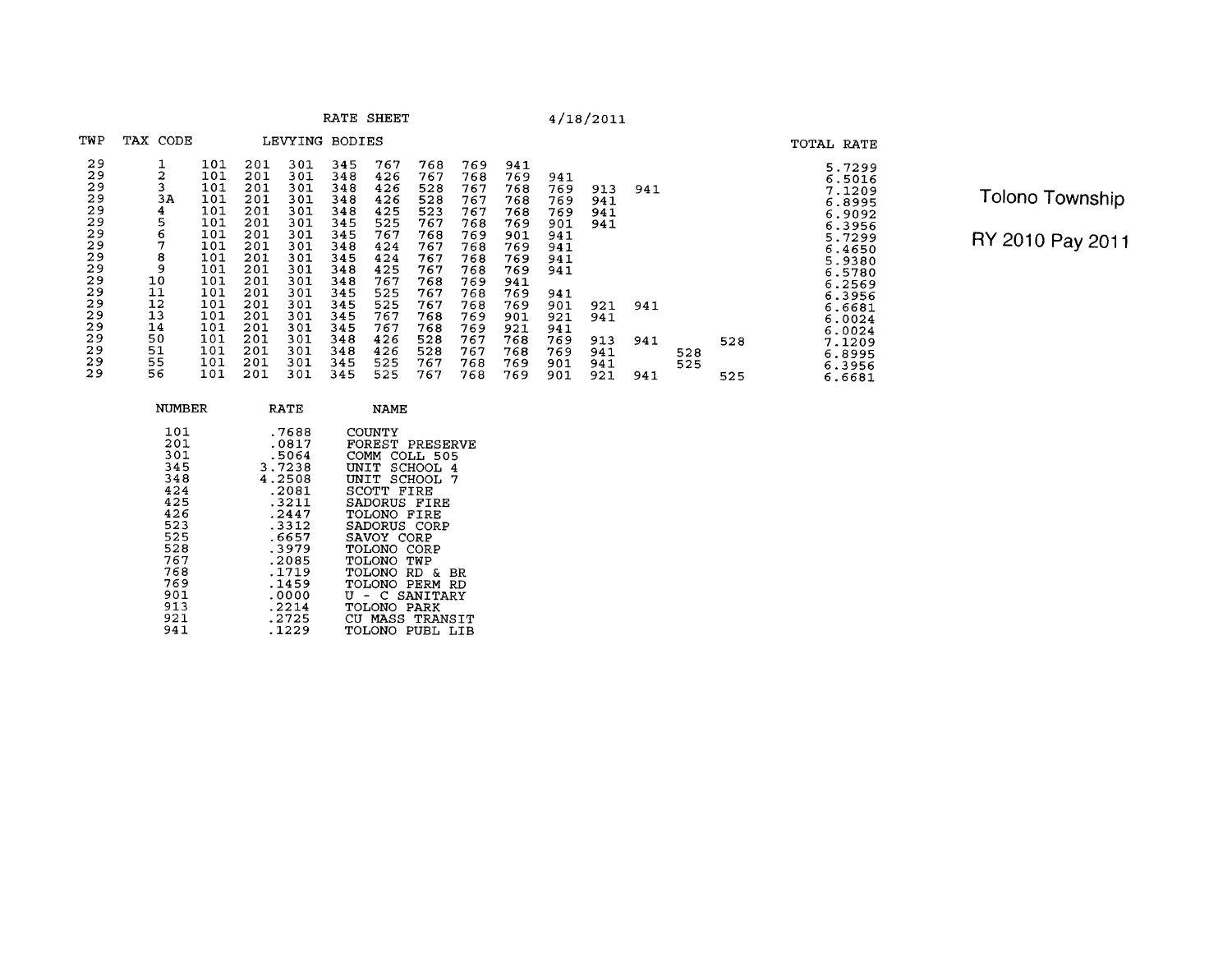**RATE SHEET** 

 $4/18/2011$ 

| TWP      | TAX CODE |            |            | LEVYING    | <b>BODIES</b> |            |            |            |            |            |            |     |
|----------|----------|------------|------------|------------|---------------|------------|------------|------------|------------|------------|------------|-----|
| 30       | 1        | 101        | 201        | 301        | 345           | 773        | 774        | 775        |            |            |            |     |
| 30<br>30 | 4<br>5   | 101<br>101 | 201<br>201 | 301<br>301 | 351<br>351    | 419<br>773 | 773<br>774 | 774<br>775 | 775        |            |            |     |
| 30       | 5B       | 101        | 201        | 301        | 351           | 403        | 773        | 774        | 775        |            |            |     |
| 30       | 5C       | 101        | 201        | 301        | 351           | 406        | 773        | 774        | 775        | 921        |            |     |
| 30<br>30 | 5D<br>6C | 101<br>101 | 201<br>201 | 301<br>301 | 351<br>351    | 406<br>406 | 773<br>773 | 774<br>774 | 775<br>775 | 914<br>901 | 921<br>921 |     |
| 30       | 6D       | 101        | 201        | 301        | 351           | 406        | 773        | 774        | 775        | 901        | 914        | 921 |
| 30       | 7        | 101        | 201        | 301        | 351           | 415        | 773        | 774        | 775        | 914        |            |     |
| 30<br>30 | 9<br>10  | 101<br>101 | 201<br>201 | 301<br>301 | 314<br>351    | 333<br>415 | 419<br>773 | 773<br>774 | 774<br>775 | 775        |            |     |
| 30       | 11       | 101        | 201        | 301        | 314           | 333        | 403        | 773        | 774        | 775        |            |     |
| 30<br>30 | 12<br>14 | 101<br>101 | 201<br>201 | 301<br>301 | 351<br>351    | 403<br>403 | 773<br>773 | 774<br>774 | 775<br>775 | 921        |            |     |
| 30       | 16       | 101        | 201        | 301        | 351           | 405        | 773        | 774        | 775        | 901<br>901 | 921<br>921 |     |
| 30       | 18       | 101        | 201        | 301        | 314           | 333        | 406        | 773        | 774        | 775        |            |     |
| 30<br>30 | 19<br>22 | 101<br>101 | 201<br>201 | 301<br>301 | 351<br>351    | 405<br>773 | 773<br>774 | 774<br>775 | 775<br>921 | 901        | 914        | 921 |
| 30       | 23       | 101        | 201        | 301        | 345           | 773        | 774        | 775        | 921        |            |            |     |
| 30       | 24       | 101        | 201        | 301        | 351           | 773        | 774        | 775        | 901        | 921        |            |     |
| 30<br>30 | 25<br>26 | 101<br>101 | 201<br>201 | 301<br>301 | 351<br>345    | 405<br>405 | 773<br>773 | 774<br>774 | 775<br>775 | 921<br>901 | 921        |     |
| 30       | 27       | 101        | 201        | 301        | 351           | 406        | 773        | 774        | 775        |            |            |     |
| 30<br>30 | 28<br>30 | 101<br>101 | 201<br>201 | 301<br>301 | 351<br>351    | 403        | 773<br>773 | 774        | 775        | 901        | 914        | 921 |
| 30       | 31       | 101        | 201        | 301        | 351           | 415<br>406 | 773        | 774<br>774 | 775<br>775 | 914<br>914 | 921        |     |
| 30       | 32       | 101        | 201        | 301        | 351           | 403        | 773        | 774        | 775        | 914        | 921        |     |
| 30<br>30 | 33<br>34 | 101<br>101 | 201<br>201 | 301<br>301 | 345           | 405<br>773 | 773<br>774 | 774<br>775 | 775<br>901 | 901        |            |     |
| 30       | 35       | 101        | 201        | 301        | 345<br>351    | 415        | 773        | 774        | 775        | 921<br>901 | 914        |     |
| 30       | 36       | 101        | 201        | 301        | 351           | 415        | 773        | 774        | 775        | 921        |            |     |

| $\begin{smallmatrix}5.5536\\ 6.42451\\ 6.2381\\ 6.3938\\ 7.7306\\ 87200\\ 7.3204\\ 9.1930\\ 1.3204\\ 1.661263\\ 6.7663706\\ 6.77258\\ 6.81061\\ 7.72581\\ 6.81061\\ 7.5106\\ 6.510622\\ 9.9291\\ 2.6241\\ 9.1021\\ 1.3204\\ 9.1021\\ 7.3204\\ 9.1021\\ 7.3204\\ 9.1$ |  |
|----------------------------------------------------------------------------------------------------------------------------------------------------------------------------------------------------------------------------------------------------------------------|--|
|                                                                                                                                                                                                                                                                      |  |
|                                                                                                                                                                                                                                                                      |  |
|                                                                                                                                                                                                                                                                      |  |
|                                                                                                                                                                                                                                                                      |  |
|                                                                                                                                                                                                                                                                      |  |
|                                                                                                                                                                                                                                                                      |  |
|                                                                                                                                                                                                                                                                      |  |
|                                                                                                                                                                                                                                                                      |  |
|                                                                                                                                                                                                                                                                      |  |
|                                                                                                                                                                                                                                                                      |  |
|                                                                                                                                                                                                                                                                      |  |
|                                                                                                                                                                                                                                                                      |  |
|                                                                                                                                                                                                                                                                      |  |
|                                                                                                                                                                                                                                                                      |  |
|                                                                                                                                                                                                                                                                      |  |
|                                                                                                                                                                                                                                                                      |  |

**TOTAL RATE** 

Urbana Township

| 101<br>.7688<br>COUNTY<br>201<br>.0817<br>FOREST PRESERVE<br>301<br>.5064<br>COMM COLL 505<br>314<br>2.5664<br>SCHOOL DIST<br>169<br>333<br>1.9493<br>HIGH SCHOOL 305<br>345<br>3.7238<br>SCHOOL<br>4<br>UNTT<br>351<br>4.4083<br>SCHOOL 116<br>tint t<br>403<br>.2557<br>CARROLL FIRE<br>405<br>.3566<br>F.<br>PRAIRIE<br>FIRE<br>406<br>.3614<br>EDGE SCOTT<br>FIRE<br>415<br>.2237<br>FTRE<br>PHTLO.<br>419<br>.1864<br>STAN<br>FIRE<br>S JOE<br>773<br>.1525<br>URBANA TWP<br>774<br>.1605<br>URBANA<br>RD.<br>BR<br>s.<br>775<br>.1599<br>PERM<br>URBANA<br>RD<br>901<br>.0000<br>- C SANITARY<br>U<br>914<br>.8586<br>URBANA<br>PARK | NUMBER | RATE | NAME |
|--------------------------------------------------------------------------------------------------------------------------------------------------------------------------------------------------------------------------------------------------------------------------------------------------------------------------------------------------------------------------------------------------------------------------------------------------------------------------------------------------------------------------------------------------------------------------------------------------------------------------------------------|--------|------|------|
| .2725<br>MASS TRANSIT<br>CU.                                                                                                                                                                                                                                                                                                                                                                                                                                                                                                                                                                                                               | 921    |      |      |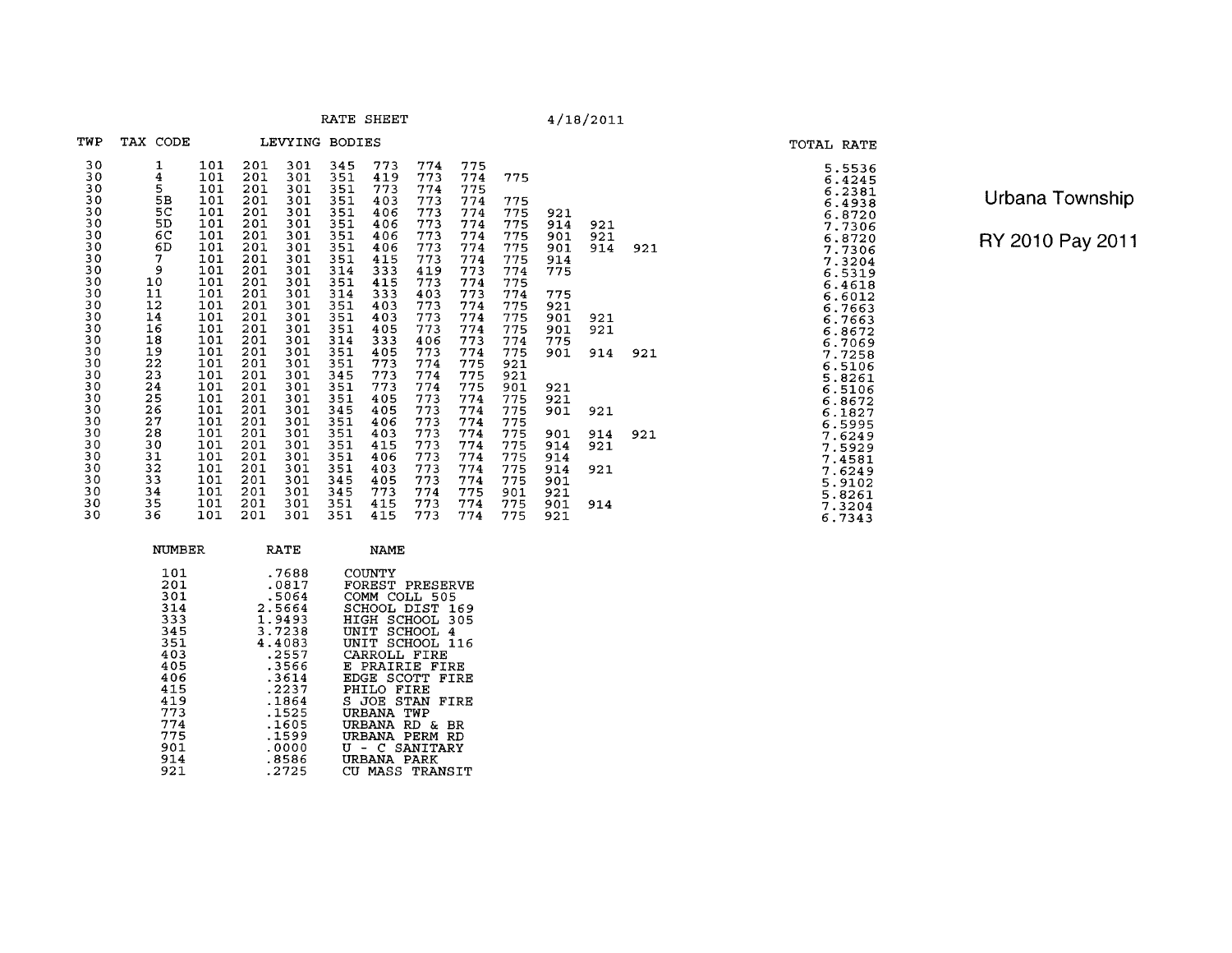| TWP                                          | TAX CODE                                       |                                                      |                                                             | LEVYING BODIES                                              |                                                             |                                                             |                                                             |                                                             |                                                      |                                 |     |
|----------------------------------------------|------------------------------------------------|------------------------------------------------------|-------------------------------------------------------------|-------------------------------------------------------------|-------------------------------------------------------------|-------------------------------------------------------------|-------------------------------------------------------------|-------------------------------------------------------------|------------------------------------------------------|---------------------------------|-----|
| 41<br>41<br>41<br>41                         | 2<br>3                                         | 101<br>101<br>101<br>101                             | 201<br>201<br>201                                           | 301<br>301<br>301                                           | 345<br>345<br>345                                           | 504<br>504<br>504                                           | 619<br>619<br>619                                           | 921<br>901<br>901                                           | 931<br>911<br>911                                    | 921<br>931                      | 931 |
| 41<br>41<br>41<br>41<br>41<br>41<br>41<br>41 | 4<br>5<br>6<br>7<br>15<br>60<br>62<br>63<br>64 | 101<br>101<br>101<br>101<br>101<br>101<br>101<br>101 | 201<br>201<br>201<br>201<br>201<br>201<br>201<br>201<br>201 | 301<br>301<br>301<br>301<br>301<br>301<br>301<br>301<br>301 | 345<br>345<br>345<br>345<br>345<br>345<br>345<br>345<br>345 | 504<br>504<br>504<br>504<br>504<br>504<br>504<br>504<br>504 | 619<br>619<br>619<br>619<br>619<br>619<br>619<br>619<br>619 | 931<br>901<br>911<br>911<br>901<br>901<br>901<br>911<br>911 | 931<br>921<br>931<br>921<br>911<br>911<br>921<br>931 | 931<br>931<br>921<br>931<br>931 | 931 |

| 6.7920 |
|--------|
| 7.4449 |
| 7.1724 |
| 6.5195 |
|        |
| 6.5195 |
| 7.4449 |
| 7.1724 |
|        |
| 6.7920 |
| 7.4449 |
| 7.1724 |
| 7.4449 |
|        |
| 7.1724 |

**TOTAL RATE** 

City of Champaign Township Book 41 (1 of 6)

| NUMBER                                                             | <b>RATE</b>                                                                              | NAME                                                                                                                                                                |
|--------------------------------------------------------------------|------------------------------------------------------------------------------------------|---------------------------------------------------------------------------------------------------------------------------------------------------------------------|
| 101<br>201<br>301<br>345<br>504<br>619<br>901<br>911<br>921<br>931 | .7688<br>.0817<br>.5064<br>3.7238<br>1.2942<br>.0371<br>.0000<br>.6529<br>.2725<br>.1075 | COUNTY<br>FOREST PRESERVE<br>COMM COLL 505<br>UNIT SCHOOL 4<br>CHAMPAIGN CORP<br>C OF C TWP<br>U - C SANITARY<br>CHAMPAIGN PARK<br>CU MASS TRANSIT<br>PUBLIC HEALTH |
|                                                                    |                                                                                          |                                                                                                                                                                     |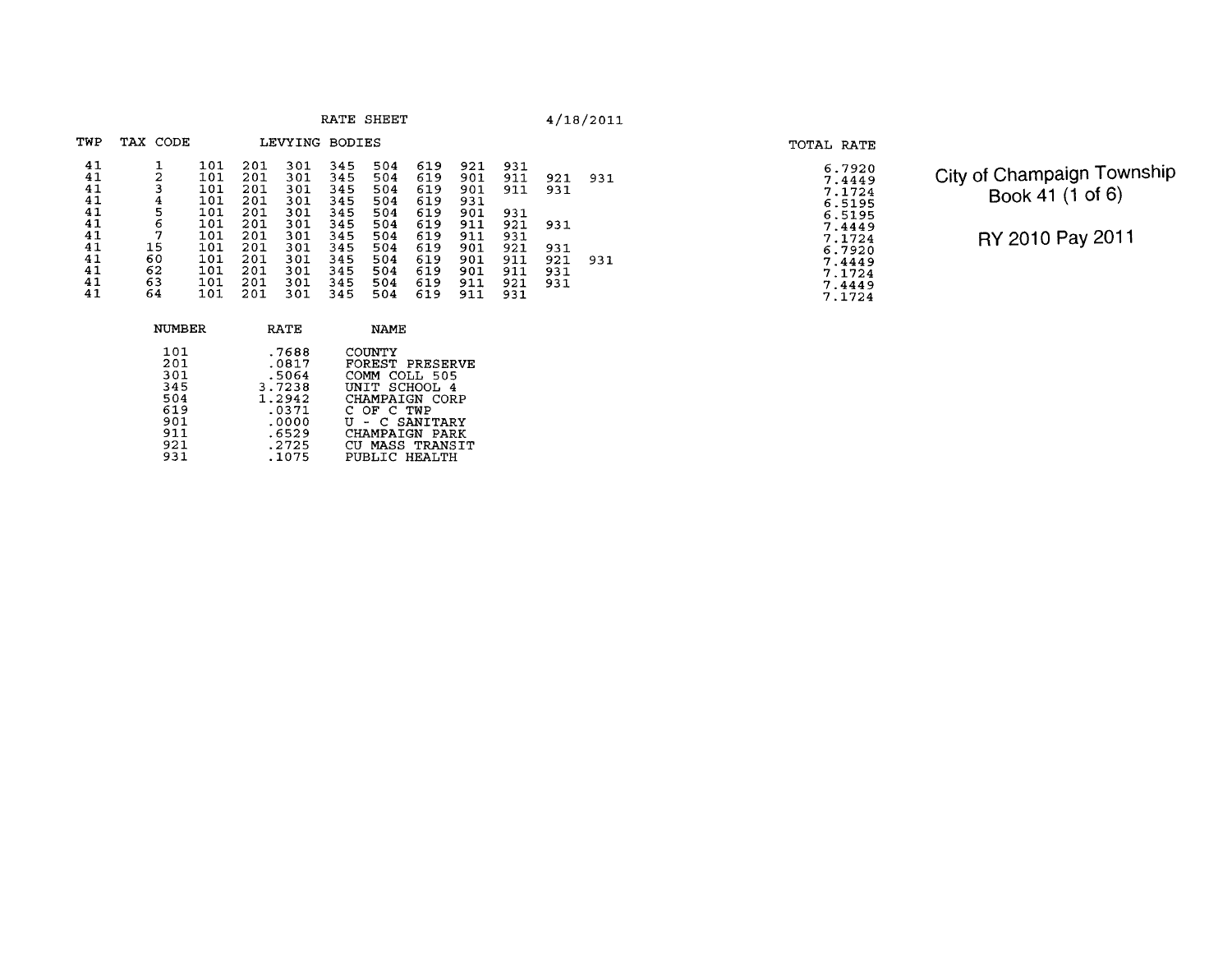| TWP                  | TAX CODE              |                   |                       | LEVYING BODIES                                               |     |                               |                               |                              |                    |            |
|----------------------|-----------------------|-------------------|-----------------------|--------------------------------------------------------------|-----|-------------------------------|-------------------------------|------------------------------|--------------------|------------|
| 42<br>42<br>42<br>42 | -2.<br>50<br>51<br>60 | 101<br>101<br>101 | - 201<br>- 201<br>201 | 101 201 301 345 504 619 901 911<br>301 345<br>301 345<br>301 | 345 | 504 619<br>504 619<br>504 619 | 901 911<br>901 911<br>901 911 | 921 931<br>921<br>921<br>921 | -931<br>931<br>931 | 504<br>504 |

| םנמש עמיטג |                                      |
|------------|--------------------------------------|
|            | 7.4449<br>7.4449<br>7.4449<br>7.4449 |
|            |                                      |

## TOTAL RATE City of Champaign Township Book 42 (2 of 6)

| NUMBER                                                             | RATE                                                                                     | <b>NAME</b>                                                                                                                                                            |
|--------------------------------------------------------------------|------------------------------------------------------------------------------------------|------------------------------------------------------------------------------------------------------------------------------------------------------------------------|
| 101<br>201<br>301<br>345<br>504<br>619<br>901<br>911<br>921<br>931 | .7688<br>.0817<br>.5064<br>3.7238<br>1.2942<br>.0371<br>.0000<br>.6529<br>.2725<br>.1075 | COUNTY<br>FOREST PRESERVE<br>COMM<br>COLL 505<br>UNIT SCHOOL 4<br>CHAMPAIGN CORP<br>C OF C TWP<br>U - C SANTTARY<br>CHAMPAIGN PARK<br>CU MASS TRANSIT<br>PUBLIC HEALTH |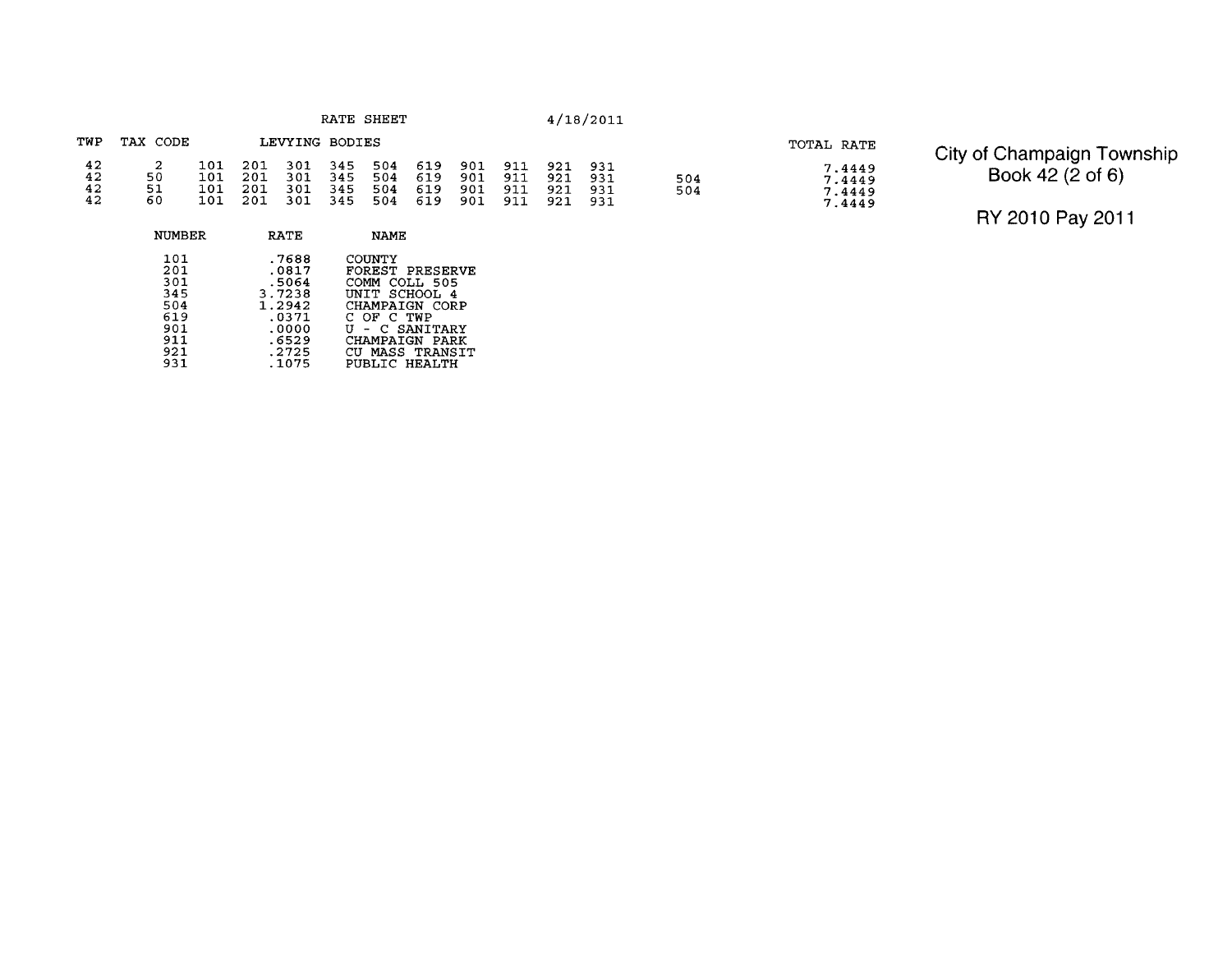| RATE | SHEET |
|------|-------|
|------|-------|

### **TWP TAX CODE LEVYING BODIES**   $\frac{43}{43}$  $\begin{smallmatrix}2\51\60\end{smallmatrix}$  $\begin{array}{cccc} 101 & 201 & 301 & 345 & 504 \\ 101 & 201 & 301 & 345 & 504 \\ 101 & 201 & 301 & 345 & 504 \end{array}$  $\begin{array}{c} 619 \\ 619 \\ 619 \end{array}$ 901 911 921<br>901 911 921<br>901 911 921 931<br>931<br>931

| NUMBER | <b>RATE</b> | NAME                 |
|--------|-------------|----------------------|
| 101    | .7688       | <b>COUNTY</b>        |
| 201    | .0817       | FOREST PRESERVE      |
| 301    | .5064       | COMM<br>COLL 505     |
| 345    | 3.7238      | SCHOOL 4<br>UNIT     |
| 504    | 1.2942      | CHAMPAIGN CORP       |
| 619    | .0371       | C OF C TWP           |
| 901    | .0000       | - C SANITARY<br>TT   |
| 911    | .6529       | CHAMPAIGN PARK       |
| 921    | .2725       | MASS TRANSIT         |
| 931    | .1075       | <b>PUBLIC HEALTH</b> |

## **TOTAL RATE**

504

**7.4449** 

# **7 -4449** City of Champaign Township **7.4449** Book 43 (3 of 6)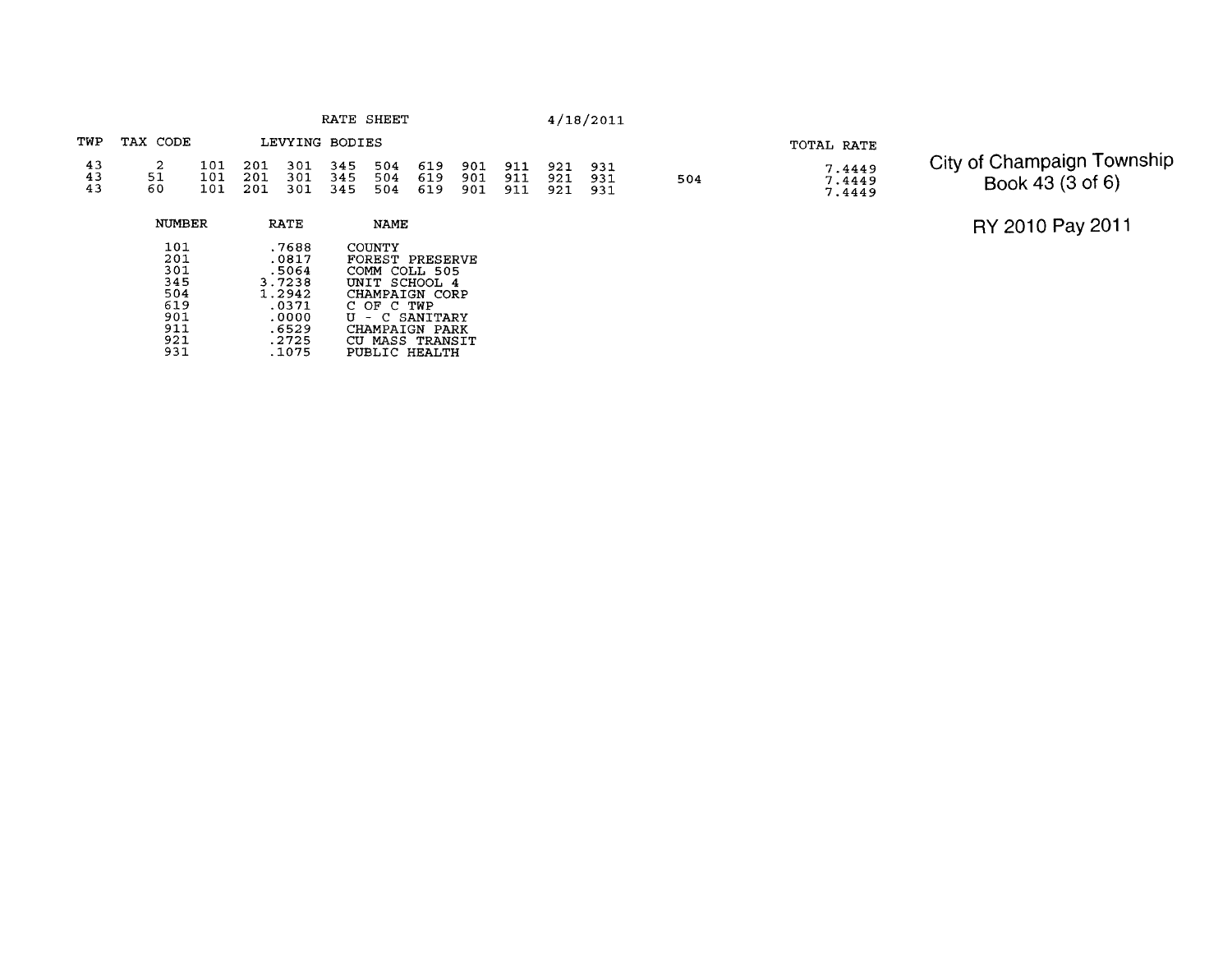|  |  | RATE | SHEET |  |
|--|--|------|-------|--|
|--|--|------|-------|--|

| TWP | TAX CODE |     |     | LEVYING | <b>BODIES</b> |     |     |     |     |     |     |     |
|-----|----------|-----|-----|---------|---------------|-----|-----|-----|-----|-----|-----|-----|
| 44  | 2        | 101 | 201 | 301     | 345           | 504 | 619 | 901 | 911 | 921 | 931 |     |
| 44  | 3        | 101 | 201 | 301     | 345           | 504 | 619 | 901 | 911 | 931 |     |     |
| 44  | 6        | 101 | 201 | 301     | 345           | 504 | 619 | 911 | 921 | 931 |     |     |
| 44  | 8        | 101 | 201 | 301     | 345           | 504 | 619 | 901 | 911 | 921 | 922 | 931 |
| 44  | 10       | 101 | 201 | 301     | 345           | 504 | 619 | 911 | 921 | 922 | 931 |     |
| 44  | 13       | 101 | 201 | 301     | 344           | 504 | 619 | 911 | 921 | 922 | 931 |     |
| 44  | 14       | 101 | 201 | 301     | 344           | 504 | 619 | 911 | 922 | 931 |     |     |
| 44  | 16       | 101 | 201 | 301     | 344           | 504 | 619 | 901 | 911 | 922 | 931 |     |
| 44  | 17       | 101 | 201 | 301     | 345           | 504 | 619 | 901 | 911 | 922 | 931 |     |
| 44  | 60       | 101 | 201 | 301     | 345           | 504 | 619 | 901 | 911 | 921 | 931 |     |
| 44  | 62       | 101 | 201 | 301     | 345           | 504 | 619 | 901 | 911 | 931 |     |     |
| 44  | 64       | 101 | 201 | 301     | 345           | 504 | 619 | 911 | 931 |     |     |     |
| 44  | 66       | 101 | 201 | 301     | 345           | 504 | 619 | 901 | 911 | 921 | 922 | 931 |
| 44  | 68       | 101 | 201 | 301     | 345           | 504 | 619 | 911 | 921 | 922 | 931 |     |
|     |          |     |     |         |               |     |     |     |     |     |     |     |

TOTAL RATE<br>
7.4449<br>
7.1724<br>
7.44633<br>
7.4653<br>
7.4653<br>
8.1467<br>
7.8742<br>
7.7.4449<br>
7.1724<br>
7.1724<br>
7.1724<br>
7.4633<br>
7.4633

City of Champaign Township Book 44 (4 of 6)

| NUMBER | RATE   | <b>NAME</b>         |
|--------|--------|---------------------|
| 101    | .7688  | COUNTY              |
| 201    | .0817  | FOREST PRESERVE     |
| 301    | .5064  | COMM COLL 505       |
| 344    | 4.4072 | UNIT SCHOOL 3       |
| 345    | 3.7238 | UNIT SCHOOL 4       |
| 504    | 1.2942 | CHAMPAIGN CORP      |
| 619    | .0371  | C OF C TWP          |
| 901    | .0000  | U - C SANITARY      |
| 911    | .6529  | CHAMPAIGN PARK      |
| 921    | .2725  | CUL<br>MASS TRANSIT |
| 922    | .0184  | SW MASS TRANSTT     |
| 931    | .1075  | PUBLIC HEALTH       |
|        |        |                     |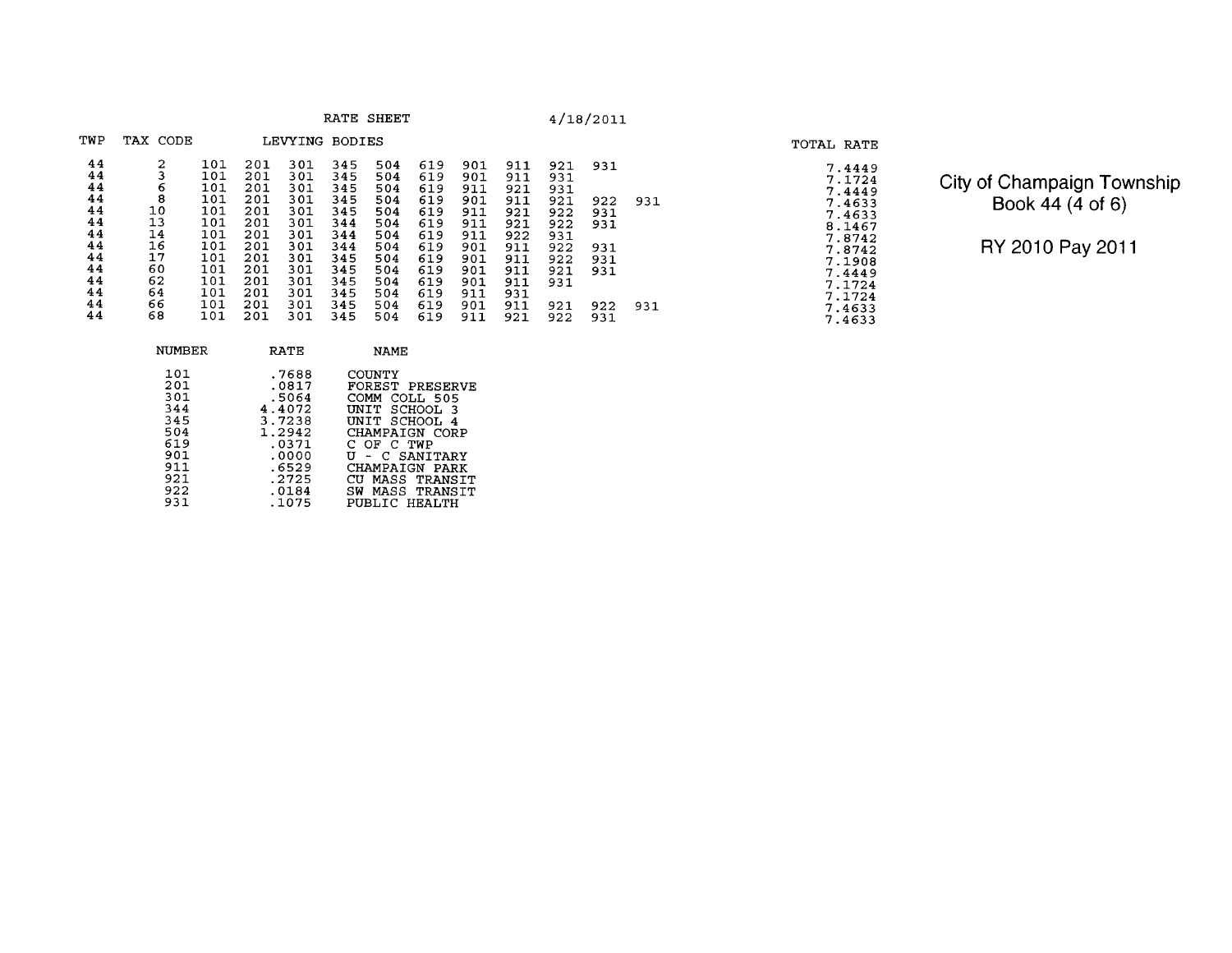| RATE | <b>SHEET</b> |  |
|------|--------------|--|
|------|--------------|--|

| TWP            | TAX CODE     |                   |                   | LEVYING BODIES    |                   |                   |                   |                   |                   |                   |     |     |
|----------------|--------------|-------------------|-------------------|-------------------|-------------------|-------------------|-------------------|-------------------|-------------------|-------------------|-----|-----|
| 45<br>45<br>45 | 2<br>3<br>-6 | 101<br>101<br>101 | 201<br>201<br>201 | 301<br>301<br>301 | 345<br>345<br>345 | 504<br>504<br>504 | 619<br>619<br>619 | 901<br>901<br>911 | 911<br>911<br>921 | 921<br>931<br>931 | 931 |     |
| 45             | 8            | 101               | 201               | 301               | 345               | 504               | 619               | 901               | 911               | 921               | 922 | 931 |
| 45             | 9            | 101               | 201               | 301               | 345               | 504               | 619               | 901               | 911               | 922               | 931 |     |
| 45             | 11           | 101               | 201               | 301               | 345               | 504               | 619               | 911               | 922               | 931               |     |     |
| 45             | 12           | 101               | 201               | 301               | 345               | 504               | 619               | 922               | 931               |                   |     |     |
| 45             | 16           | 101               | 201               | 301               | 345               | 504               | 619               | 901               | 922               | 931               |     |     |
| 45             | 60           | 101               | 201               | 301               | 345               | 504               | 619               | 901               | 911               | 921               | 931 |     |

| TOTAL RATE |                                                                                        |
|------------|----------------------------------------------------------------------------------------|
|            | 7.4449<br>7.1724<br>7.4449<br>7.4633<br>7.1908<br>7.1908<br>6.5379<br>6.5379<br>7.4449 |

City of Champaign Township Book 45 (5 of 6)

| NUMBER                                                                    | RATE                                                                                              | <b>NAME</b>                                                                                                                                                                            |
|---------------------------------------------------------------------------|---------------------------------------------------------------------------------------------------|----------------------------------------------------------------------------------------------------------------------------------------------------------------------------------------|
| 101<br>201<br>301<br>345<br>504<br>619<br>901<br>911<br>921<br>922<br>931 | .7688<br>.0817<br>.5064<br>3.7238<br>1.2942<br>.0371<br>.0000<br>.6529<br>.2725<br>.0184<br>.1075 | COUNTY<br>FOREST PRESERVE<br>COMM COLL 505<br>UNIT SCHOOL 4<br>CHAMPAIGN CORP<br>C OF C TWP<br>U - C SANITARY<br>CHAMPAIGN PARK<br>CU MASS TRANSIT<br>SW MASS TRANSIT<br>PUBLIC HEALTH |
|                                                                           |                                                                                                   |                                                                                                                                                                                        |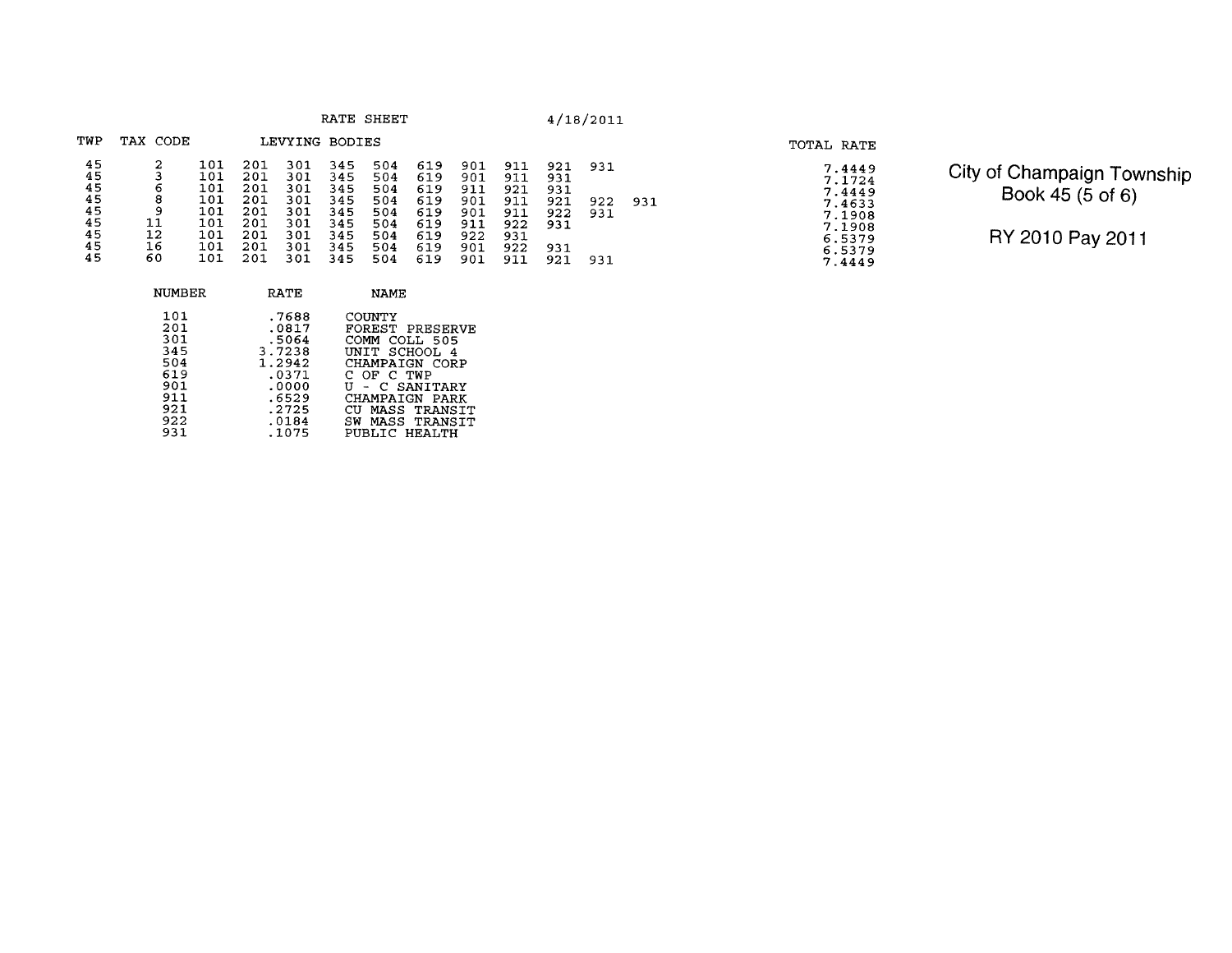| RATE | <b>SHEET</b> |
|------|--------------|
|------|--------------|

 $\frac{504}{504}$ 

| TWP      | TAX<br>CODE |            |            | LEVYING    | <b>BODIES</b> |            |            |            |            |     |     |  |
|----------|-------------|------------|------------|------------|---------------|------------|------------|------------|------------|-----|-----|--|
| 46<br>46 | 2<br>3      | 101<br>101 | 201<br>201 | 301<br>301 | 345<br>345    | 504<br>504 | 619<br>619 | 901<br>911 | 911<br>931 | 921 | 931 |  |
| 46       | 4           | 101        | 201        | 301        | 345           | 504        | 619        | 931        |            |     |     |  |
| 46       | 6           | 101        | 201        | 301        | 345           | 504        | 619        | 911        | 921        | 931 |     |  |
| 46       | 7           | 101        | 201        | 301        | 345           | 504        | 619        | 901        | 911        | 931 |     |  |
| 46       | 9           | 101        | 201        | 301        | 345           | 504        | 619        | 901        | 911        | 922 | 931 |  |
| 46       | 11          | 101        | 201        | 301        | 345           | 504        | 619        | 911        | 922        | 931 |     |  |
| 46       | 51          | 101        | 201        | 301        | 345           | 504        | 619        | 901        | 911        | 921 | 931 |  |
| 46       | 52          | 101        | 201        | 301        | 345           | 504        | 619        | 901        | 911        | 921 | 931 |  |
| 46       | 60          | 101        | 201        | 301        | 345           | 504        | 619        | 901        | 911        | 921 | 931 |  |
| 46       | 63          | 101        | 201        | 301        | 345           | 504        | 619        | 911        | 921        | 931 |     |  |

|     | RATE   | <b>NAME</b>     |
|-----|--------|-----------------|
| 101 | .7688  | COUNTY          |
| 201 | .0817  | FOREST PRESERVE |
| 301 | .5064  | COMM COLL 505   |
| 345 | 3.7238 | UNIT SCHOOL 4   |
| 504 | 1.2942 | CHAMPAIGN CORP  |
| 619 | .0371  | C OF C TWP      |
| 901 | .0000  | U - C SANITARY  |
| 911 | .6529  | CHAMPAIGN PARK  |
| 921 | .2725  | CU MASS TRANSIT |
| 922 | .0184  | SW MASS TRANSIT |
| 931 | .1075  | PUBLIC HEALTH   |

# **TOTAL RATE**  7.4449<br>7.1724<br>6.5195<br>6.5195<br>7.4449<br>7.1908<br>7.1908<br>7.4449<br>7.44449<br>7.44449

City of Champaign Township  $Book 46 (6 of 6)$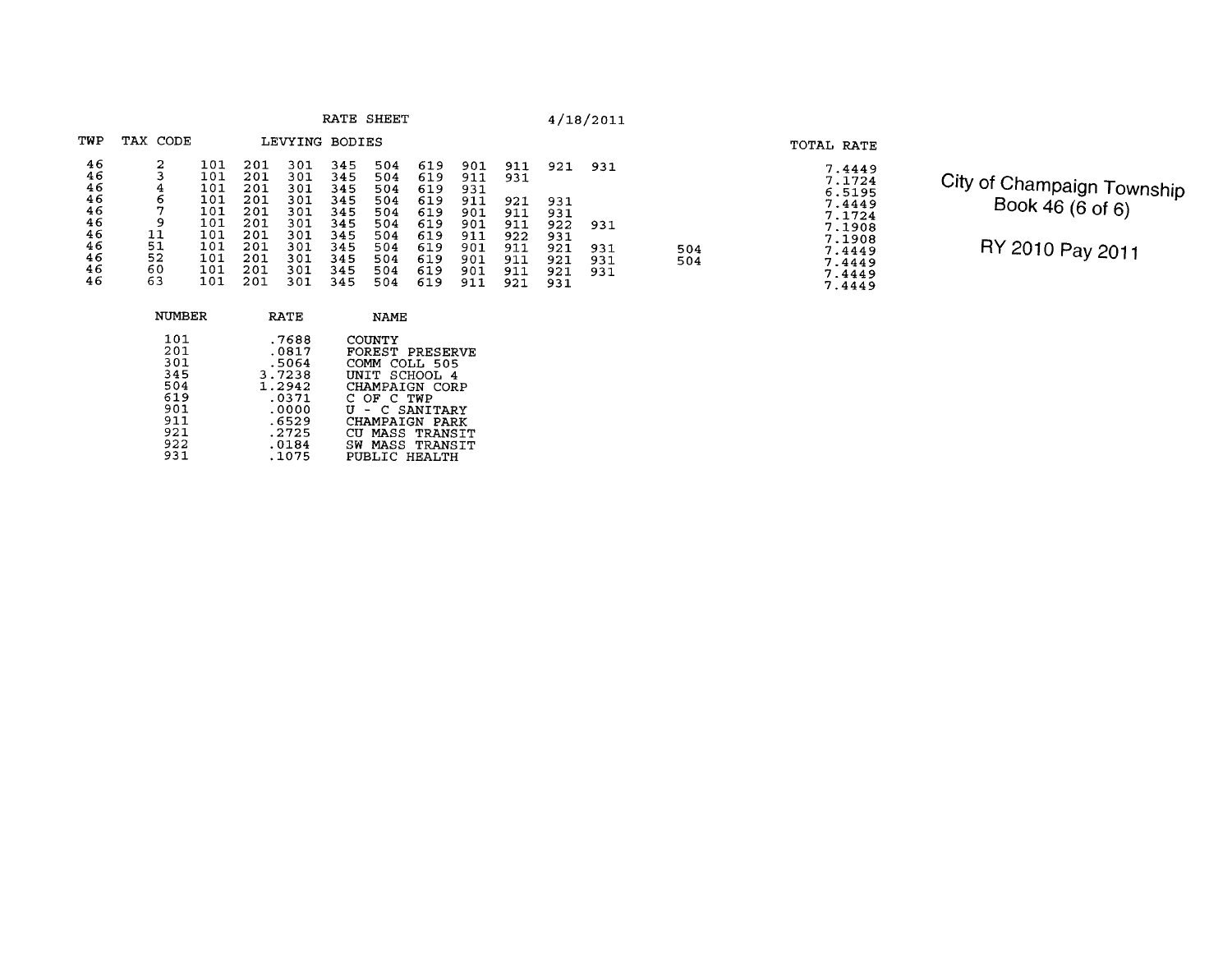|                                                                                                                            |                                                                                                                              |                                                                                                                                                 |                                                                                                                                                 |                                                                                                                                                 |                                                                                                                                                 | RATE SHEET                                                                                                                                      |                                                                                                                                                 |                                                                                                                                                 |                                                                                                                                                 |                                                                                                              | 4/18/2011                                                   |            |                          |                                                                                                                                                                                                                |
|----------------------------------------------------------------------------------------------------------------------------|------------------------------------------------------------------------------------------------------------------------------|-------------------------------------------------------------------------------------------------------------------------------------------------|-------------------------------------------------------------------------------------------------------------------------------------------------|-------------------------------------------------------------------------------------------------------------------------------------------------|-------------------------------------------------------------------------------------------------------------------------------------------------|-------------------------------------------------------------------------------------------------------------------------------------------------|-------------------------------------------------------------------------------------------------------------------------------------------------|-------------------------------------------------------------------------------------------------------------------------------------------------|-------------------------------------------------------------------------------------------------------------------------------------------------|--------------------------------------------------------------------------------------------------------------|-------------------------------------------------------------|------------|--------------------------|----------------------------------------------------------------------------------------------------------------------------------------------------------------------------------------------------------------|
| TWP                                                                                                                        | TAX CODE                                                                                                                     |                                                                                                                                                 |                                                                                                                                                 | LEVYING                                                                                                                                         | BODIES                                                                                                                                          |                                                                                                                                                 |                                                                                                                                                 |                                                                                                                                                 |                                                                                                                                                 |                                                                                                              |                                                             |            |                          | TOTAL RATE                                                                                                                                                                                                     |
| 91<br>91<br>91<br>91<br>91<br>91<br>91<br>91<br>91<br>91<br>91<br>91<br>91<br>91<br>91<br>91<br>91<br>91<br>91<br>91<br>91 | $\frac{2}{3}$<br>$\frac{4}{5}$<br>7<br>$\frac{8}{9}$<br>10<br>11<br>12<br>50<br>51<br>52<br>53<br>54<br>55<br>56<br>60<br>62 | 101<br>101<br>101<br>101<br>101<br>101<br>101<br>101<br>101<br>101<br>101<br>101<br>101<br>101<br>101<br>101<br>101<br>101<br>101<br>101<br>101 | 201<br>201<br>201<br>201<br>201<br>201<br>201<br>201<br>201<br>201<br>201<br>201<br>201<br>201<br>201<br>201<br>201<br>201<br>201<br>201<br>201 | 301<br>301<br>301<br>301<br>301<br>301<br>301<br>301<br>301<br>301<br>301<br>301<br>301<br>301<br>301<br>301<br>301<br>301<br>301<br>301<br>301 | 345<br>351<br>351<br>351<br>351<br>351<br>345<br>351<br>345<br>351<br>351<br>345<br>351<br>351<br>351<br>351<br>351<br>351<br>351<br>351<br>345 | 529<br>529<br>529<br>529<br>529<br>529<br>529<br>529<br>529<br>529<br>529<br>529<br>529<br>529<br>529<br>529<br>529<br>529<br>529<br>529<br>529 | 648<br>648<br>648<br>648<br>648<br>648<br>648<br>648<br>648<br>648<br>648<br>648<br>648<br>648<br>648<br>648<br>648<br>648<br>648<br>648<br>648 | 914<br>901<br>901<br>914<br>914<br>901<br>901<br>901<br>914<br>921<br>901<br>901<br>901<br>901<br>901<br>901<br>914<br>914<br>901<br>901<br>901 | 921<br>914<br>914<br>931<br>921<br>914<br>914<br>921<br>931<br>931<br>931<br>914<br>914<br>914<br>914<br>914<br>931<br>921<br>914<br>914<br>914 | 931<br>931<br>921<br>931<br>931<br>921<br>931<br>931<br>921<br>921<br>921<br>921<br>931<br>931<br>921<br>921 | 931<br>931<br>931<br>931<br>931<br>931<br>529<br>931<br>931 | 529<br>529 | 529<br>529<br>529<br>529 | 7.8077<br>8.2197<br>8.4922<br>8.2197<br>8.4922<br>8.2197<br>7.8077<br>7.6336<br>7.5352<br>7.6336<br>7.3611<br>7.5352<br>8.4922<br>8.4922<br>8.4922<br>8.4922<br>8.2197<br>8.4922<br>8.2197<br>8.4922<br>7.8077 |
| 91<br>91<br>91                                                                                                             | 63<br>64<br>66                                                                                                               | 101<br>101<br>101                                                                                                                               | 201<br>201<br>201                                                                                                                               | 301<br>301<br>301                                                                                                                               | 351<br>351<br>345                                                                                                                               | 529<br>529<br>529                                                                                                                               | 648<br>648<br>648                                                                                                                               | 914<br>901<br>901                                                                                                                               | 921<br>914<br>914                                                                                                                               | 931<br>931<br>931                                                                                            |                                                             |            |                          | 8.4922<br>8.2197<br>7.5352                                                                                                                                                                                     |

| <b>Cunningham Township</b> |
|----------------------------|
| Book 91 (1 of 3)           |

RY 2010 Pay 2011

 $7.8077$ <br>  $8.21972$ <br>  $8.49227$ <br>  $8.21977$ <br>  $8.219776$ <br>  $8.219776$ <br>  $8.49222$ <br>  $8.49222$ <br>  $8.49222$ <br>  $8.49222$ <br>  $8.49222$ <br>  $8.49222$ <br>  $8.49222$ <br>  $8.49222$ <br>  $8.49222$ <br>  $8.49222$ <br>  $8.49222$ <br>  $8.49222$ <br>  $8.49222$ <br>  $8.49222$ <br>

 $8.4922$ <br> $8.2197$ <br> $7.5352$ 

| NUMBER                                                                    | RATE                                                                                               | NAMF.                                                                                                                                                                                            |
|---------------------------------------------------------------------------|----------------------------------------------------------------------------------------------------|--------------------------------------------------------------------------------------------------------------------------------------------------------------------------------------------------|
| 101<br>201<br>301<br>345<br>351<br>529<br>648<br>901<br>914<br>921<br>931 | .7688<br>.0817<br>.5064<br>3.7238<br>4.4083<br>1.2942<br>.1942<br>.0000<br>.8586<br>.2725<br>.1075 | <b>COUNTY</b><br>FOREST PRESERVE<br>COMM -<br>COLL 505<br>UNIT SCHOOL 4<br>UNIT SCHOOL 116<br>URBANA CORP<br>CUNNINGHAM TWP<br>U - C SANITARY<br>URBANA PARK<br>CU MASS TRANSIT<br>PUBLIC HEALTH |
|                                                                           |                                                                                                    |                                                                                                                                                                                                  |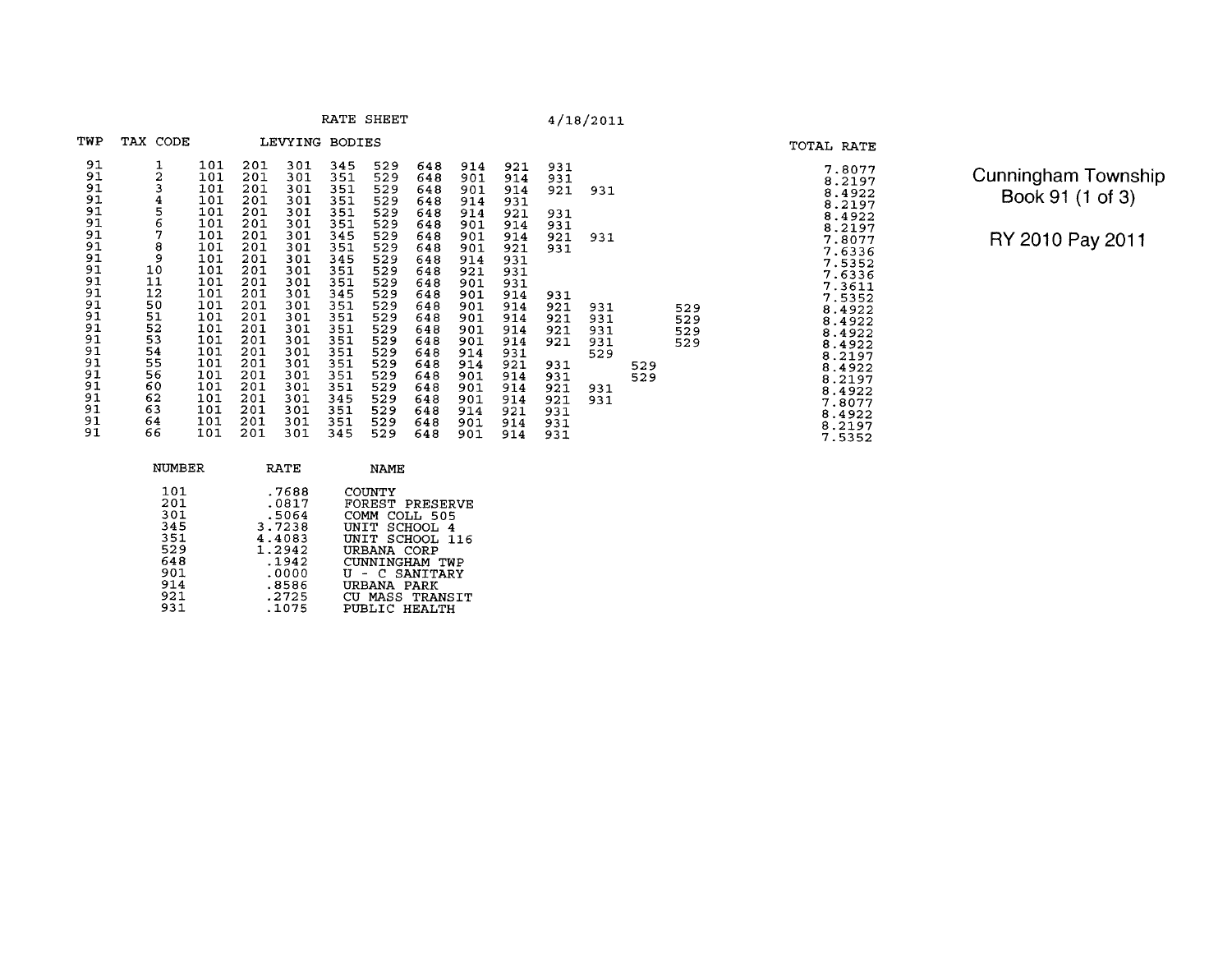### TWP TAX CODE LEVYING BODIES 92<br>92<br>92<br>92  $\frac{101}{101}$  $\begin{array}{c} 201 \\ 201 \end{array}$  $\overline{\mathbf{3}}$ 301<br>301<br>301<br>301  $351$ <br> $351$ 529<br>529  $648$ <br> $648$ 901<br>901  $\frac{914}{914}$ 921<br>921<br>921 931  $\frac{50}{51}$ 529<br>529  $931$  $101$  $\frac{201}{201}$  $\begin{array}{c} 351 \\ 351 \end{array}$ 529 648  $901$  $914$  $931$  $\overline{101}$ 529  $901$  $914$ 648 921  $931$

NUMBER RATE NAME 101 -7688 COUNTY 201 .0817 FOREST PRESERVE 301 .5064 COMM COLL 505 .0817 FOREST PRESER<br>4.4083 COMM COLL 505<br>4.4083 UNIT SCHOOL 1:<br>1.2942 URBANA CORP<br>.1942 CUNNINGHAM TWI<br>.0000 U - C SANITAR:<br>8586 URBANA PARK<br>.2725 CU MASS TRANS:<br>.1075 PUBLIC HEALTH 351 4.4083 UNITSCHOOL116 529 1.2942 URBANA CORP 648 .I942 CUNNINGHAM TWP -0000 U - C SANITARY  $914$ .8586 URBANA **PARK**  -2725 CU MASS TRANSIT 921 931

TOTAL RATE

 $8.4922$ <br> $8.4922$ <br> $8.4922$ <br> $8.4922$ 

Cunningham Township Book 92 (2 of 3)